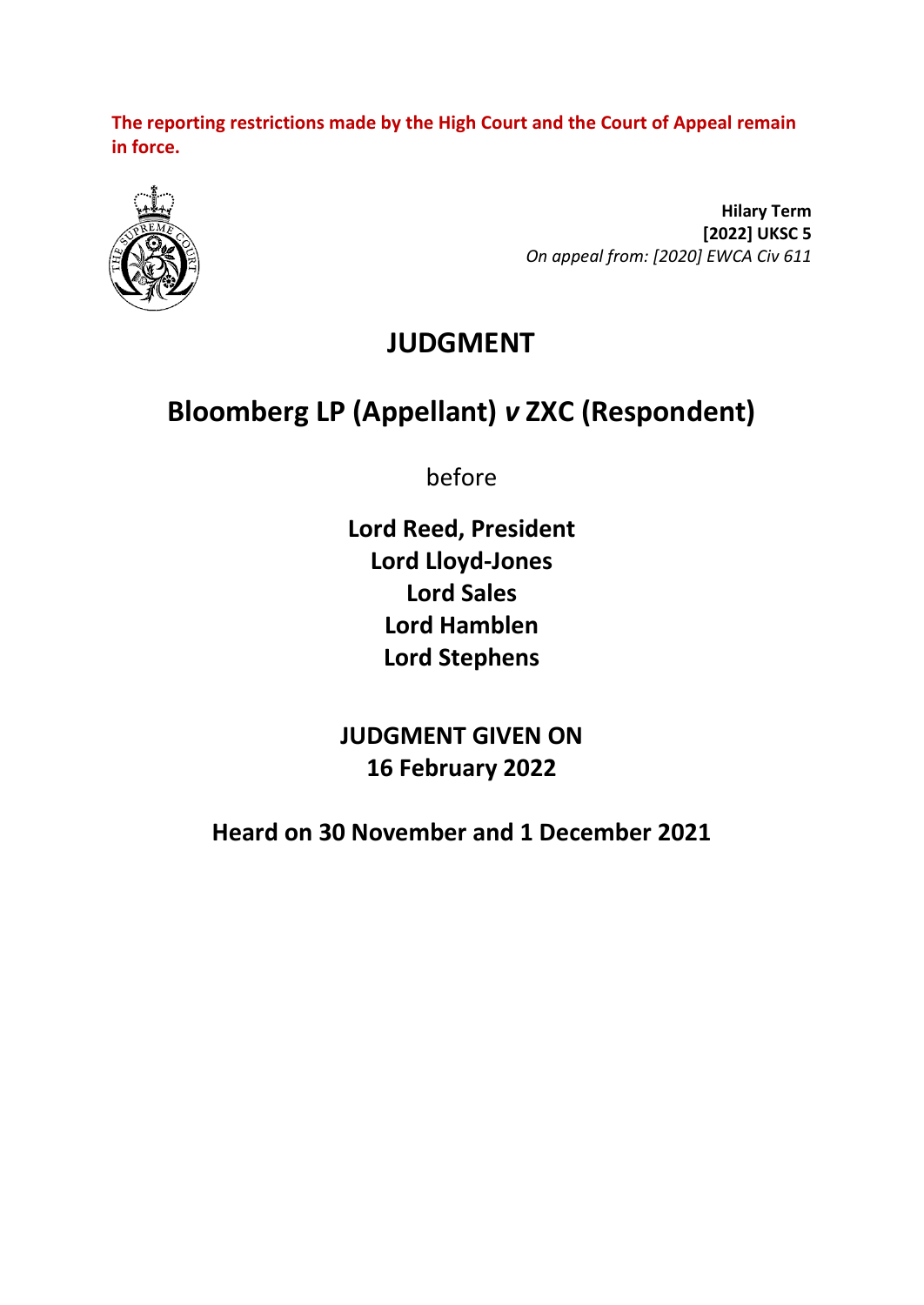#### *Appellant* Antony White QC Clara Hamer (Instructed by Reynolds Porter Chamberlain LLP (London))

*Respondent* Tim Owen QC Sara Mansoori Edward Craven (Instructed by David Byrne)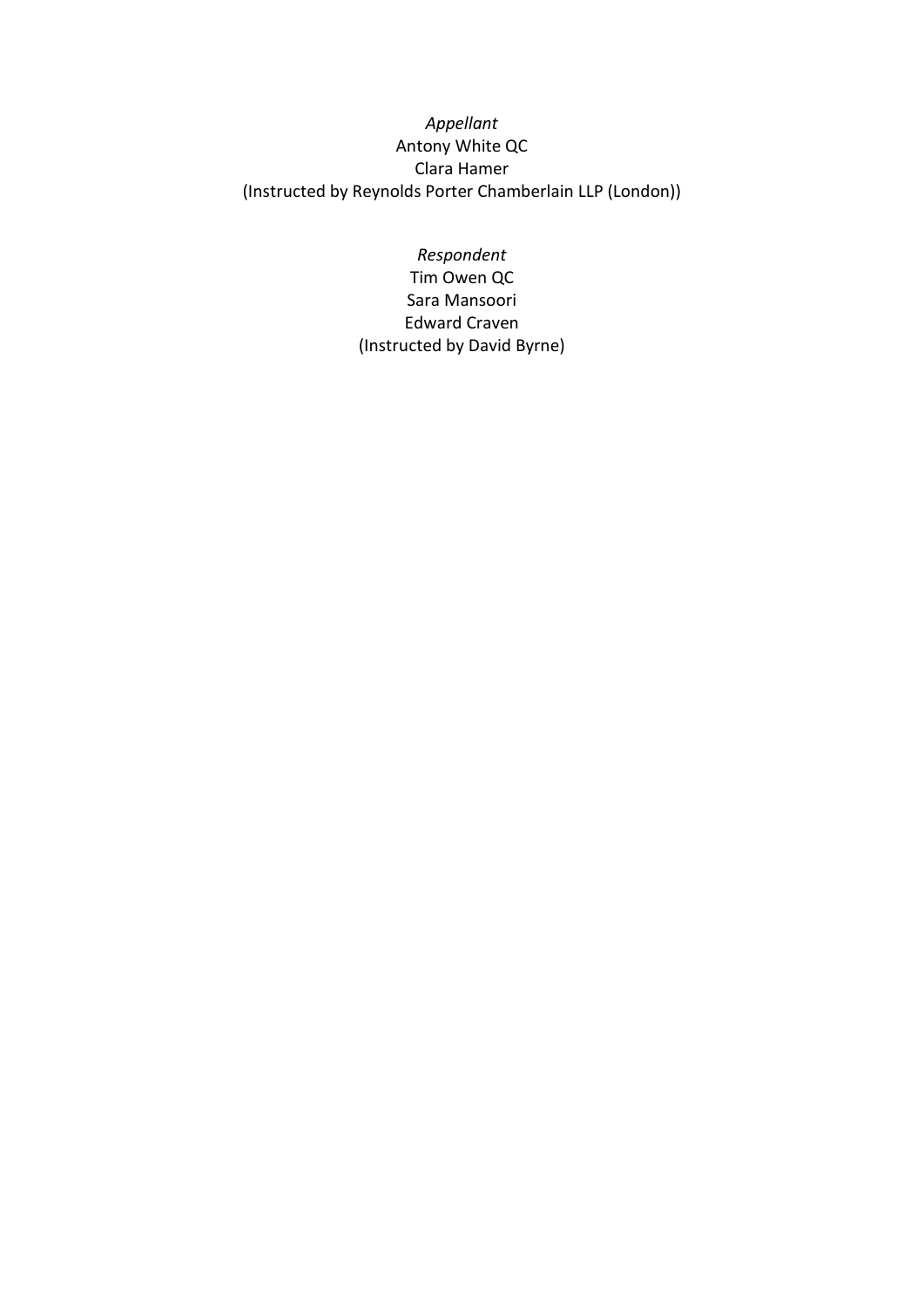#### **LORD HAMBLEN AND LORD STEPHENS: (with whom Lord Reed, Lord Lloyd-Jones and**

**Lord Sales agree)**

#### **1. Introduction**

1. The central issue on this appeal is whether, in general, a person under criminal investigation has, prior to being charged, a reasonable expectation of privacy in respect of information relating to that investigation.

2. The appellant, Bloomberg LP ("Bloomberg"), is an international financial software, data and media organisation headquartered in New York. Bloomberg News is well-known for its financial journalism and reporting.

3. The respondent, ZXC ("the claimant"), is a citizen of the United States but has had indefinite leave to remain in the UK since 2014. He worked for a publicly listed company which operated overseas in several foreign countries ("X Ltd") and became the chief executive of one of its regional divisions but was not a director.

4. The claimant brought a claim for misuse of private information arising out of an article ("the Article") published by Bloomberg in 2016 relating to the activities of X Ltd in a particular country for which the claimant's division was responsible (the "foreign state"). These activities had been the subject of a criminal investigation by a UK law enforcement body (the "UKLEB") since 2013. The information in the Article was almost exclusively drawn from a confidential Letter of Request sent by the UKLEB to the foreign state.

5. The claimant claims that he had a reasonable expectation of privacy in information published in the Article and in particular the details of the UKLEB investigation into the claimant, its assessment of the evidence, the fact that it believed that the claimant had committed specified criminal offences and its explanation of how the evidence it sought would assist its investigation into that suspected offending.

6. The claimant claimed that Bloomberg misused his private information by publishing the Article and sought damages and injunctive relief. Following a four-day trial before Nicklin J, the claims were upheld and damages of £25,000 awarded, as set out in his open judgment of 17 April 2019 - [2019] EWHC 970 (QB); [2019] EMLR 20.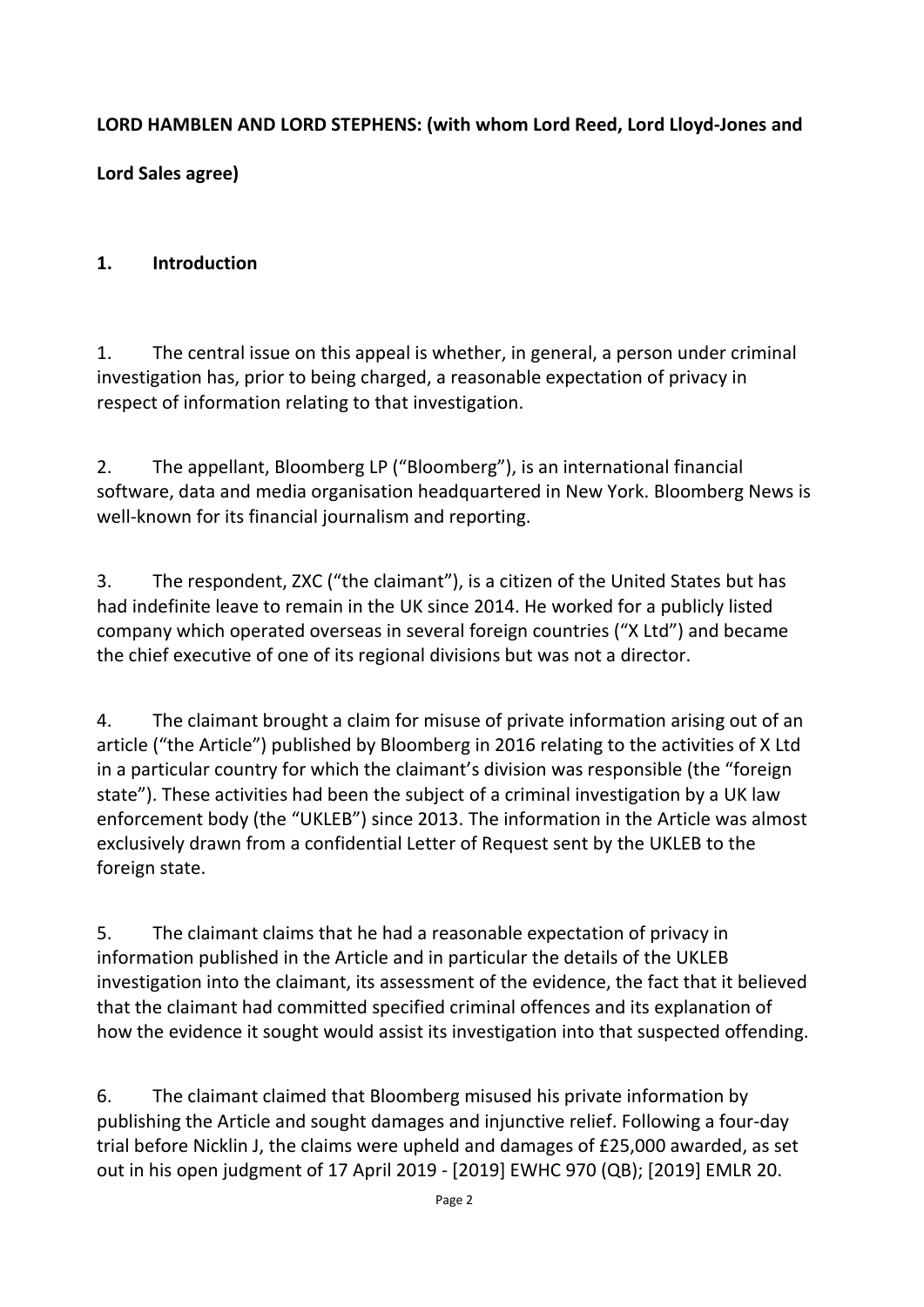Bloomberg's appeal was dismissed by the Court of Appeal (Underhill LJ, Vice President of the Court of Appeal, Civil Division, and Bean and Simon LJJ) in its open judgment of 15 May 2020 - [2020] EWCA Civ 611; [2021] QB 28. Permission to appeal was granted by a panel of the Supreme Court on 17 December 2020.

7. The judgments below were given in an open form which was an edited version of the private judgment also handed down. In the open judgment sections of the private judgment were removed or edited to protect the claimant's identity. We propose to give an open judgment only. For the parties all further factual details are sufficiently set out in the private judgments given by the courts below. Those details are not necessary for the purpose of the decision on this appeal. References in this judgment are to the judge's and to the Court of Appeal's open judgments.

## **2. The factual background**

8. The integrity of various transactions involving X Ltd has been publicly questioned, including by UK Parliamentarians, for a number of years, including its transactions in the foreign state.

9. Following the announcement of the UKLEB investigation in 2013, Bloomberg and other media outlets have reported on the investigation, noting that the UKLEB was focusing on allegations of fraud, bribery and corruption relating to the activities of the company or its subsidiaries. The investigation remains ongoing, but the current position is that none of the personnel employed by X Ltd has been charged with any offence.

10. In the autumn of 2016, Bloomberg published an article (the "autumn article"). The autumn article explained that the claimant had been interviewed by the UKLEB as part of its investigation. A Bloomberg journalist had contacted the claimant's solicitor prior to publication. The judge found that the solicitor was shocked that the journalist had obtained this information and that the likely source for this information was someone employed by the UKLEB. The solicitor considered that, as the information that the claimant had been interviewed by the UKLEB was going to be published, the claimant had little choice but to offer some comment for publication. The judge described this as an understandable media strategy. The claimant, although highly displeased at its publication, did not take any action over the autumn article and has accepted that Bloomberg could continue to publish the information it contained.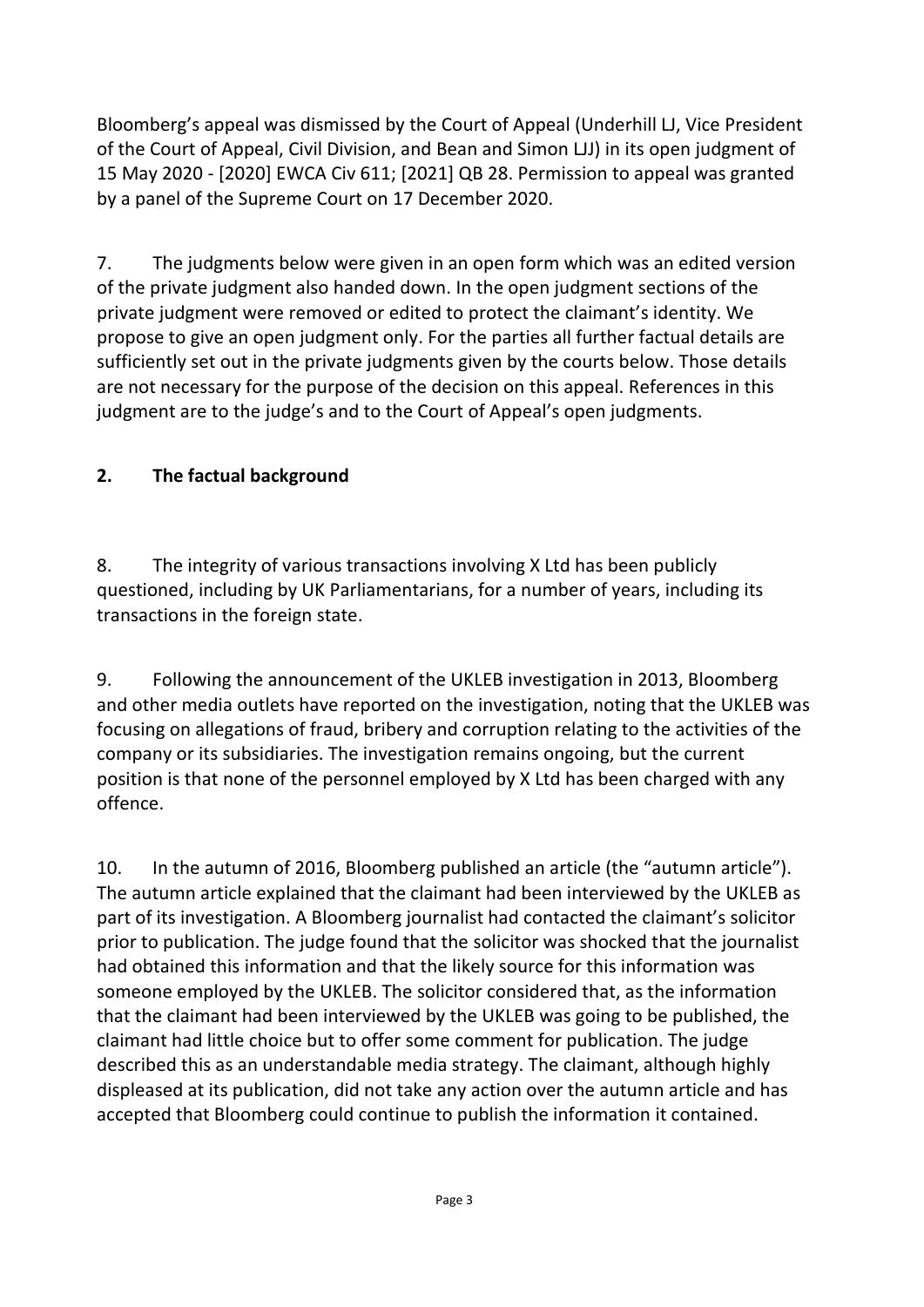## *(i) The Letter of Request (referred to in the judgments below as "LoR")*

11. Also in the autumn of 2016, the UKLEB sent a 15-page Letter of Request, accompanied by several enclosures, to the foreign state. A Letter of Request is the usual means by which legal assistance is sought by one state from another in relation to the investigation or prosecution of criminal offences in accordance with The United Nations Convention against Corruption ("the Convention"), which was adopted in October 2003.

12. Under paragraph 15 of article 46 of the Convention, a request for mutual legal assistance is required to include: (i) the subject matter and nature of the investigation to which the request relates and the name and functions of the authority conducting the investigation; (ii) a summary of the relevant facts; (iii) a description of the assistance sought and details of any particular procedure that the requesting state party wishes to be followed; (iv) where possible, the identity, location and nationality of any person concerned; and (v) the purpose for which the evidence, information or action is sought.

13. Letters of Request are confidential documents as recognised and explained in the 2015 Home Office guidance entitled *Requests for Mutual Legal Assistance in Criminal Matters: Guidelines for Authorities Outside of the United Kingdom*, 12th ed ("the Guidelines"). As stated in the Guidelines:

"Confidentiality.

It is usual policy for central or executing authorities to neither confirm nor deny the existence of an MLA request, nor disclose any of its content outside government departments, agencies, the courts or enforcement agencies in the UK without the consent of the requesting authority, except where disclosure is necessary to obtain the co-operation of the witness or other person concerned.

Where public statements are made by an overseas authority about the assistance it is requesting from the UK, the central authority should be notified so that they may respond appropriately to any media or public enquiries.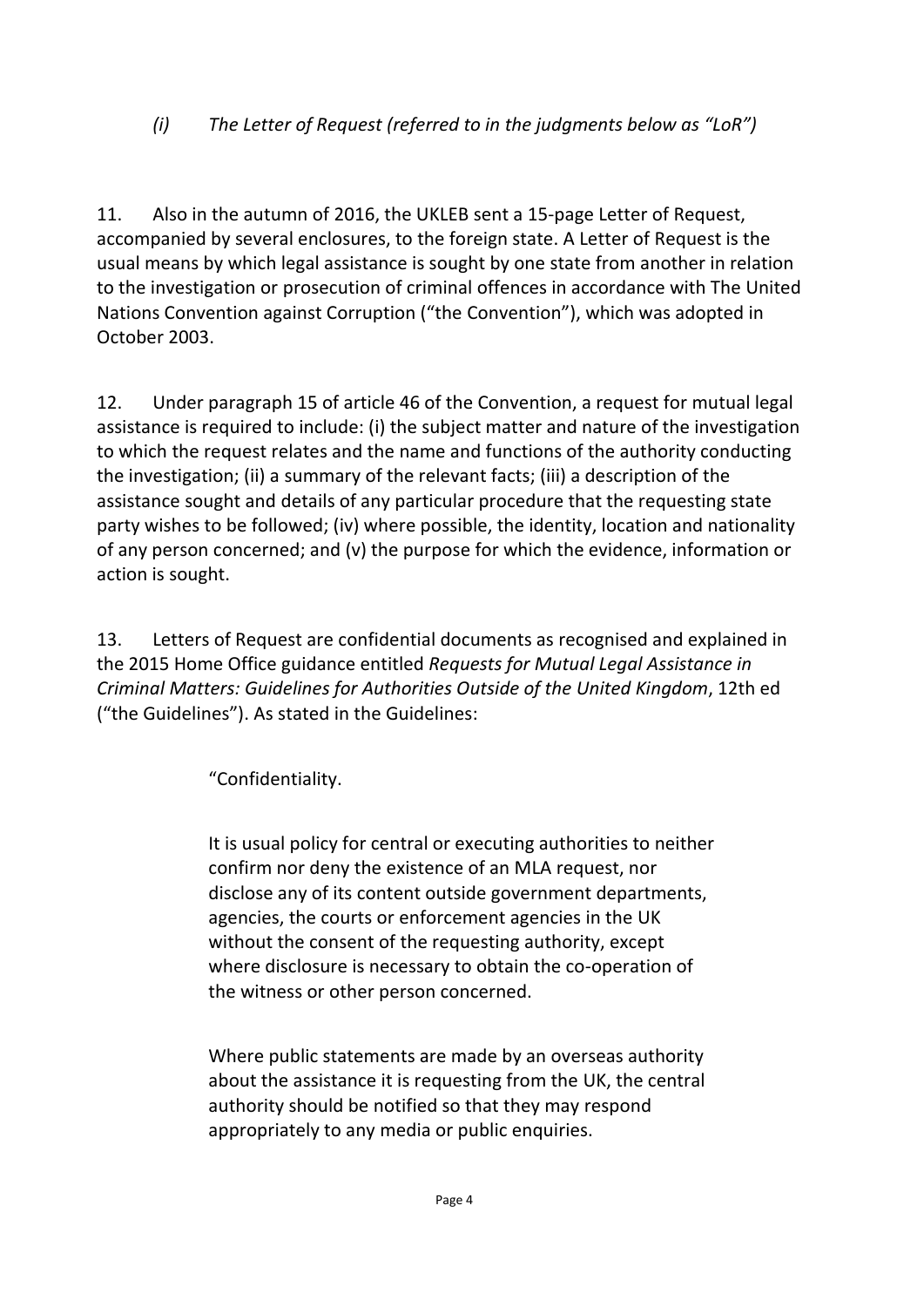In general, requests are not shown or copied to any witness or other person, nor is any witness informed of the identity of any other witness. In the event that confidentiality requirements make execution of a request difficult or impossible, the central authority will consult the requesting authorities. In cases where disclosure of a request or part thereof is required by UK domestic law in order to execute the request, it will normally be the case that the requesting authority will be given the opportunity to withdraw the request before disclosure to third parties is made."

14. The confidentiality of Letters of Request was addressed in the Court of Appeal decision in *National Crime Agency v Abacha* [2016] EWCA Civ 760; [2016] 1 WLR 4375, which concerned a request for inspection of a Letter of Request under CPR Part 31.14. After a review of the authorities, Gross LJ stated at para 48 as follows:

> "I accept that it is right to start from the position that letters of request such as the request are confidential. Both the Treaty and the Guidelines are clear in this regard. This court is of course anxious to assist the requests of friendly foreign countries for [mutual legal assistance], both as a matter of comity and on the very practical basis that it is only by furnishing such assistance that international crime and largescale corruption can be combated. In many cases, there will be very good reasons for maintaining the confidentiality of such requests; examples are readily to hand - such as national security (when it arises), investigations at an early stage, a proper reluctance to disclose what lines of inquiry are being followed and which individuals are under suspicion."

15. The Letter of Request was headed "CONFIDENTIAL LETTER OF REQUEST" and sought banking and business records in relation to X Ltd and a number of individuals, one of whom was the claimant. It gave a general description of the nature of the UKLEB's investigation into X Ltd and stated: "The investigation is at an evidence gathering stage. There have been interviews with some witnesses and suspects. There have been no searches of properties linked to the suspects at this time. Nobody has been charged with any offence."

16. It stated that the UKLEB's investigation concerned possible offences of corruption, bribery, offences under the Proceeds of Crime Act 2002, and various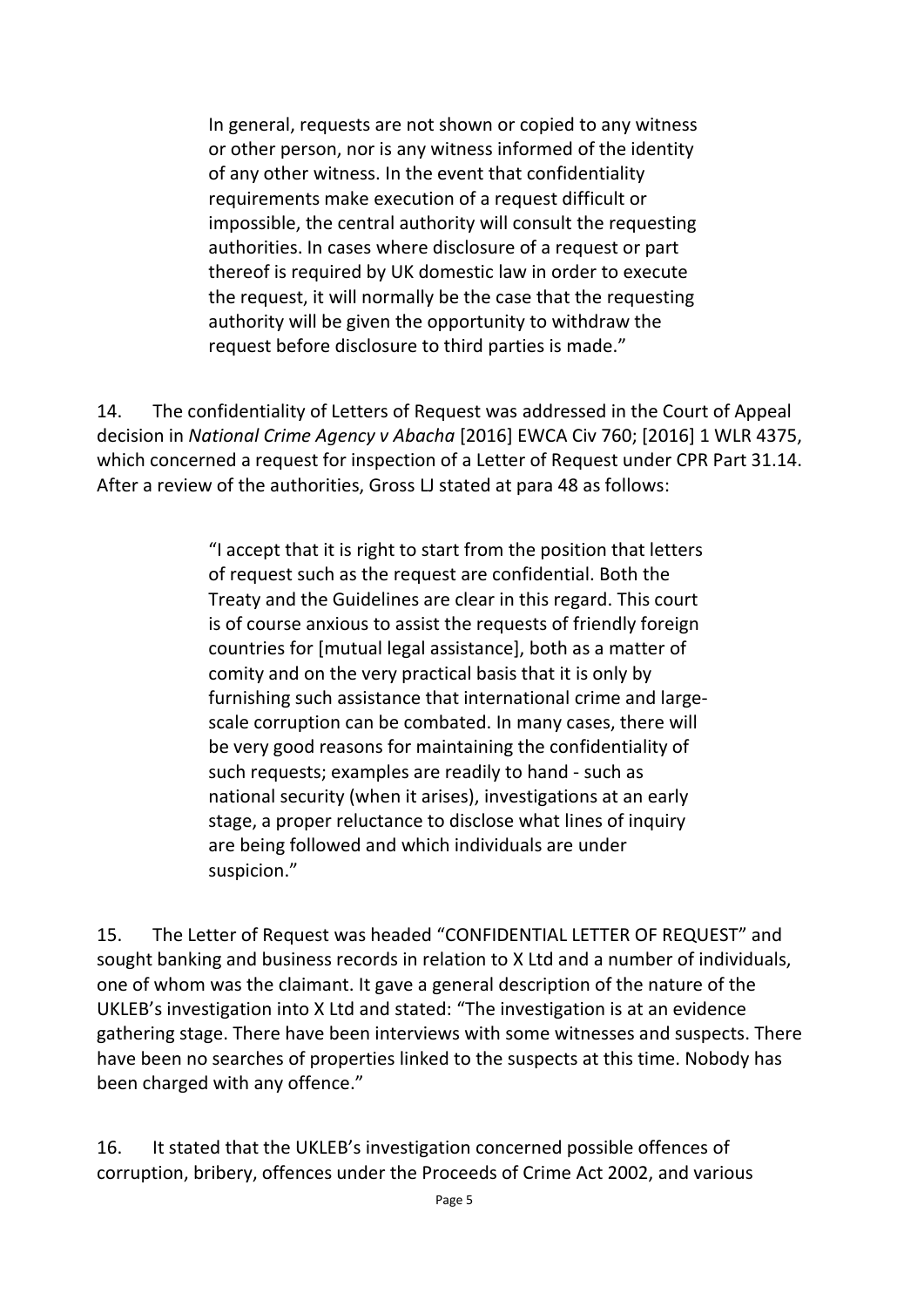offences under the Fraud Act 2006 together with conspiracy to commit certain offences. It gave a summary of investigations up to that point and identified the three transactions that were the specific targets of the request for assistance and explained why that assistance was required. It contained a detailed assessment of the evidence the UKLEB had so far obtained together with initial conclusions the UKLEB had reached on what it believed was demonstrated by the evidence. In relation to the claimant this included the following:

> "... We have obtained a number of documents from [X Ltd] which state [redacted]. However, the documents have used [incorrect information] and are thus false. [The UKLEB] believes that various suspects have committed fraud by false representation by dishonestly representing that [the property] was a valuable asset based on data for an entirely different asset. The UKLEB are investigating whether [the claimant] was part of a conspiracy to defraud [X Ltd]."

17. It contained the following statement under the heading "Confidentiality":

"... In order not to prejudice the investigation, I request that no person (including any of the above named subjects) is notified by the competent authorities in your country of the existence and contents of this Letter of Request and any action taken in response to it. I further request that action is taken to ensure that any person from whom evidence is sought does not so notify any other person.

The reason for requesting confidentiality is that it is feared that, if the above suspect [sic] or an associated party became aware of the existence of this request or of action taken in response to it, actions may be taken to frustrate our investigation by interference with documents or witnesses.

If it is not possible to preserve the confidentiality in the above manner, please notify me prior to executing this Letter of Request."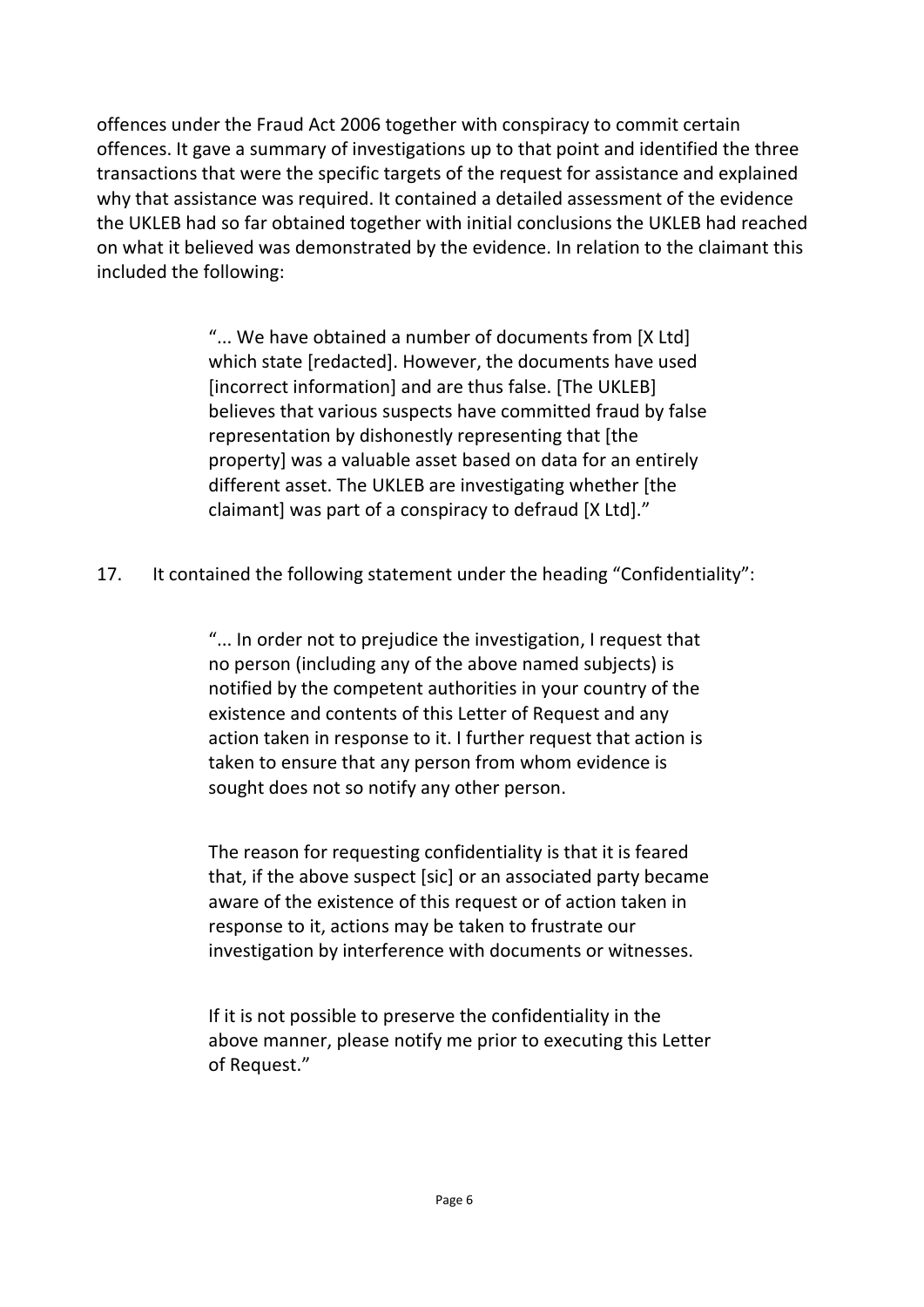#### *(ii) The Article*

18. The judge found that the Article contained information drawn almost exclusively from the Letter of Request, a copy of which had been obtained by the Bloomberg journalist. He further found that it had been given to the journalist "in what must have been (and should have been recognised as) a serious breach of confidence by the person who originally supplied it" (para 125).

19. The private information which the claimant claims was misused as a result of the publication of the Article (the "information") is as follows: (i) the fact that the UKLEB had asked the authorities of the foreign state to provide banking and business records relating to four companies in its investigations into the claimant (and others) and wanted the information about the claimant from the foreign government; and (ii) the details of the deal that the UKLEB was investigating in relation to the claimant, including that: (a) the UKLEB considered the claimant had provided false information to the X Ltd board on the value of an asset in a potential conspiracy to which another named officer of X Ltd may have been complicit; (b) the UKLEB believed that the claimant had committed fraud by false representation by dishonestly representing that [name] was a valuable asset based on data for an entirely different asset; and (c) the UKLEB was seeking to trace the onward distribution of [a substantial sum of money] paid into [a bank account] as it believed that these monies were the proceeds of a crime carried out by the claimant.

20. The judge made detailed findings about the events leading up to the publication of the Article. Bloomberg contacted the UKLEB prior to publication and there was correspondence between them. The UKLEB repeatedly expressed concerns about the threatened publication and told Bloomberg it believed that "the publication of material pertaining to a LoR will pose a material risk of prejudice to a criminal investigation". Bloomberg also contacted the claimant's solicitor who expressed his shock and surprise that Bloomberg was considering publishing information from a confidential Letter of Request.

21. The judge found that:

"51. It is a striking feature of this case … that in none of the pre-publication email communications is there any recognition of the highly confidential nature of the LoR or any record of whether (as claimed by [Bloomberg's] witnesses called to give evidence at the trial) there was a careful (or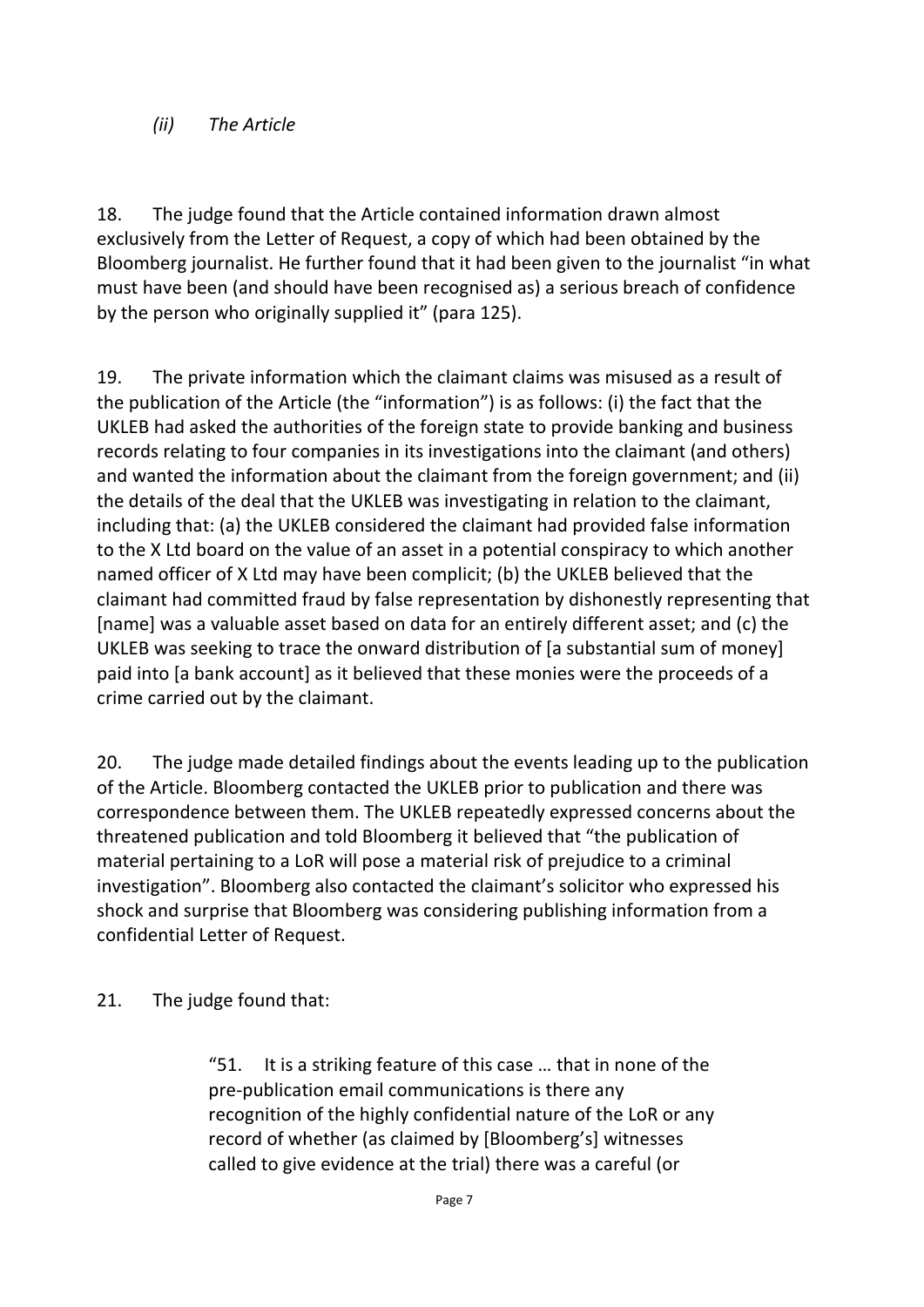indeed any) assessment of the potential consequences of breaching that confidentiality or any weighing-up of this against the perceived public interest in publication.

…

59. On the evidence, I conclude that no-one at [Bloomberg] involved in publication of the Article was aware of just how sensitive the LoR was. There is no hint of this even being a consideration in any of the email traffic, and [the UKLEB's employee's] concerns about its publication failed to alert them to this important issue. It might be thought surprising that an international publisher of the standing of [Bloomberg] had failed to appreciate (or inform itself) of the status of a letter of request. [The journalist] is the only person, who gave evidence, who had actually read the confidentiality section in the LoR … although the LoR had been sent to the in-house lawyer ... In his evidence, [the Journalist] accepted that this was 'a warning to the world, in effect, to anyone who gets hold of it … that they must not, effectively, leak this information because it will harm the [UKLEB] investigation'.

60. Equally, the evidence strongly suggests that the editorial process of [Bloomberg] simply failed to appreciate that the Article potentially engaged the privacy interests of the Claimant …"

22. The day after the article was published, the UKLEB sent an email expressing its consternation with the way in which the article was published as it said it would have expected to have been given a reasonable opportunity to put across its concerns before any publication.

23. The claimant's immediate response was to complain to the UKLEB and demand that it carry out an inquiry into this apparent further leak.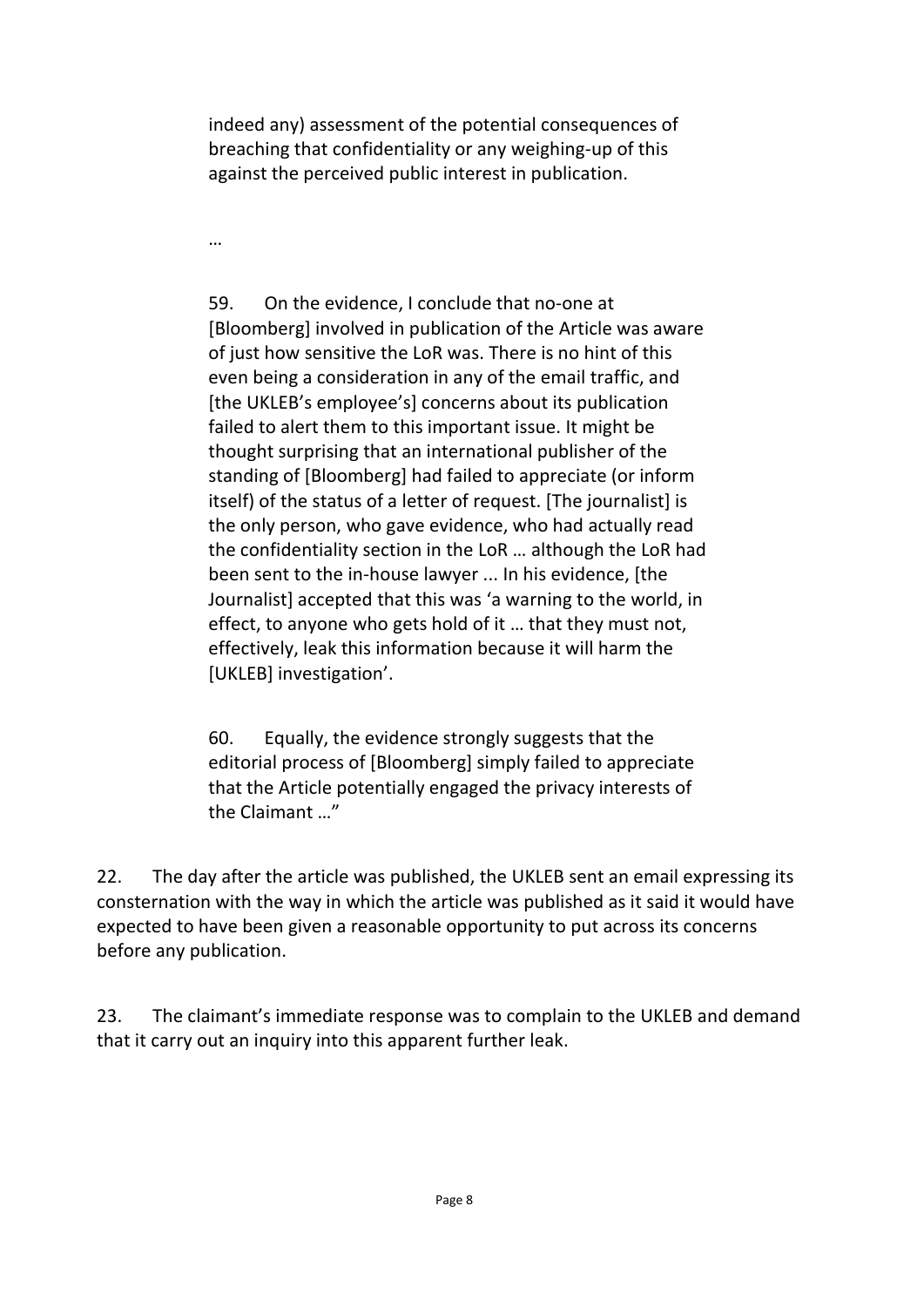## **3. The proceedings below**

## *(i) The application for an interim injunction*

24. The claimant sought an interim injunction restraining further publication of the Article. The application was heard by Garnham J on 2 February 2017 and was refused in a reserved judgment given on 23 February 2017 ([2017] EWHC 328 (QB); [2017] EMLR 21). Garnham J held that he was satisfied that the claimant was likely to establish at trial that he had a reasonable expectation of privacy in the information but concluded, on the evidence before him, that it was likely that any infringement of the claimant's privacy rights under article 8 of the European Convention on Human Rights ("ECHR") would be held to be outweighed by Bloomberg's right to freedom of expression under article 10 of the ECHR.

25. In the light of the evidence subsequently given at trial, Nicklin J found that there had been two failures of candour by Bloomberg and that Garnham J had been (perhaps unintentionally) misled as to material facts. He found that, first, the journalist's evidence contained a false statement that the UKLEB had not provided any comment when contacted about the Article and this was not brought to the attention of the court when Bloomberg's then solicitors subsequently received the emails between the UKLEB and Bloomberg (although the emails were later disclosed to the claimant). Secondly, the journalist had withheld the fact that he had retained a copy of the Letter of Request and it was not made available at the interim injunction hearing as it should have been. It was found that if Garnham J had been provided with a copy of the Letter of Request and the evidence of the UKLEB's position, he would likely have granted the injunction sought.

## *(ii) The judgment of Nicklin J*

26. It has at all times been common ground that liability for misuse of private information is determined by applying a two-stage test. Stage one is whether the claimant objectively has a reasonable expectation of privacy in the relevant information. If so, stage two is whether that expectation is outweighed by the publisher's right to freedom of expression. This involves a balancing exercise between the claimant's article 8 right to privacy and the publisher's article 10 right to freedom of expression.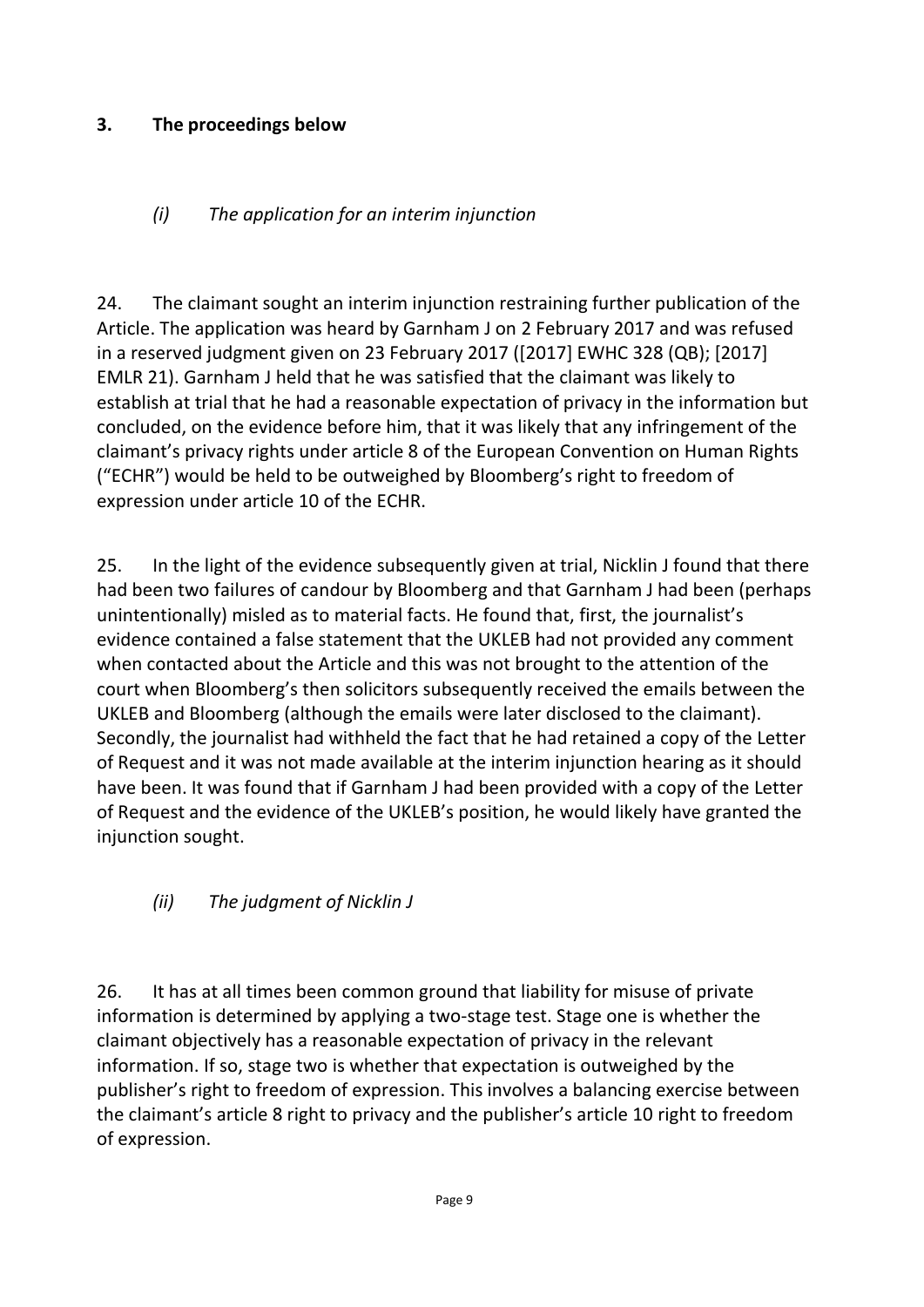27. In relation to stage one, the judge held, having regard to the authorities and various public policy statements, that "it is now possible to say that, in general, a person does have a reasonable expectation of privacy in a police investigation up to the point of charge" (para 119). Having considered the various potentially relevant circumstances identified in *Murray v Express Newspapers plc* [2008] EWCA Civ 446; [2009] Ch 481, para 36, he concluded that the claimant had a reasonable expectation of privacy in respect of the information (para 125).

28. In relation to stage two, the judge found that the issue of corruption in the foreign state and possible involvement in that corruption by X Ltd and its employees/officers was a matter of "high public interest". He also found, however, that this public interest had only an *"*indirect" bearing in this case because "the Article was not presenting the fruits of an investigation by [Bloomberg] into this alleged corruption"; instead, "the Article reported some of the contents of the LoR, presented with other background material to place the contents of the LoR in context for general readers. The news value in the Article was the revelation of what and who were the targets of the UKLEB investigation and the UKLEB's suspicions based on evidence it had gathered" (para 126).

29. In these circumstances, the question the judge asked himself was whether there was "sufficient public interest in revealing information about the UKLEB's investigation drawn from the LoR" to outweigh the reasonable expectation of privacy that he had found the claimant had in the information (para 127). In answering this question, the judge took as his "starting point ... applying the clear principles" from the authorities he identified that "there was a very clear public interest that the contents of the LoR should **not** be published and that the confidentiality of UKLEB's investigations should be maintained*"* (emphasis in original) and found that the confidential nature of the Letter of Request and the circumstances in which it came into Bloomberg's possession meant that Bloomberg was bound generally to observe the confidentiality of the Letter of Request (para 129). The fact that this was not appreciated by Bloomberg, and that the claimant had not pursued (and on Bloomberg's case could not pursue) a claim for breach of confidence, "does not alter this fundamental position" (para 129).

30. The judge also found that the UKLEB's investigation into X Ltd was itself a matter of public interest, and that there was a clear public interest in the media following and reporting on "developments" in the investigation. He noted, however, that the Article had not made any "criticism" of the investigation (such as "inadequacies in the investigation, undue delay or concern over the direction the investigation was taking" or if "investigators had been subjected to improper political pressure not to pursue certain people or lines of inquiry") which the media could legitimately be expected to highlight in its role as a "watchdog" (paras 128-130).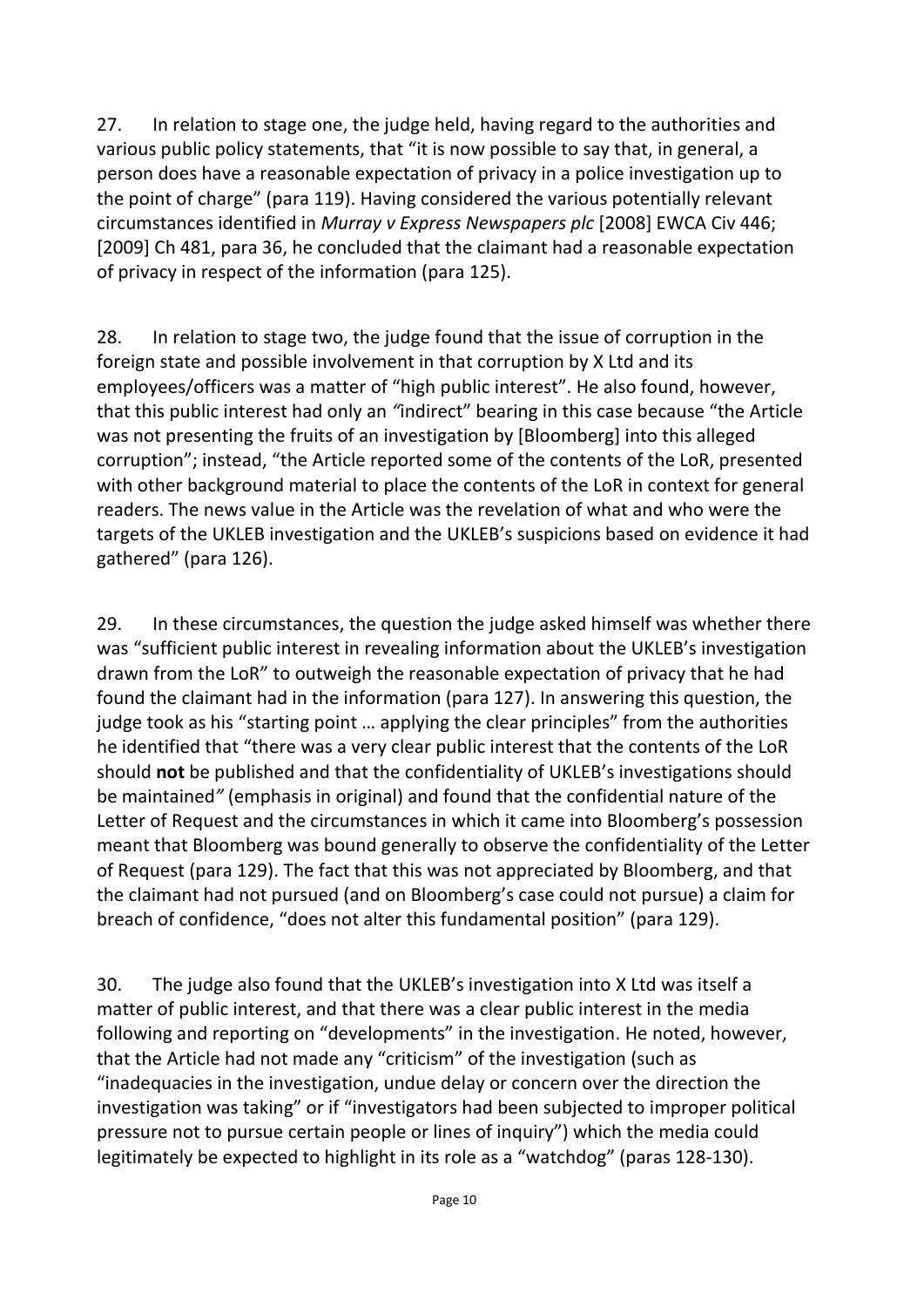31. The judge considered the various matters relied upon by Bloomberg but concluded that they did not (either individually or collectively) provide sufficient countervailing justification to outweigh the claimant's reasonable expectation of privacy. The judge also noted that there had been no evidence as to the alleged assessment of the public interest by Bloomberg from those who actually made the decision to publish (which he described as "surprising").

32. Having carried out the balancing exercise the judge concluded that the claimant's article 8 right prevailed. He noted that the restriction of the article 10 right was limited to the information and observed that "there is no pressing need for the contents of the LoR (as it related to the claimant) to be published. There is no public interest justification for publishing the Information. On the contrary, the public interest clearly favours upholding and maintaining the confidentiality of the information in the LoR" (para 133).

33. The judge upheld the claimant's claim for misuse of private information, awarded him £25,000 in damages, and granted an injunction preventing Bloomberg from further publishing the Article or the information within England and Wales. In relation to damages, he noted the claimant's express concession that the truth or falsity of the underlying information in the Letter of Request was not a relevant issue and held that whilst he could rely upon the distress and embarrassment he had felt as a result of the publication of the information, he could not be awarded any element of purely reputational damages (paras 149-152).

*(iii) The judgment of the Court of Appeal*

34. The leading judgment in the Court of Appeal was given by Simon LJ. Underhill LJ gave a short concurring judgment and Bean LJ agreed with both judgments.

35. In relation to stage one, Simon LJ rejected Bloomberg's primary ground of appeal that the judge was wrong to conclude that, in general, a person has a reasonable expectation of privacy in a police investigation up to the point of charge and stated as follows at para 82:

> "Since the matter arises for decision in the present case, I would take the opportunity to make clear that those who have simply come under suspicion by an organ of the state have, in general, a reasonable and objectively founded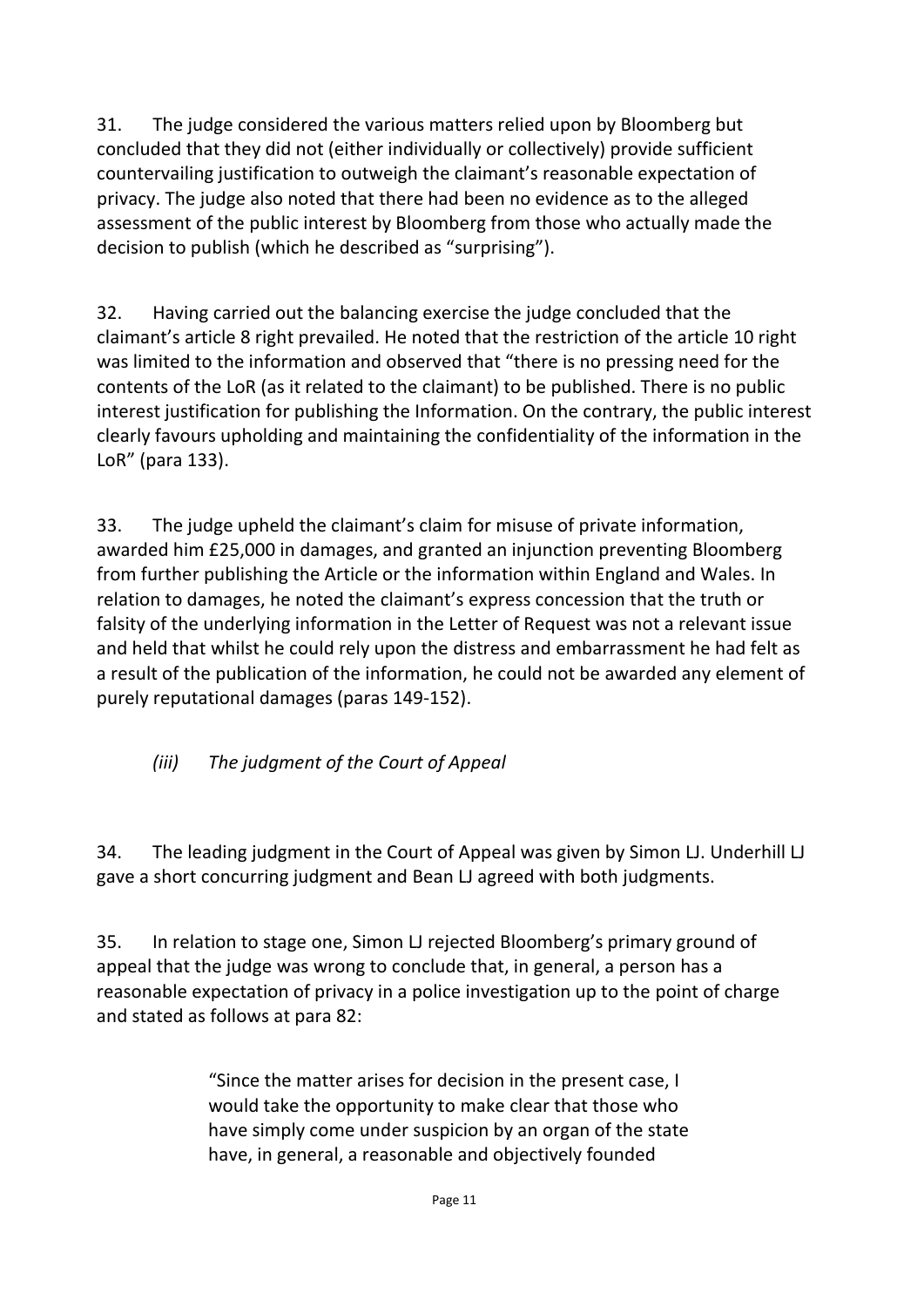expectation of privacy in relation to that fact and an expressed basis for that suspicion. The suspicion may ultimately be shown to be well-founded or ill-founded, but until that point the law should recognise the human characteristic to assume the worst (that there is no smoke without fire); and to overlook the fundamental legal principle that those who are accused of an offence are deemed to be innocent until they are proven guilty."

He described this in para 81 as "the legitimate starting point" whilst expressly accepting at para 85 that "an expectation of privacy in arrest/police investigation is not invariable."

36. Simon LJ also rejected Bloomberg's ground of appeal that the judge had wrongly conflated private information with confidential information and held that the judge had been entitled to place reliance on the highly confidential nature of the Letter of Request in finding that the information was private: this was part of "the circumstances in which and the purposes for which the information came into the hands of the publisher" (para 92).

37. Bloomberg's other grounds of appeal in relation to stage one were also rejected and Simon LJ concluded, in agreement with the judge, that a reasonable person of ordinary sensibilities placed in the position of the claimant would have had a reasonable expectation of privacy in relation to the information (para 102).

38. In relation to stage two, Simon LJ found that there was no reason to disagree with the judge's view that there was no sufficient public interest to justify disclosure of the Letter of Request's contents and that the confidentiality of the UKLEB's investigation should be maintained (para 121).

39. Simon LJ held that the judge had not taken an overly narrow view of those matters which it would have been in the public interest to publish, observing that:

> "130. … A recognised public interest in alleged corruption in the Foreign State did not confer a wide authority to report on the contents of the LoR, in which there was not a sufficient public interest to justify publication. The Judge gave an instance of what the media might legitimately be expected to highlight: 'for example, any perceived inadequacies in the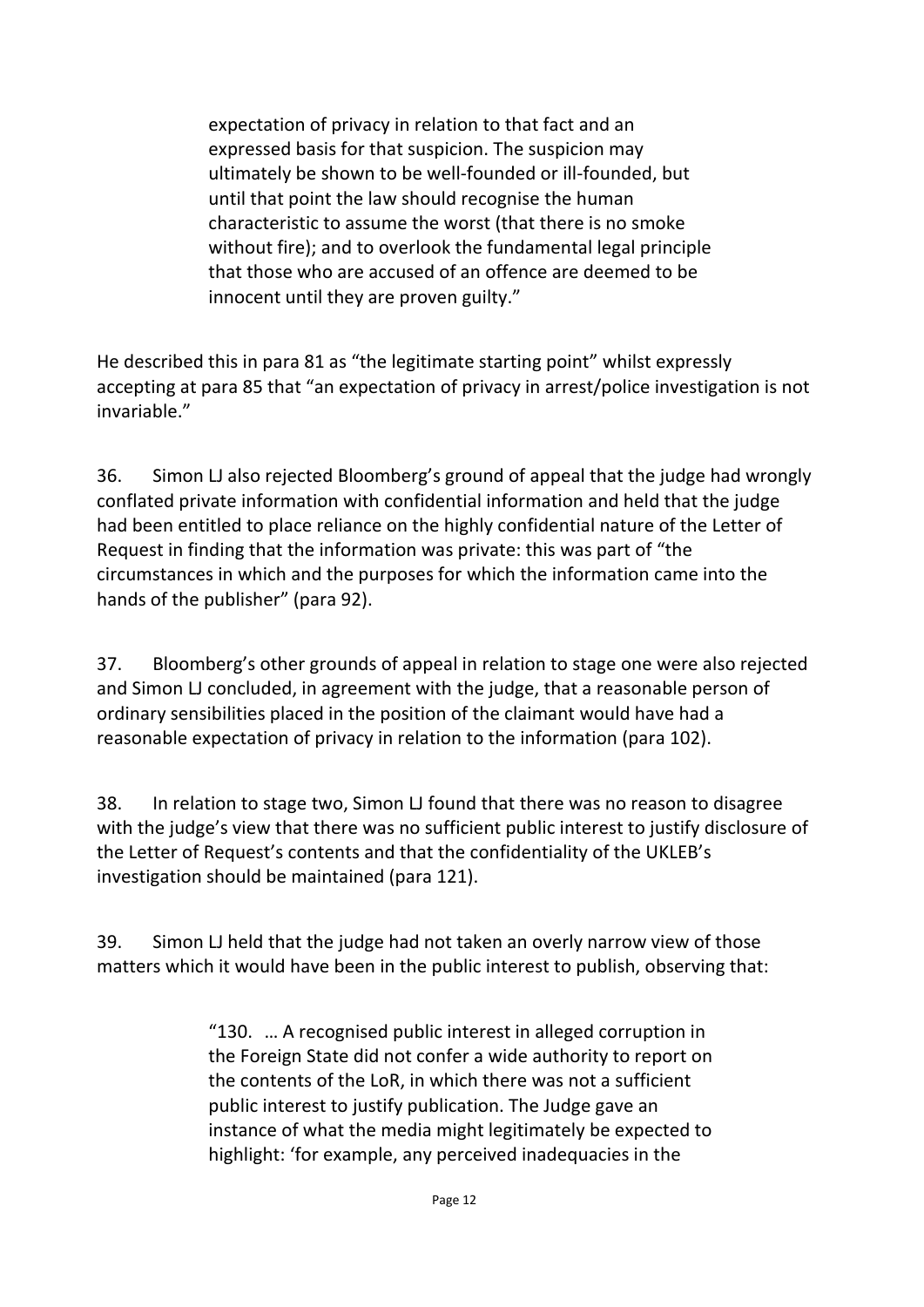investigation'. This was plainly not intended to be exhaustive of legitimate media concerns.

131. The difficulty with this argument remains the fact that Bloomberg had done little, if anything, more than publish the Information in the highly confidential LoR."

40. Simon LJ also rejected Bloomberg's ground of appeal that the judge had erred, when assessing the public interest, in taking the confidentiality of the Letter of Request as his starting point and therefore applied the wrong test as this was a privacy and not a breach of confidence case, stating as follows:

> *"*133. In my judgement this ground fails to recognise that 'by far the weightiest factor' supporting the Judge's conclusion that the Claimant had a privacy interest in the information was 'the circumstances in which and the purposes for which the information came into the hands of' Bloomberg, see judgment at [125(ii)]. The Judge did not find that 'the starting point' was 'the confidential nature and content of the LoR'. The Judge said that 'the starting point' was that 'there was a very clear public interest that the contents of the LoR should not be published and the confidentiality of the UKLEB's investigations should be maintained', see para 129.

> 134. Although there was no claim for breach of confidence, there was a substantial and clearly identified public interest in maintaining the confidentiality of the LoR and its Information. The fact that the UKLEB had not advanced a claim in respect of the LoR was material, but so was its attitude to Bloomberg's publication of its contents, as it belatedly emerged. This was a factor to be weighed when balancing the respective article 8 and article 10 interests, and I can see nothing to justify 'appellate intervention' ..."

41. Simon LJ concluded that he would reject all of Bloomberg's complaints "in relation to the weighing of the article 8 and article 10 interests at stage two" (para 140).

42. The Court of Appeal accordingly dismissed the appeal on all grounds.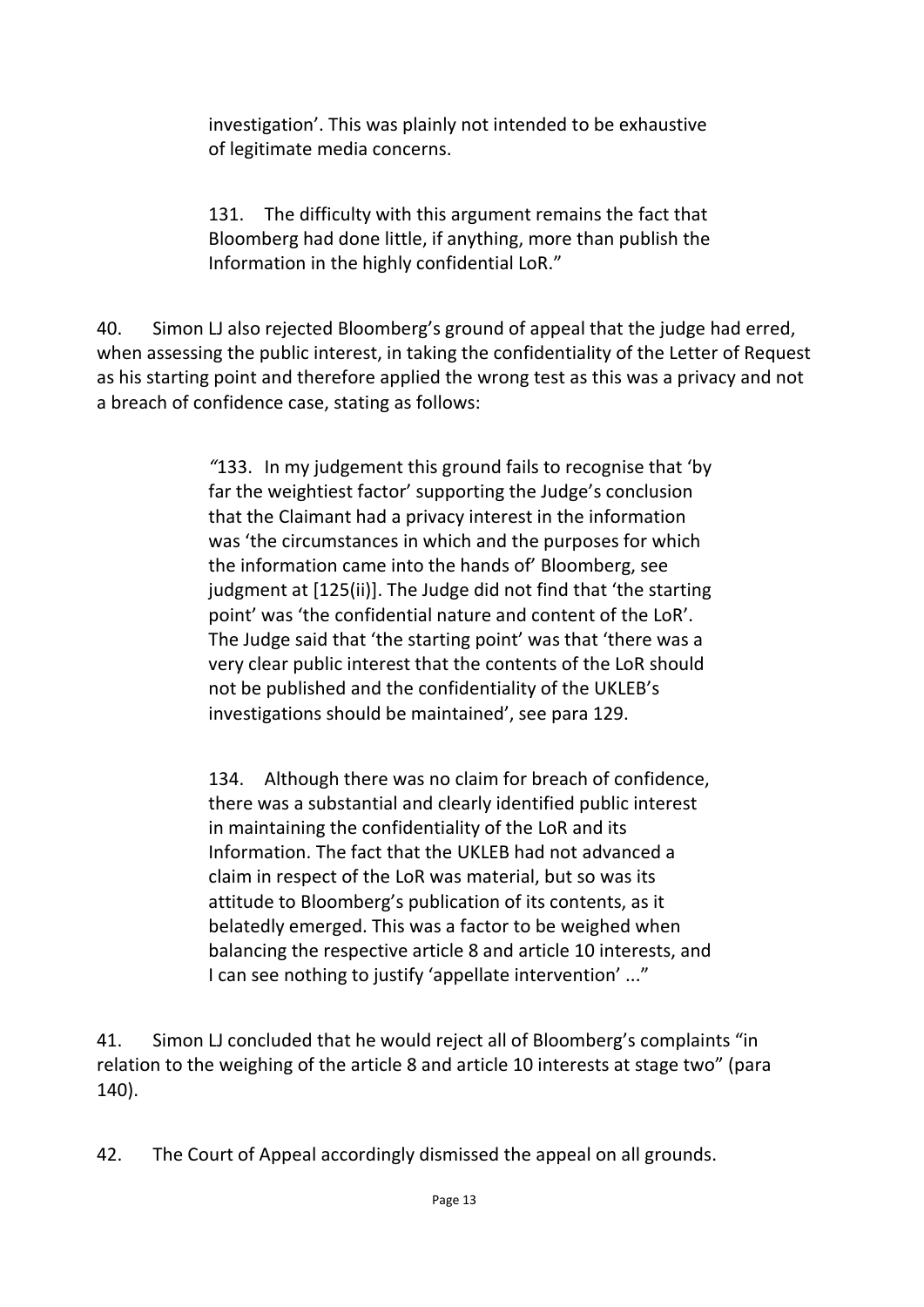#### **4. The legal framework**

- *(i) The tort of misuse of private information*
- 43. Articles 8 and 10 of the ECHR provide as follows:

#### "Article 8

#### Right to respect for private and family life

1. Everyone has the right to respect for his private and family life, his home and his correspondence.

2. There shall be no interference by a public authority with the exercise of this right except such as is in accordance with the law and is necessary in a democratic society in the interests of national security, public safety or the economic wellbeing of the country, for the prevention of disorder or crime, for the protection of health or morals, or for the protection of the rights and freedoms of others.

#### Article 10

#### Freedom of expression

1. Everyone has the right to freedom of expression. This right shall include freedom to hold opinions and to receive and impart information and ideas without interference by public authority and regardless of frontiers. This article shall not prevent states from requiring the licensing of broadcasting, television or cinema enterprises.

2. The exercise of these freedoms, since it carries with it duties and responsibilities, may be subject to such formalities, conditions, restrictions or penalties as are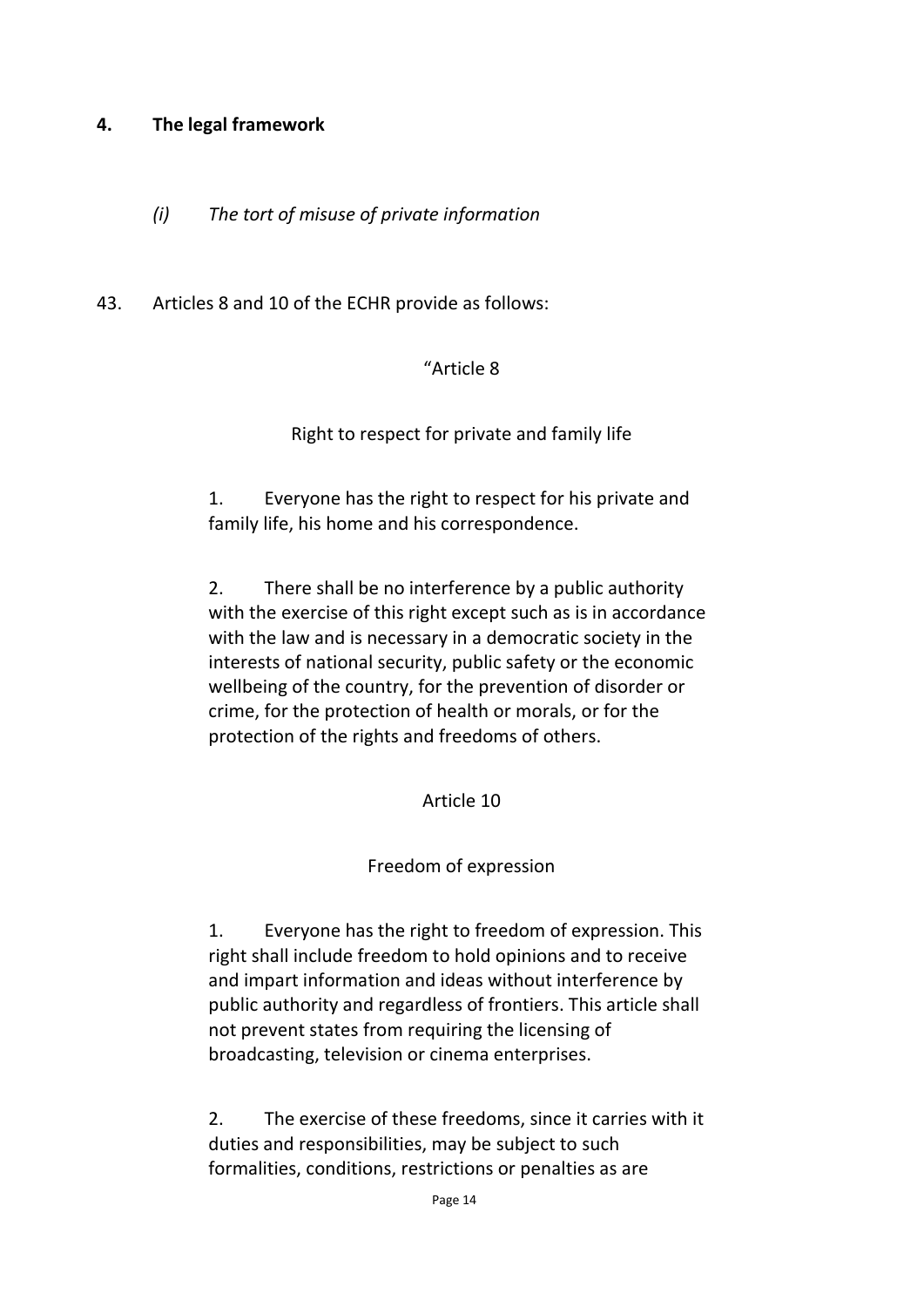prescribed by law and are necessary in a democratic society, in the interests of national security, territorial integrity or public safety, for the prevention of disorder or crime, for the protection of health or morals, for the protection of the reputation or rights of others, for preventing the disclosure of information received in confidence, or for maintaining the authority and impartiality of the judiciary."

44. Section 12 of the Human Rights Act 1998 ("HRA") contains specific provisions which apply where, as in this case, "a court is considering whether to grant any relief which, if granted, might affect the exercise of the Convention right to freedom of expression". In particular, section 12(4) provides that:

> "(4) The court must have particular regard to the importance of the Convention right to freedom of expression and, where the proceedings relate to material which the respondent claims, or which appears to the court, to be journalistic, literary or artistic material (or to conduct connected with such material), to -

> > (a) the extent to which - (i) the material has, or is about to, become available to the public; or (ii) it is, or would be, in the public interest for the material to be published;

(b) any relevant privacy code."

45. In the seminal decision of the House of Lords in *Campbell v MGN Ltd* [2004] UKHL 22; [2004] 2 AC 457 it was recognised that the values enshrined in articles 8 and 10 had become part of the cause of action for breach of confidence and that in relation to private information "the essence of the tort is better encapsulated now as misuse of private information" - see the judgment of Lord Nicholls of Birkenhead at para 14. This is a distinct cause of action from breach of confidence. It rests on different legal foundations and protects different interests - see the judgment of Lord Nicholls in *Douglas v Hello! Ltd (No 3)* [2007] UKHL 21; [2008] AC 1, para 255 and the judgment of the Court of Appeal in *Vidal-Hall v Google Inc* [2015] EWCA Civ 311; [2016] QB 1003 in which it was held that misuse of private information should be recognised as a tort.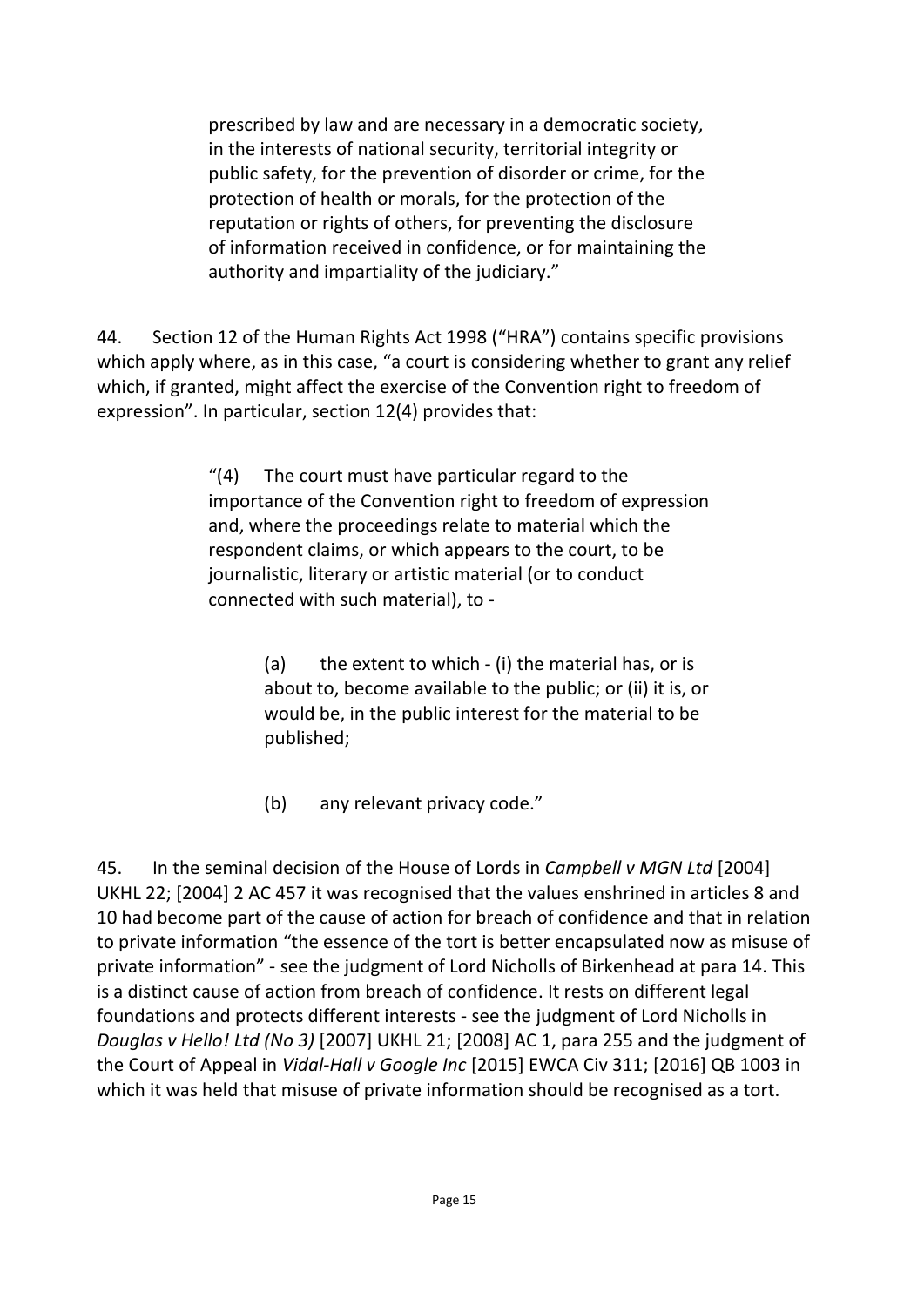46. In giving the judgment of the Court of Appeal in *Murray v Express Newspapers plc* Sir Anthony Clarke MR helpfully summarised the principles stated by Lord Nicholls in *Campbell* as follows at para 24:

> "… (i) The right to freedom of expression enshrined in article 10 of the Convention and the right to respect for a person's privacy enshrined in article 8 are vitally important rights. Both lie at the heart of liberty in a modern state and neither has precedence over the other: see [2004] 2 AC 457, para 12. (ii) Although the origin of the cause of action relied upon is breach of confidence, since information about an individual's private life would not, in ordinary usage, be called 'confidential', the more natural description of the position today is that such information is private and the essence of the tort is better encapsulated now as misuse of private information: see para 14. (iii) The values enshrined in articles 8 and 10 are now part of the cause of action and should be treated as of general application and as being as much applicable to disputes between individuals as to disputes between individuals and a public authority: see para 17. (iv) Essentially the touchstone of private life is whether in respect of the disclosed facts the person in question had a reasonable expectation of privacy: see para 21. (v) In deciding whether there is in principle an invasion of privacy, it is important to distinguish between that question, which seems to us to be the question which is often described as whether article 8 is engaged, and the subsequent question whether, if it is, the individual's rights are nevertheless not infringed because of the combined effect of article 8(2) and article 10: see para 22."

47. In *Murray* the Court of Appeal endorsed the two stage test for whether there has been misuse of private information, as explained in the Court of Appeal decision in *McKennitt v Ash* [2006] EWCA Civ 1714; [2008] QB 73. As stated by Simon LJ at para 42 of his judgment in the present case, at stage one, the question is whether the claimant has a reasonable expectation of privacy in the relevant information; if so, at stage two, the question is whether that expectation is outweighed by the countervailing interest of the publisher's right to freedom of expression. This two stage test is now well established.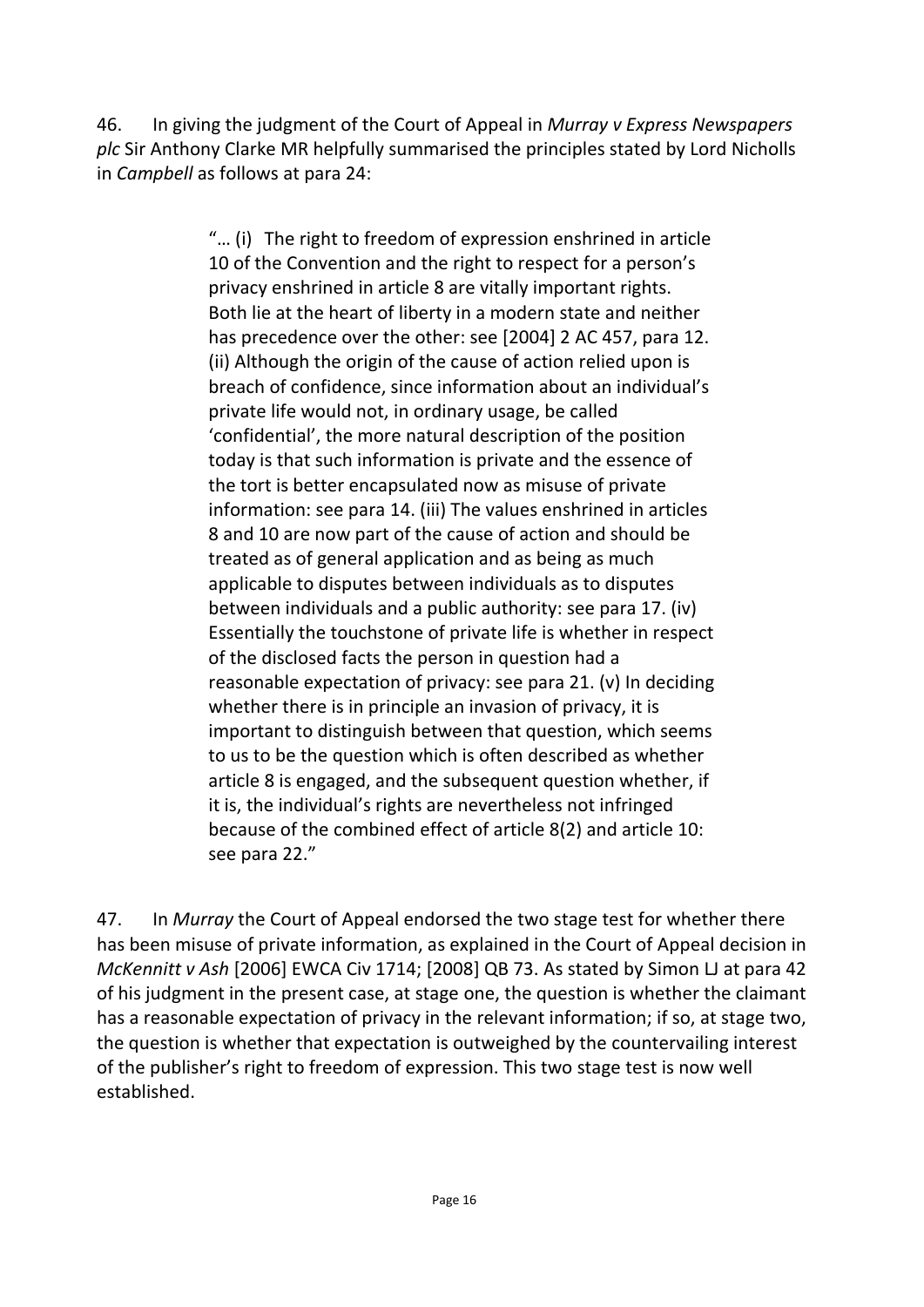#### *(ii) Stage one*

48. In relation to both stage one and stage two, general guidance can be found in the growing body of domestic legal precedent and also the jurisprudence of the European Court of Human Rights ("ECtHR") on articles 8 and 10 which the court must take into account. Under section 12(4) of the HRA, where the proceedings relate to material "which the respondent claims, or which appears to the court, to be journalistic, literary or artistic material (or to conduct connected with such material)" then the court "must have particular regard" to "any relevant privacy code." In relation to newspapers and magazines the relevant privacy code is the Editors' Code of Practice, established by the Editors' Code of Practice Committee and overseen by the Independent Press Standards Organisation - see *Sicri v Associated Newspapers Ltd*  [2020] EWHC 3541 (QB); [2021] 4 WLR 9.

49. Whether there is a reasonable expectation of privacy is an objective question. The expectation is that of a reasonable person of ordinary sensibilities placed in the same position as the claimant and faced with the same publicity - see *Campbell* at para 99 per Lord Hope of Craighead; *Murray* at para 35.

50. As stated in *Murray* at para 36, "the question whether there is a reasonable expectation of privacy is a broad one, which takes account of all the circumstances of the case". Such circumstances are likely to include, but are not limited to, the circumstances identified at para 36 in *Murray* - the so-called "*Murray* factors". These are:

| (1)              | the attributes of the claimant;                               |
|------------------|---------------------------------------------------------------|
| (2)              | the nature of the activity in which the claimant was engaged; |
| (3)              | the place at which it was happening;                          |
| (4)              | the nature and purpose of the intrusion;                      |
| (5)<br>inferred; | the absence of consent and whether it was known or could be   |

Page 17 (6) the effect on the claimant; and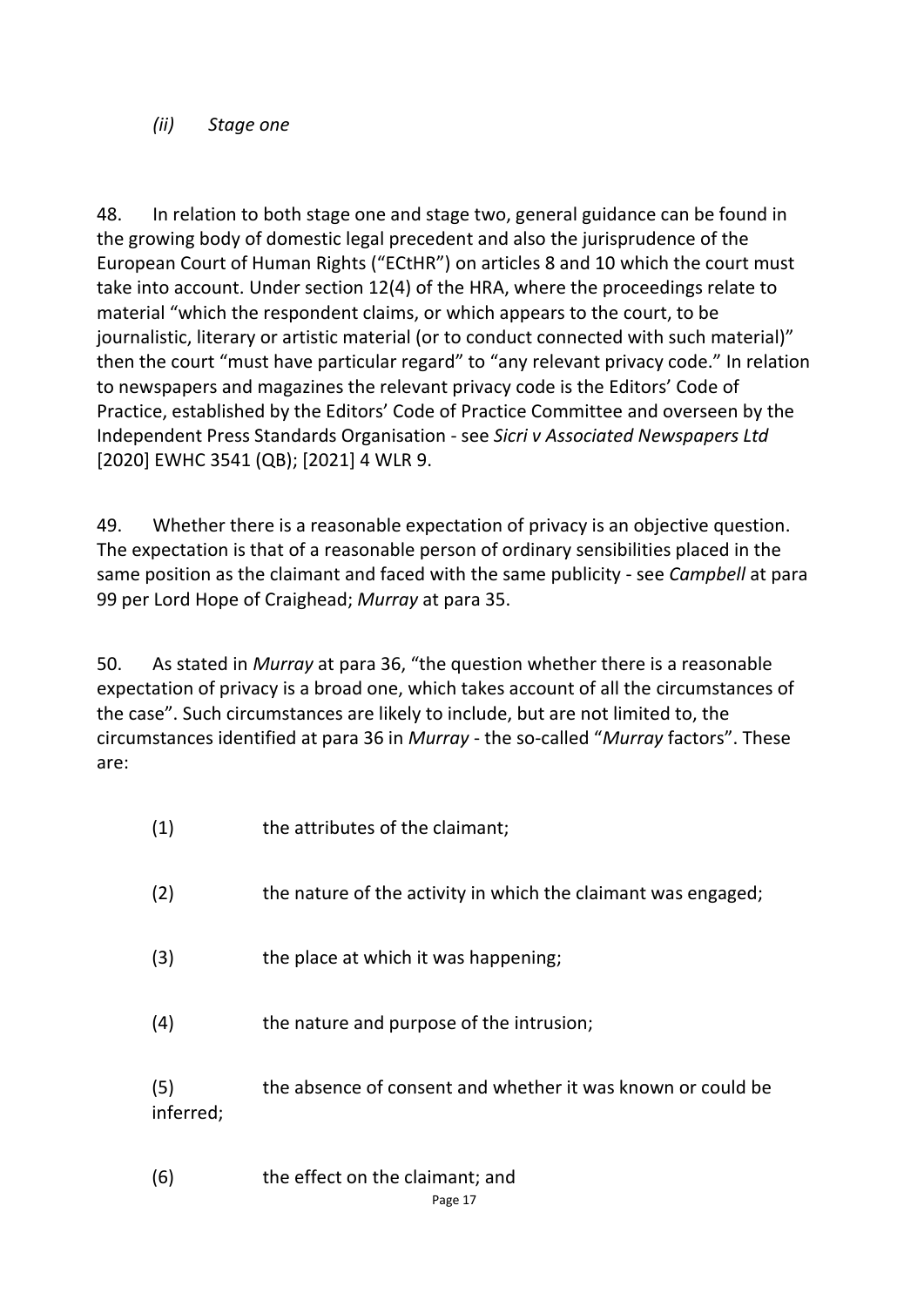(7) the circumstances in which and the purposes for which the information came into the hands of the publisher.

51. Although the *Murray* factors are not exhaustive, and the significance of individual factors will vary from case to case, they have been regularly considered and applied by the courts by way of guidance and the appropriateness of so doing was affirmed by the majority of the Supreme Court in *In re JR38* [2015] UKSC 42; [2016] AC 1131 - see the judgment of Lord Toulson (with which Lord Hodge agreed) at paras 88 and 98 and the judgment of Lord Clarke of Stone-cum-Ebony (with which Lord Hodge also agreed) at paras 113-114.

52. Whilst all the circumstances of each case must be considered, *Gatley on Libel and Slander*, (12th ed) at para 22.5 suggests that there are certain types of information which will normally, but not invariably, be regarded as giving rise to a reasonable expectation of privacy so as to be characterised as being private in character. These are the state of a person's physical or mental health or condition; a person's physical characteristics (nudity); a person's racial or ethnic characteristics; a person's emotional state (in particular in the context of distress, injury or bereavement); the generality of personal and family relationships; a person's sexual orientation; the intimate details of personal relationships; information conveyed in the course of personal relationships; a person's political opinions and affiliations; a person's religious commitment; personal financial and tax related information; personal communications and correspondence; matters pertaining to the home; past involvement in criminal behaviour; involvement in civil litigation concerning private affairs; and involvement in crime as a victim or a witness. Support for this non-exhaustive listing is set out in footnotes 30 to 45. A similar list is to be found in *Carter-Ruck on Libel and Privacy*, 6th ed (2010) at para 19.7 which is then discussed and explained at paras 19.9 to 19.54.

53. *Gatley* also suggests that there are some types of information which will normally not be regarded as giving rise to a reasonable expectation of privacy so as not to be characterised as being private in character, namely: corporate information, a person's physical location, involvement in current criminal activity, a person's misperformance of a public role, information deriving from a hearing of a criminal case conducted in public, and the identity of an author (see further, footnotes 48 to 53). A similar list is set out and discussed in *Carter-Ruck* at paras 19.60-19.64.

54. A relevant circumstance will be the extent to which the information is in the public domain. Information that was private may become so well known that it is no longer private. Whether this is so is a matter of fact and degree - see *K v News Group Newspapers Ltd* [2011] EWCA Civ 439; [2011] 1 WLR 1827, para 10(3). In relation to journalistic, literary or artistic material, section 12(4) of the HRA requires the court to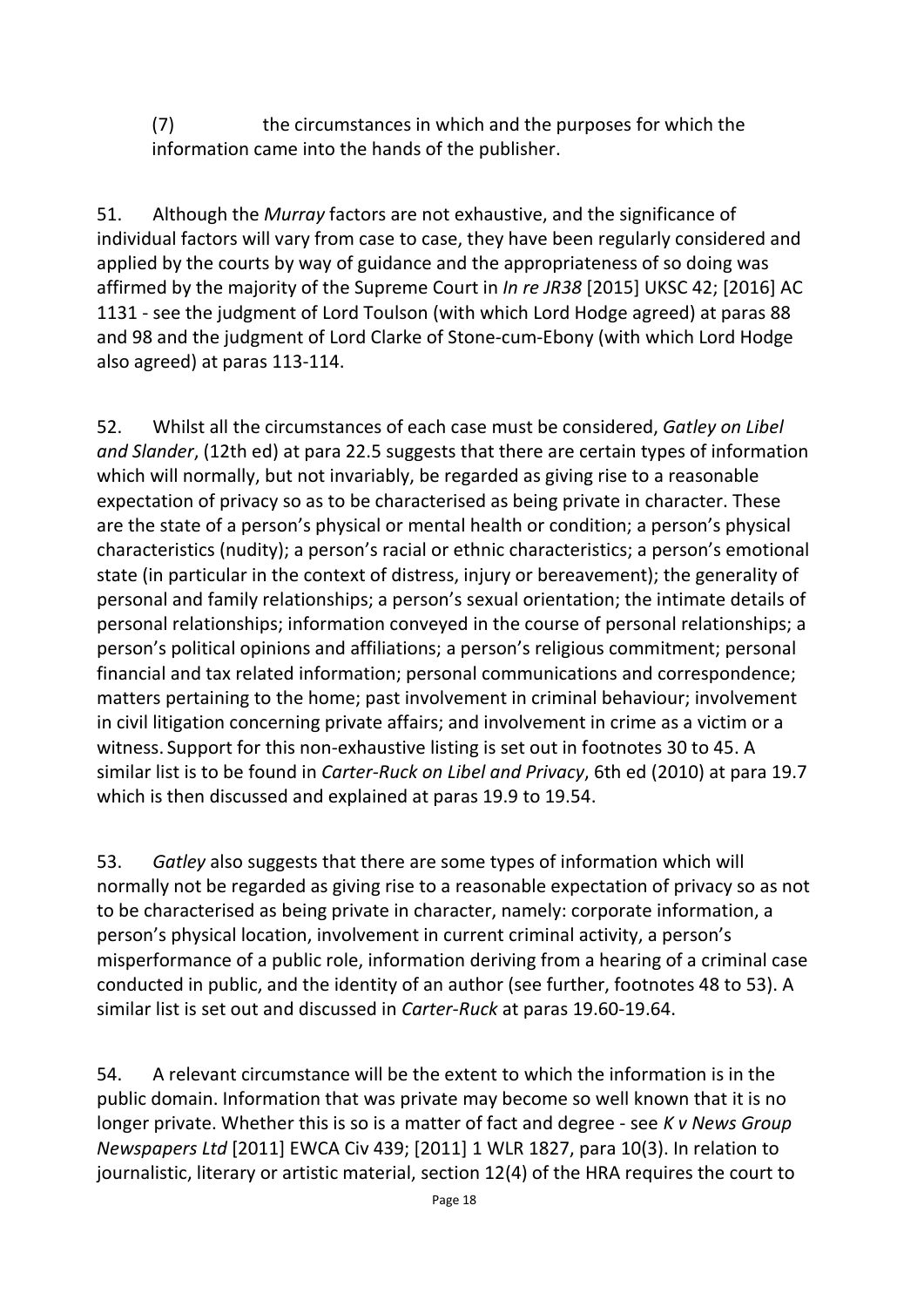have particular regard to "the extent to which the material has, or is about to, become available to the public".

55. The effect on the claimant must attain a sufficient level of seriousness for article 8 to be engaged - see *R (Wood) v Comr of Police of the Metropolis* [2009] EWCA Civ 414; [2010] 1 WLR 123 per Laws LJ at para 22; *In re JR38* at para 87. In general, there will be no reasonable expectation of privacy in trivial or anodyne information.

*(iii) Stage 2*

56. Stage 2 involves a balancing of the claimant's article 8 right to privacy and the publisher's article 10 right to freedom of expression in order to determine which should prevail in the particular circumstances of the case - the so-called "balancing exercise".

57. As Lord Hoffmann explained in *Campbell* at para 55:

"Both [rights] reflect important civilised values, but, as often happens, neither can be given effect in full measure without restricting the other. How are they to be reconciled in a particular case? There is in my view no question of automatic priority. Nor is there a presumption in favour of one rather than the other. The question is rather the extent to which it is necessary to qualify the one right in order to protect the underlying value which is protected by the other. And the extent of the qualification must be proportionate to the need …"

58. In *In re S (A Child) (Identification: Restrictions on Publication)* [2004] UKHL 47; [2005] 1 AC 593, at para 17 Lord Steyn confirmed that neither right has precedence over the other and identified the following considerations as being of particular importance in carrying out the balancing exercise:

(1) "an intense focus on the comparative importance of the specific rights being claimed in the individual case";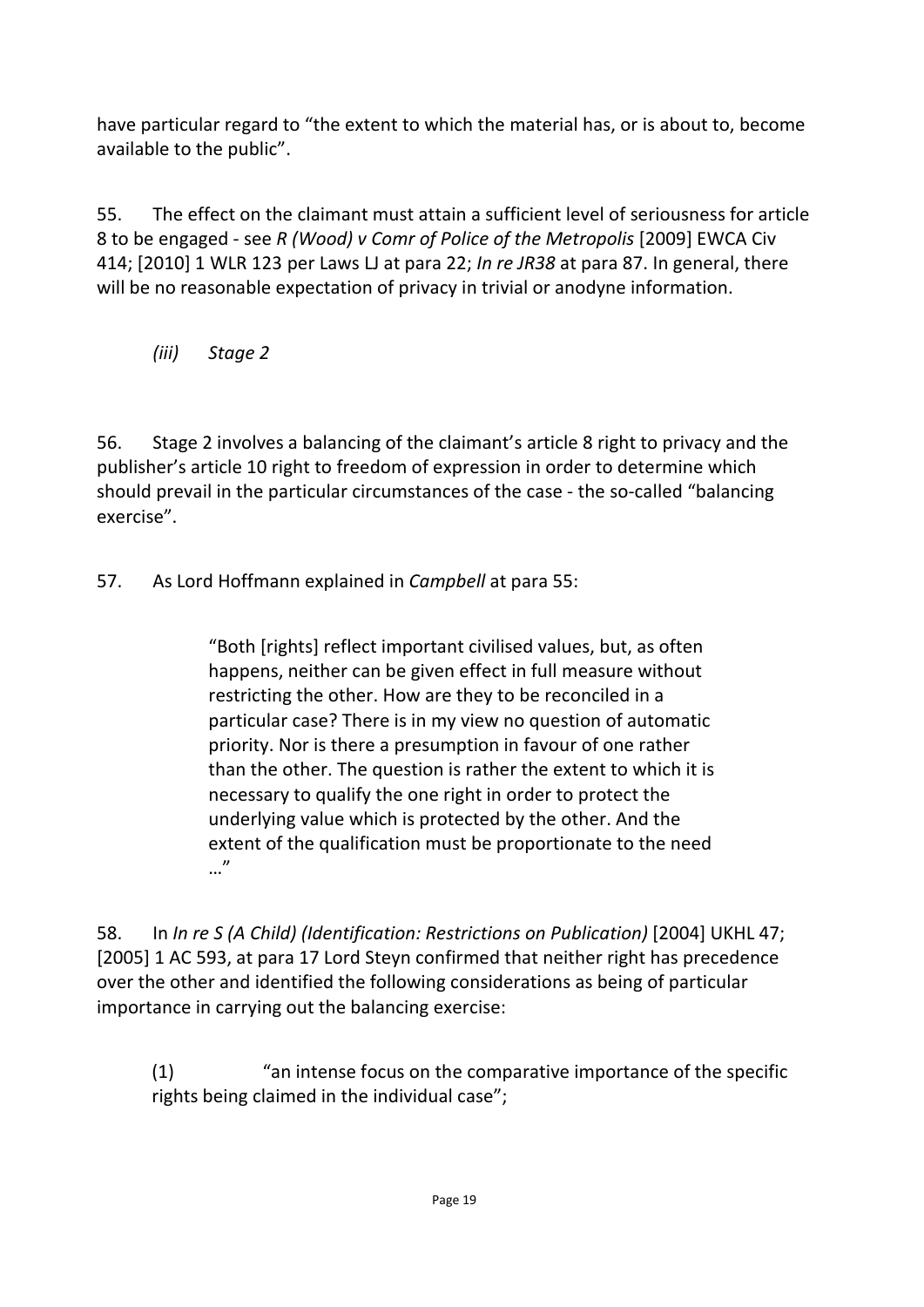- (2) "the justifications for interfering with or restricting each right"; and
- (3) "the proportionality" of the respective interference or restriction.

59. Under section 12(4) of the HRA the court must have particular regard "to the importance of the Convention right to freedom of expression". As stated by Lord Nicholls in *Reynolds v Times Newspapers Ltd* [2001] 2 AC 127, 205:

> "… the court should have particular regard to the importance of freedom of expression. The press discharges vital functions as a bloodhound as well as a watchdog. The court should be slow to conclude that a publication was not in the public interest and, therefore, the public had no right to know, especially when the information is in the field of political discussion."

60. The ECtHR jurisprudence is to similar effect. As stated in *Axel Springer AG v Germany* (Application No 39954/08) [2012] EMLR 15, para 79:

> "The Court has also repeatedly emphasised the essential role played by the press in a democratic society. Although the press must not overstep certain bounds, regarding in particular protection of the reputation and rights of others, its duty is nevertheless to impart - in a manner consistent with its obligations and responsibilities - information and ideas on all matters of public interest. Not only does the press have the task of imparting such information and ideas; the public also has a right to receive them. Were it otherwise, the press would be unable to play its vital role of 'public watchdog' (see *Bladet Tromsø and Stensaas v Norway* (1999) 29 EHRR 125, paras 59 and 62, and *Pedersen v Denmark* (2004) 42 EHRR 24, para 71)."

61. The extent to which publication is in the public interest is of central importance. This is reflected in section 12(4) of the HRA under which, in relation to journalistic, literary or artistic material, the court is required to have particular regard to the extent to which "it is, or would be, in the public interest for the material to be published".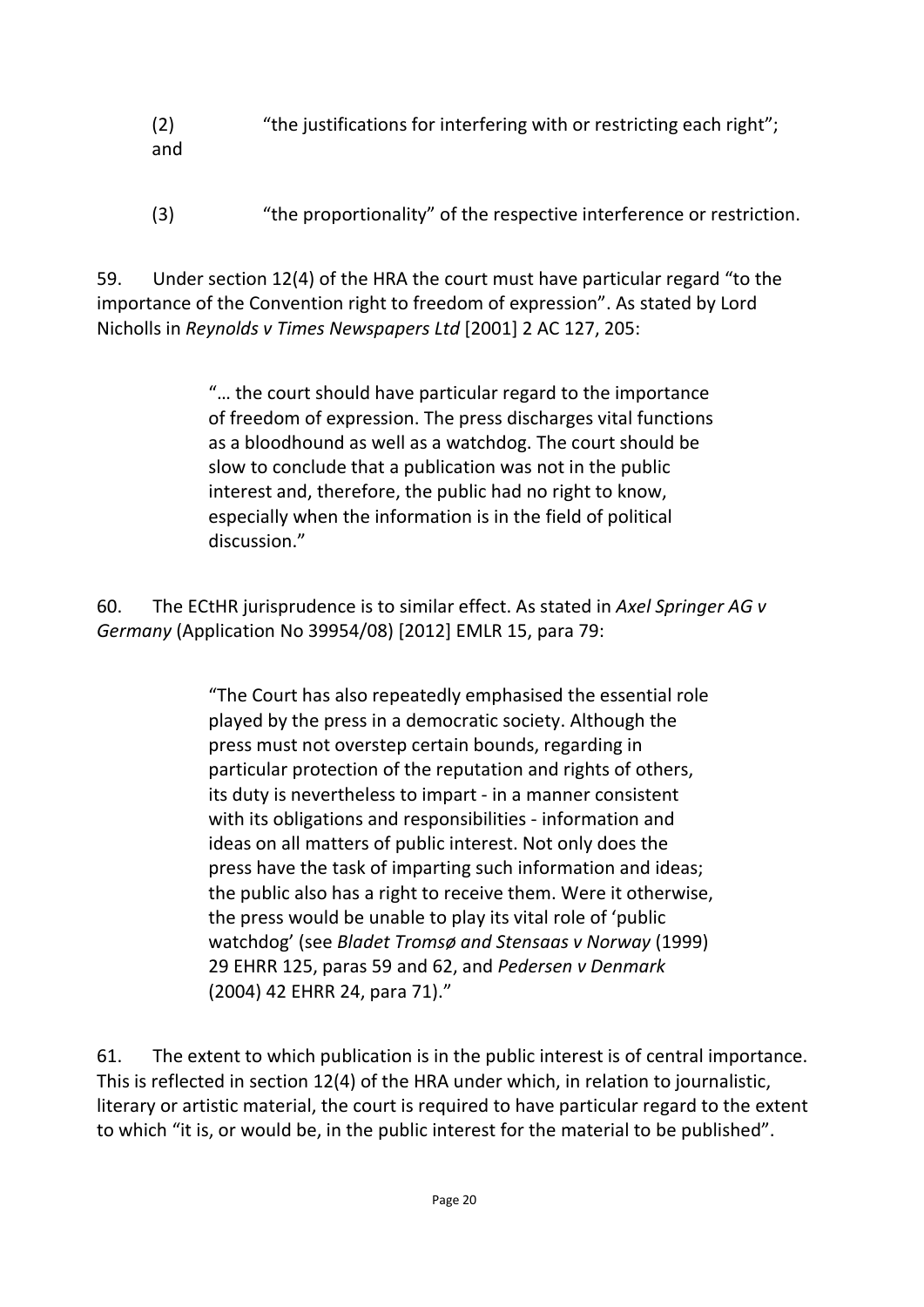62. In considering the public interest in publication, the contribution that publication will make to a debate of general interest is a factor of particular importance. In *Von Hannover v Germany* (Application No 59329/00) [2004] EMLR 21, para 76 it was said by the ECtHR that it should be "the decisive factor in balancing the protection of private life against freedom of expression". In *Axel Springer* it was said to be an "initial essential criterion". Other factors of likely relevance identified in that case are:

(1) how well-known is the person concerned and what is the subject of the report;

| (2) | the prior conduct of the person concerned;                |
|-----|-----------------------------------------------------------|
| (3) | the method of obtaining the information and its veracity; |
| (4) | the content, form and consequences of publication; and    |
|     |                                                           |

(5) the severity of the restriction or interference and its proportionality with the exercise of the freedom of expression.

## **5. The issues**

63. The issues, as defined by the parties, which arise on this appeal are:

(1) Whether the Court of Appeal was wrong to hold that there is a general rule, applicable in the present case, that a person under criminal investigation has, prior to being charged, a reasonable expectation of privacy in respect of information relating to that investigation.

(2) Whether the Court of Appeal was wrong to hold that, in a case in which a claim for breach of confidence was not pursued, the fact that information published by Bloomberg about a criminal investigation originated from a confidential law enforcement document rendered the information private and/or undermined Bloomberg's ability to rely on the public interest in its disclosure.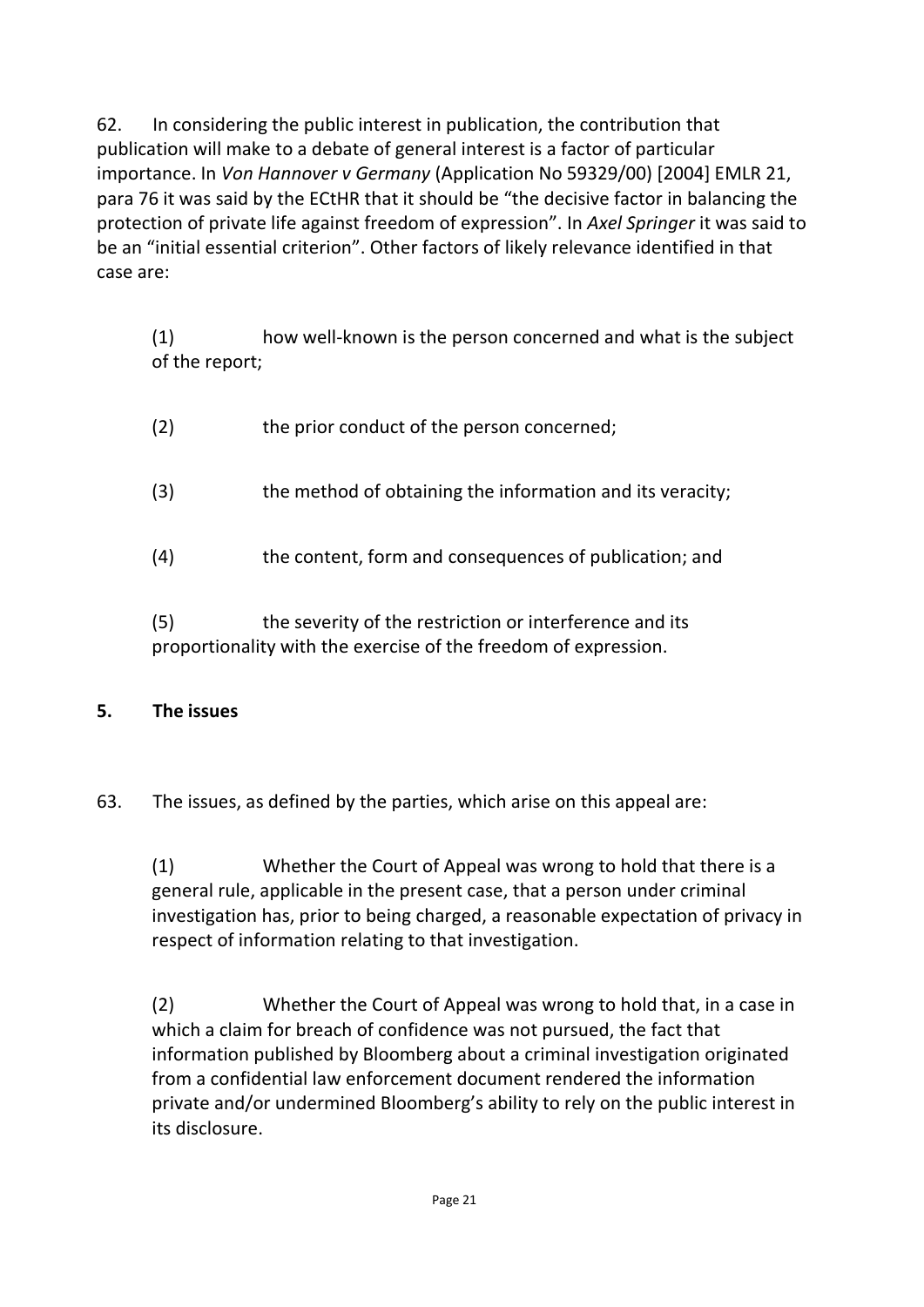(3) Whether the Court of Appeal was wrong to uphold the findings of Nicklin J that the claimant had a reasonable expectation of privacy in relation to the published information complained of, and that the article 8/10 balancing exercise came down in favour of the claimant.

## **6. Issue 1 - Whether the Court of Appeal was wrong to hold that there is a**

**general rule, applicable in the present case, that a person under criminal** 

**investigation has, prior to being charged, a reasonable expectation of privacy in** 

**respect of information relating to that investigation.**

*(i) An outline of the broad issues under this ground of appeal*

64. As noted above at para 47, in order to establish misuse of private information, a claimant must first show that the information in question is private. The test at stage one is whether there is objectively a reasonable expectation of privacy taking into account all the circumstances of the case, including but not limited to, the so-called *Murray* factors, enumerated at para 50 above.

65. Issue 1 relates to the application of this stage one test and whether the judge, at para 119, and the Court of Appeal, at paras 81, 82, 144, and 147, were correct to hold that there was a general rule applicable in this case, that a person under criminal investigation has, prior to being charged, a reasonable expectation of privacy in respect of information relating to that investigation. Simon LJ in the Court of Appeal characterised this general rule, at para 81, as "the legitimate starting point."

66. Before considering this ground of appeal it is appropriate to define the general rule or legitimate starting point, which was adumbrated by both the judge and by the Court of Appeal.

67. First, the general rule or legitimate starting point is not a legal rule or legal presumption, let alone an irrebuttable presumption. The determination as to whether there is a reasonable expectation of privacy in the relevant information is a factspecific enquiry.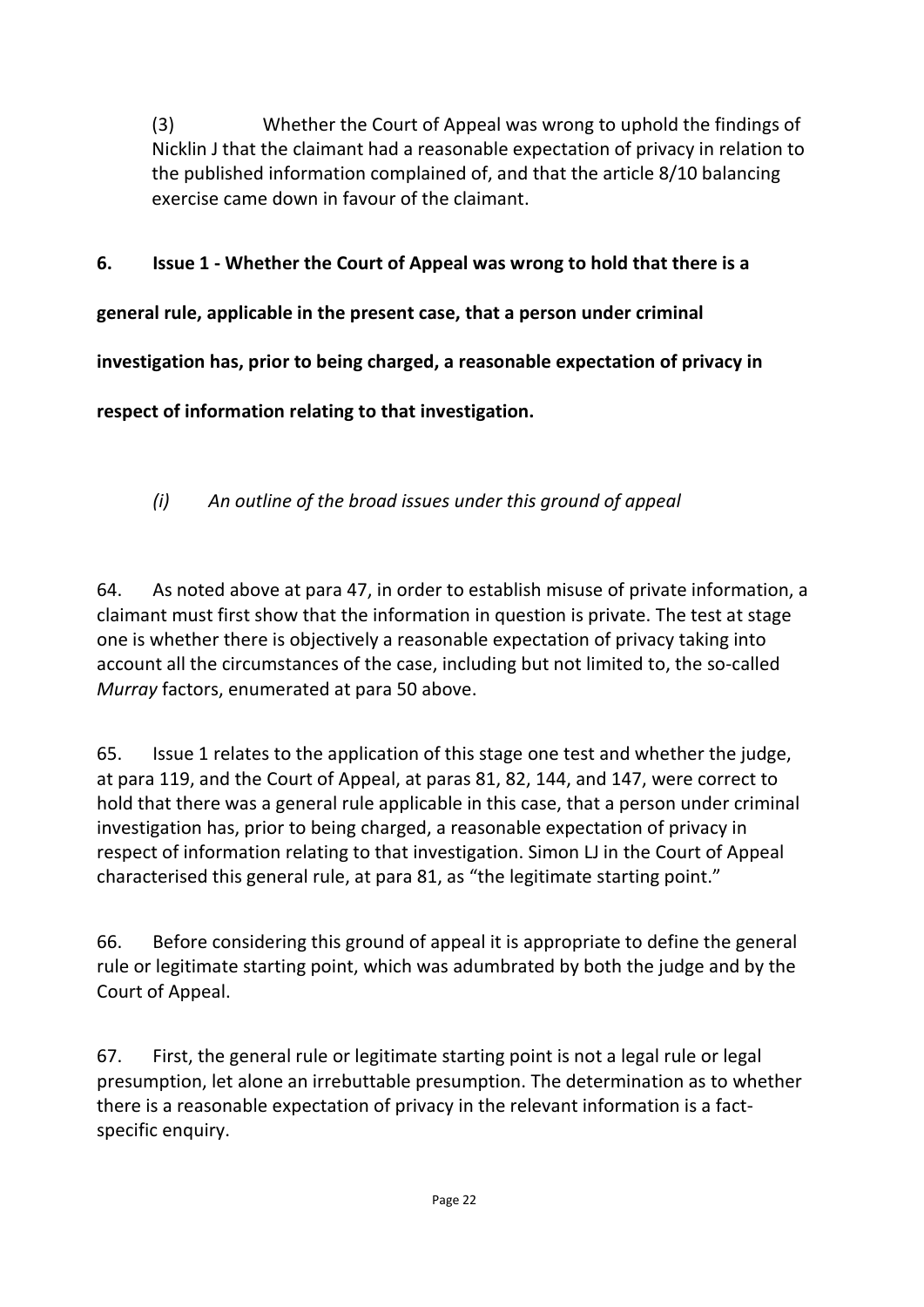68. Second, the general rule or legitimate starting point does not invariably lead to a finding that there was objectively a reasonable expectation of privacy in the information. The judge stated, at para 124, that "an expectation of privacy in arrest/police investigation is not invariable" and whether it arises in a particular case "will always depend upon the individual facts of that case." In the Court of Appeal Simon LJ stated, at paras 57, 81 and 85, that there is not "an invariable or unqualified right to privacy during an investigation"; instead, it is "the legitimate starting point." Underhill LJ stated, at para 147, that "[i]t is important to emphasise that … the proposition that a person has a reasonable expectation of privacy in relation to a police (or similar) investigation is not a universal rule and that the circumstances of a particular case may justify a different conclusion." So, for instance, public rioting is not the kind of activity which article 8 exists to protect: see *In re JR38* at para 100.

69. Third, the general rule or legitimate starting point does not obviate the need for the claimant to set out and to prove the circumstances establishing that there was objectively a reasonable expectation of privacy.

70. Fourth, we understand that the reference to a general rule or a legitimate starting point means that once it is established that the relevant information was that a person, prior to being charged, was under criminal investigation then the correct approach is for a court to start with the proposition that there will be a reasonable expectation of privacy in respect of such information and thereafter consider by reference to all the circumstances of the case whether the reasonable expectation either does not arise at all or was significantly reduced. If the expectation does not arise then the information can be published. If the expectation is reduced it will bear on the weight to be attached to the article 8 rights at stage two; see Simon LJ at para 84.

71. Fifth, the rationale for such a starting point is that publication of such information ordinarily causes damage to the person's reputation together with harm to multiple aspects of the person's physical and social identity such as the right to personal development, and the right to establish and develop relationships with other human beings and the outside world all of which are protected by article 8 of the ECHR: see *Niemietz v Germany* (Application No 13710/88) (1992) 16 EHRR 97, para 29. The harm and damage can on occasions be irremediable and profound.

72. We consider that the general rule or the legitimate starting point adumbrated in the courts below in relation to this category of information is similar to what can be termed a general rule in relation to certain other categories of information. It has already been recognised that a consideration of all the circumstances of the case, including but not limited to the so-called *Murray* factors, will, generally, in relation to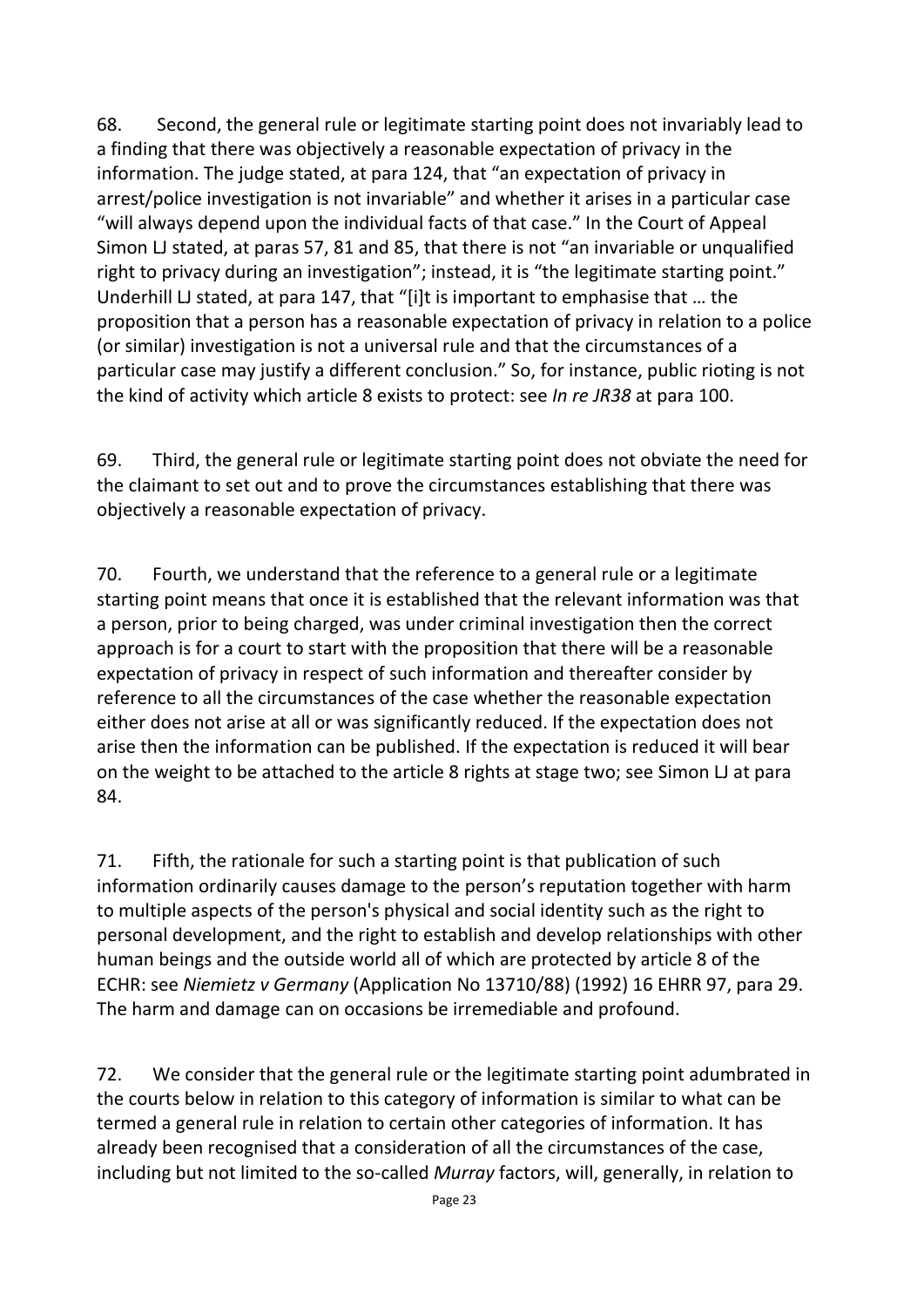certain categories of information lead to the conclusion that the claimant objectively has a reasonable expectation of privacy in information within that category. The most striking example of such a category is information concerning the state of an individual's health which is widely considered to give rise to a reasonable expectation of privacy: see *McKennitt v Ash* [2005] EWHC 3003 (QB) at para 142 per Eady J, and in the Court of Appeal at para 23 per Buxton LJ. There can of course be exceptions even in relation to information concerning the state of an individual's health, but generally, details as to an individual's health are so obviously intimate and personal that a consideration of all the circumstances will result in that information being appropriately characterised as private under the stage one test unless there are strong countervailing circumstances.

73. Accordingly, the first question posed under Issue 1 is whether the courts should proceed from a similar starting point of there being a reasonable expectation of privacy in respect of information that a person is under criminal investigation and in respect of information relating to that investigation, prior to the person being charged. The second question posed under this ground of appeal is whether the starting point applies in the present case.

## *(ii) A summary of the grounds on which Bloomberg challenges the general*

*rule or legitimate starting point*

74. In summary Bloomberg challenges the general rule or legitimate starting point in relation to this category of information on the following bases.

*(a) Presumption of innocence*. Bloomberg submits that, given the public's ability to observe the presumption of innocence so as not to assume guilt, the courts below incorrectly assessed the general negative effect on the individual's reputation of publication of information that he is under criminal investigation. In this way Bloomberg argues that the application by the courts below of a general rule or legitimate starting point is unsound because it significantly overstates the capacity of publication of the information to cause damage to the claimant's reputation given the public's ability to observe the presumption of innocence.

*(b) Defamation authorities*. Bloomberg submits that the reasoning of the courts below for upholding a general rule of privacy (namely, the "human characteristic" to equate suspicion or investigation with guilt on the assumption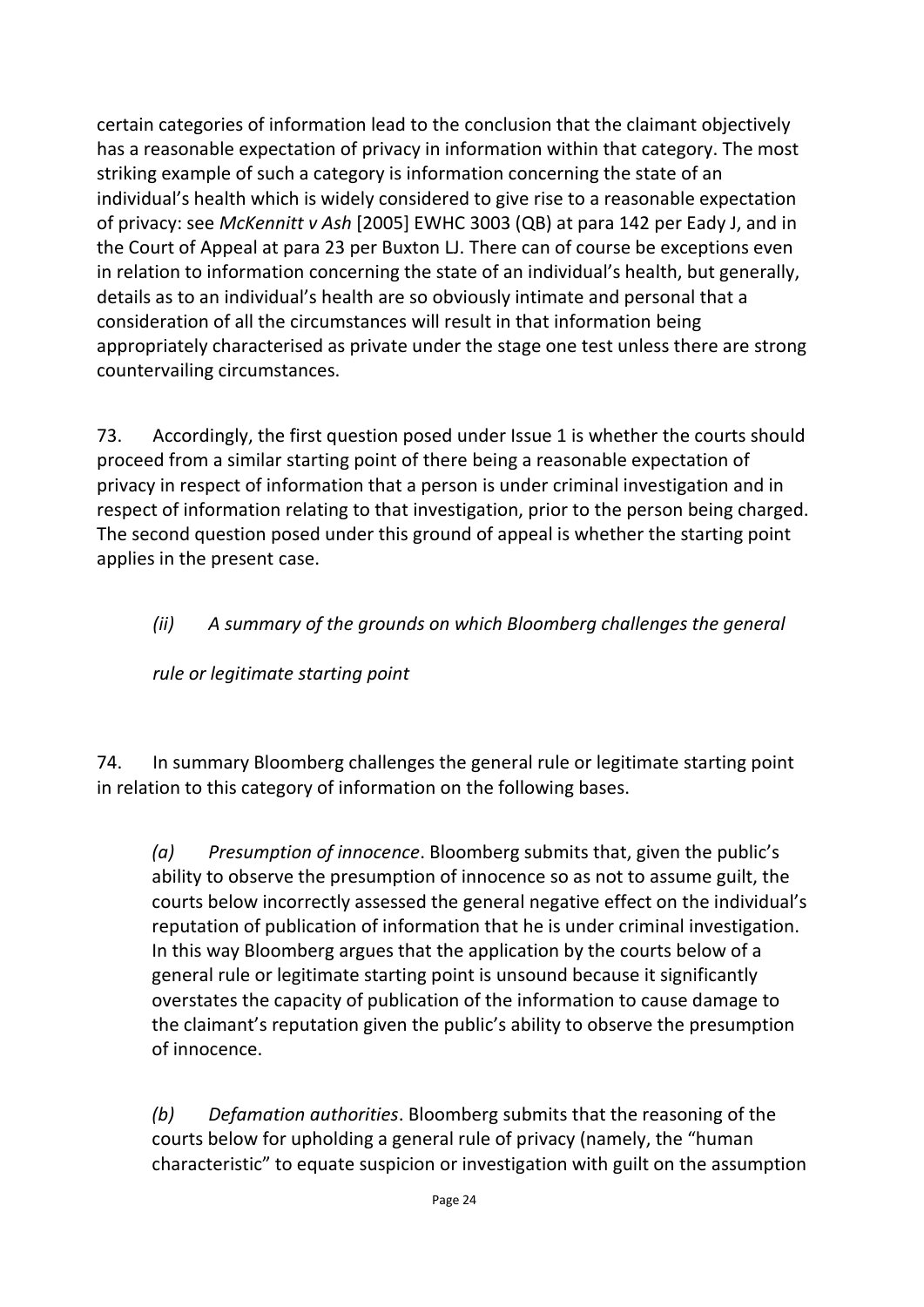that there is "no smoke without fire") runs contrary to well-established principles in defamation law that the ordinary reasonable reader is not unduly suspicious or avid for scandal, can be taken to know about things that are common knowledge, and is capable of distinguishing suspicion or investigation from guilt. Again, relying on these authorities Bloomberg argues that the application by the courts below of a general rule or legitimate starting point is unsound because it significantly overstates the capacity of publication of the information to cause damage to the claimant's reputation given the ordinary reasonable reader's ability to observe the presumption of innocence.

*(c) Reputational damage*. Bloomberg submits that the courts below incorrectly held that information about an individual being subject to criminal investigation is private *because* it is potentially reputationally damaging. Bloomberg submits that information is not protected *because* the consequential harmful impact relates to private life. Rather, information is protected because irrespective of the effect on the claimant's reputation - information of that nature belongs to a part of the claimant's life which is of no-one else's concern. Typical examples of such information are information as to health, the intimacies of relationships and family life, sexual expression and the inner workings of the mind. In this case Bloomberg argues that information in relation to the claimant's business activities does not fall within an area of his life that is no-one else's concern.

*(d) Submission that the courts below applied an incorrect legal test*. Bloomberg submits that the courts below failed to apply the correct legal test at stage one which involves consideration of "all the circumstances of the case". Rather, Bloomberg says that the courts below, by the application of a general rule or starting point, gave pre-ordained weight to one circumstance, namely the effect on the claimant, and obscured consideration of all the other circumstances such as:

(1) whether the activity about which information is disclosed (or to be disclosed) is of such a nature as to fall within the scope of "private life" so that article 8 is engaged. In this respect Bloomberg argues that the *Murray* factor of "the nature of the activity in which the claimant was engaged" was incorrectly confined by the courts below to the claimant being the subject of the UKLEB's investigation whereas the activity should have been identified as "alleged corruption in relation to X Ltd's activities in the foreign country";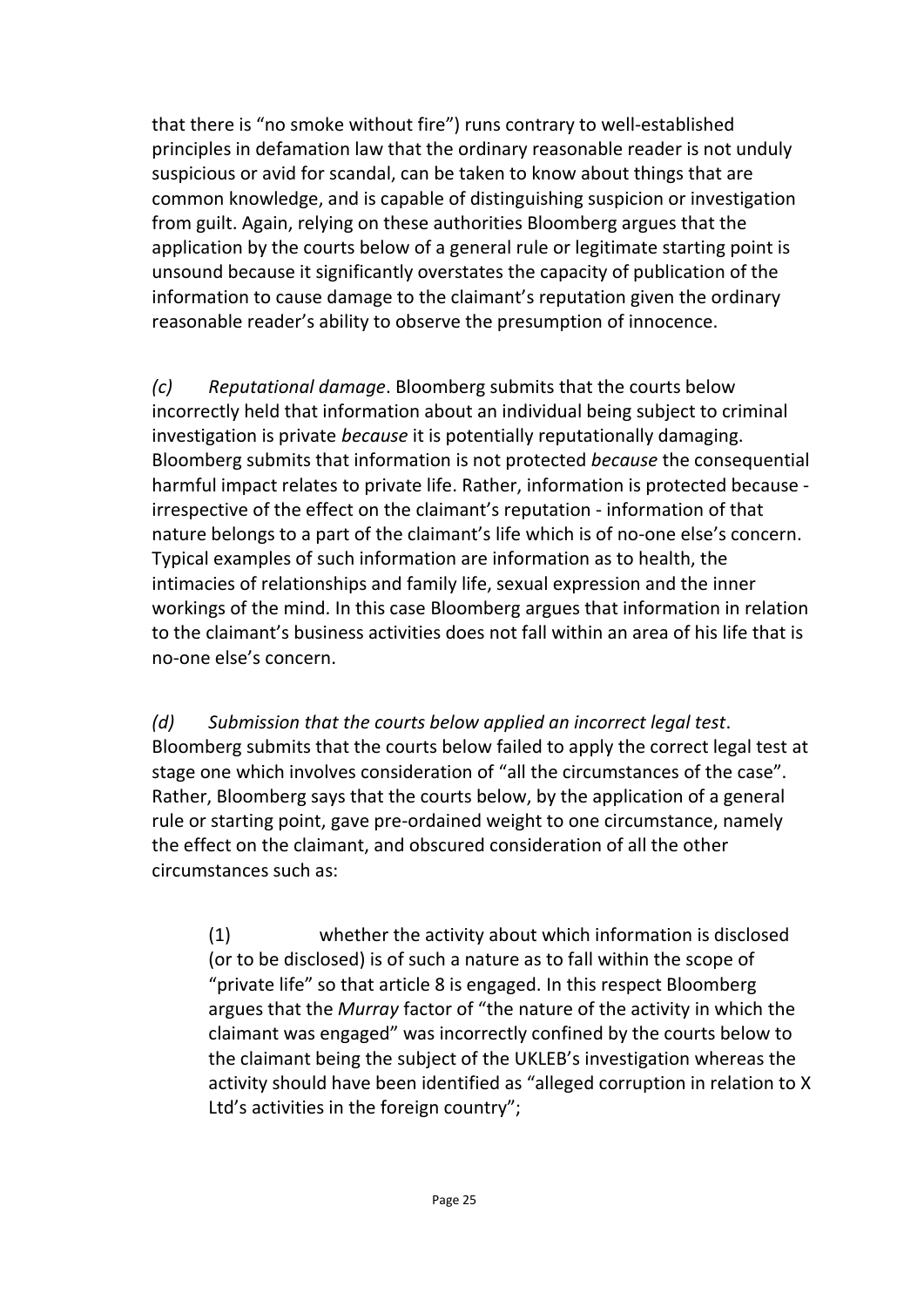(2) the status of the claimant so that consideration of the *Murray* factor of "the attributes of the claimant" ought to have led the courts below to the recognition that businessmen actively involved in the affairs of large public companies, such as the claimant, are not in that sector of their lives private individuals but rather that they knowingly lay themselves open to close scrutiny of their acts by the media; and

(3) whether publication of the information undermines personal integrity as distinct from merely harming reputation.

*(iii) Issues that do not arise on this ground of appeal*

75. Before proceeding further it is appropriate to identify various issues that do not arise for determination on this ground of appeal.

76. First, this ground of appeal is confined to the stage one test. Even if information is characterised as private it would still be capable of being published if outweighed at stage two by the countervailing interest of the publisher's right to freedom of expression in accordance with article 10 of the ECHR: see *In re JR38* at para 85.

77. Second, it was common ground that if someone is charged with a criminal offence there can be no reasonable expectation of privacy. We consider, generally, that to be a rational boundary, as the open justice principle in a free country is fundamental to securing public confidence in the administration of justice: *Scott v Scott* [1913] AC 417. Consequently, whenever a person is charged with a criminal offence the open justice principle generally means that the information is of an essentially public nature so that there can be no reasonable expectation of privacy in relation to it.

78. Third, the information the subject of this appeal is set out at para 19 above. The information relates to the investigation of the claimant by the UKLEB, an organ of the state, and includes information as to the UKLEB's suspicions, assessments, and preliminary conclusions to the disfavour of the claimant. This appeal does not concern the publication of information about an individual's wrongdoing resulting from Bloomberg's own investigations. Accordingly, the appeal is confined to the impact of information derived from an investigation of a person by an organ of the state rather than the distinct and separate situation that might arise if Bloomberg wished to publish information as to the results of its own investigations.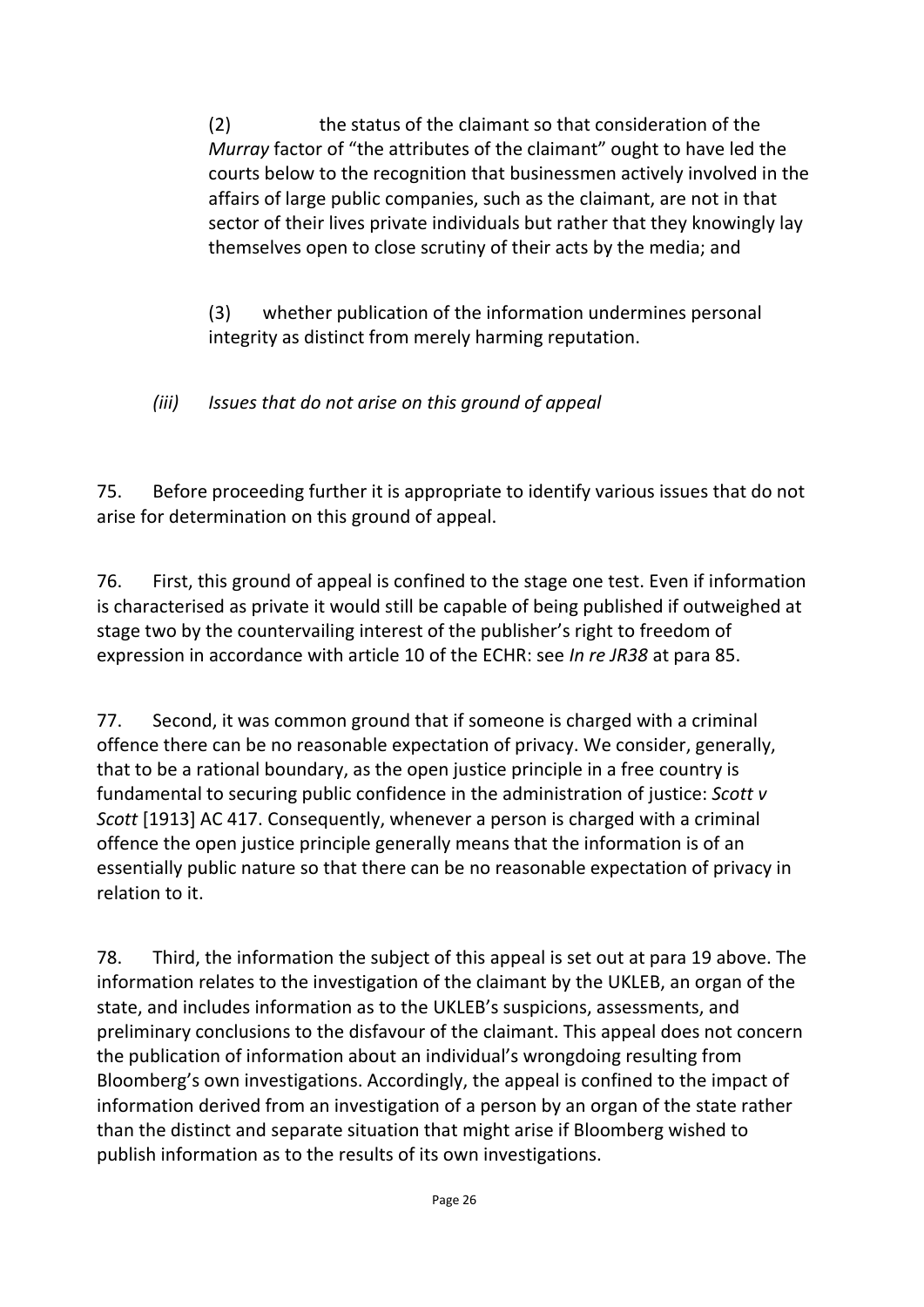79. Fourth, Nicklin J awarded £25,000 damages for Bloomberg's misuse of private information. There has been no appeal against that award, or the principles applied by the judge in assessing the amount of damages. The applicable principles as to damages formulated in this case and in *Sicri v Associated Newspapers Ltd* may merit consideration in a case in which the issues arise for determination. We have reservations about the extent to which quantification of damages for the tort of misuse of private information should be affected by the approach adopted in cases of defamation, but it is not appropriate to address this in this judgment.

## *(iv) The negative effects of publishing information that a person is under*

## *criminal investigation and a resulting uniform general practice*

80. For some time, judges have voiced concerns as to the negative effect on an innocent person's reputation of the publication that he or she is being investigated by the police or an organ of the state. These concerns are echoed in the Leveson Inquiry Report, and have the support of the senior judiciary, the College of Policing, the Metropolitan Police Service, the Independent Office of Police Conduct, the Director of Public Prosecutions, the Home Affairs Select Committee and the Government.

81. Several themes emerge from the material articulating those concerns. First, the growing recognition that as a matter of public policy the identity of those arrested or suspected of a crime should not be revealed to the public has now resulted in a uniform general practice by state investigatory bodies not to identify those under investigation prior to charge. Second, the rationale for this uniform general practice is the risk of unfair damage to reputation, together with other damage. Third, the practice applies regardless of the nature of the suspected offence or the public characteristics of the suspect. To be suspected by the police or other state body of a crime is damaging whatever the nature of the crime. The damage occurs whatever the characteristic or status of the individual. Fourth, there is uniformity of judicial approach, at first instance in a series of cases and in the Court of Appeal in this case, based on judicial knowledge that publication of information that a person is under criminal investigation will cause damage to reputation together with other damage, irrespective of the presumption of innocence. This has led to a general rule or legitimate starting point that such information is generally characterised as private at stage one.

82. *Attorney General v MGN Ltd* [2011] EWHC 2074 (Admin); [2012] 1 WLR 2408, which was referred to at Part F, Chapter 1, para 3.25 and Part F, Chapter 5, paras 4.1- 4.21 by Leveson LJ in the second volume of the report of his *Inquiry into the Culture,*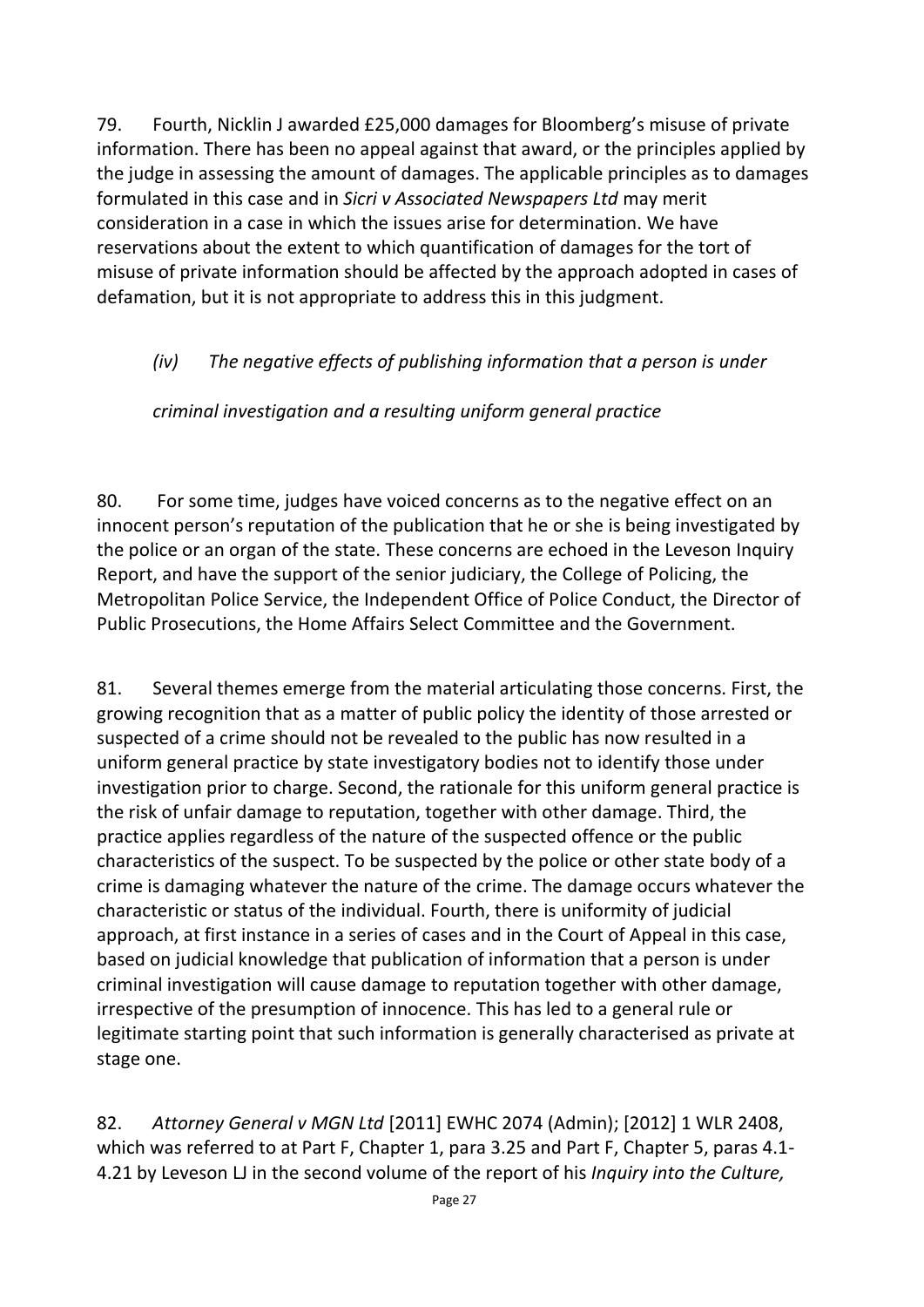*Practices and Ethics of the Press* dated 29 November 2012, HC 780-II, addressed the case of Mr Christopher Jefferies. Mr Jefferies was exposed as having been arrested on suspicion of murder. He was later demonstrated to have been innocent of it but meanwhile he had been subjected to a protracted campaign of vilification in the press, leading him to leave his home and to change his appearance. Although in that case the press had committed contempt of court and had published actionable libels about Mr Jefferies, the significance of the case for present purposes lies in the ease with which arrest may generally be associated with guilt. In the event Leveson LJ recommended at Part G, Chapter 3, para 2.39 that:

> "save in exceptional and clearly identified circumstances (for example, where there may be an immediate risk to the public), the names or identifying details of those who are arrested or suspected of a crime should not be released to the press nor the public."

83. That recommendation was taken up by the College of Policing which is the professional body whose purpose is to provide those working in policing with the skills and knowledge necessary for effective policing. The College is a company limited by guarantee wholly owned by the Secretary of State for the Home Department. It has various statutory functions in relation to the issuing of guidance and the giving of advice deriving predominantly from the Police Act 1996: see *R (Miller) v College of Policing* [2020] EWHC 255 (Admin); [2020] HRLR 10, para 102 and *R (Officer W80) v Director General of the Independent Office for Police Conduct* [2020] EWCA Civ 1301; [2021] 1 WLR 418, para 30. In 2013 the College of Policing published *Guidance on Relationships with the Media* which, at para 3.5.2, stated:

> "Police forces must balance an individual's right to respect for a private and family life, the rights of publishers to freedom of expression and the rights of defendants to a fair trial. Decisions must be made on a case-by-case basis *but, save in clearly identified circumstances, or where legal restrictions apply, the names or identifying details of those who are arrested or suspected of a crime should not be released by police forces to the press or the public*. Such circumstances include a threat to life, the prevention or detection of crime or a matter of public interest and confidence." (Emphasis added)

84. In 2017 the College of Policing published further guidance on *Media Relations*  (which was subsequently updated again in 2019) which expressly recognises that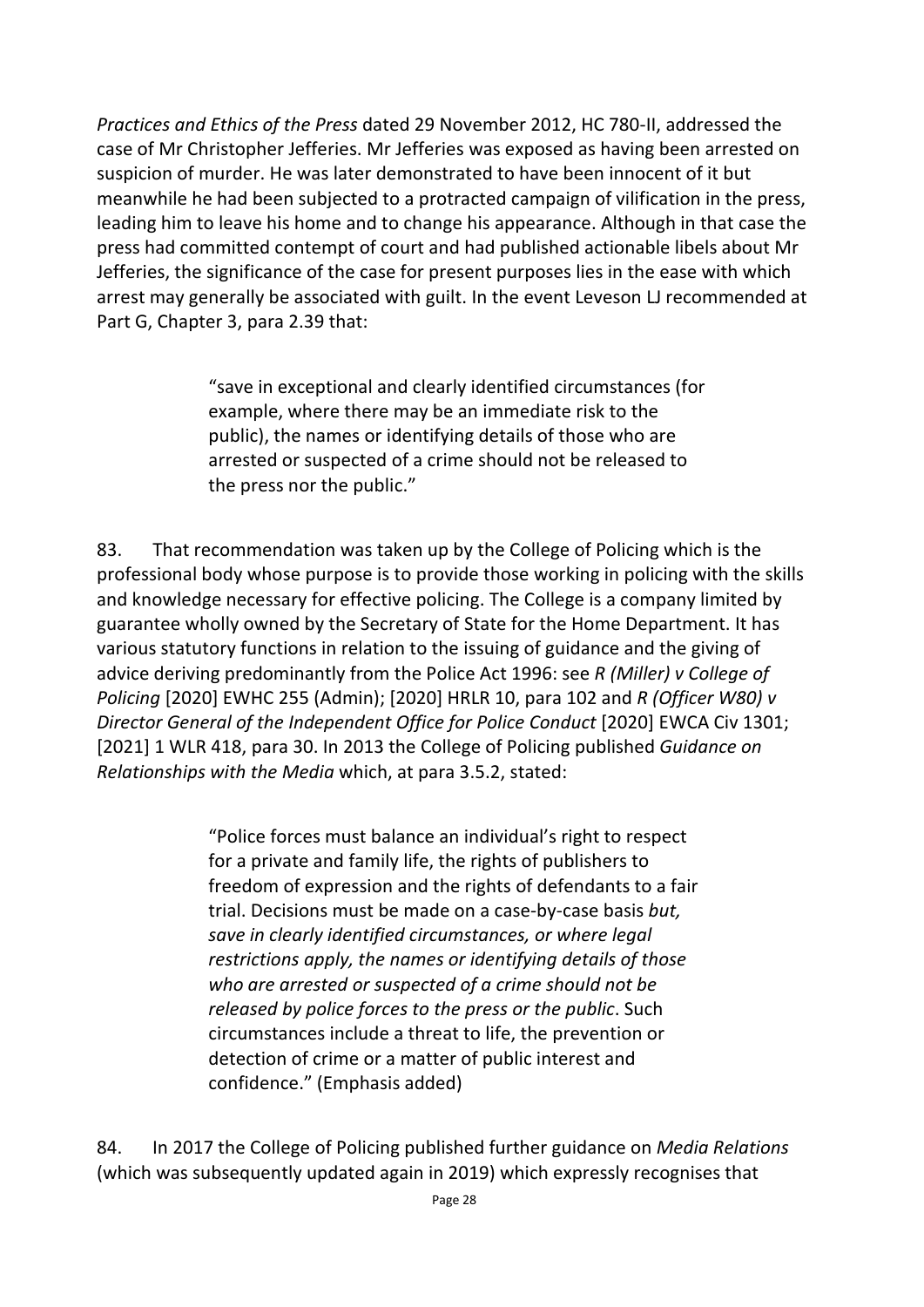reputational risks are the reason for not disclosing the names prior to the point of charge. The further guidance states at 3.2:

"Respecting suspects' rights to privacy

*Suspects should not be identified to the media (by disclosing names or other identifying information) prior to the point of charge* except where justified by clear circumstances eg a threat to life, the prevention or detection of crime or a matter of public interest and confidence." (Emphasis added)

The further guidance continues at 4.2:

"Naming on arrest

Police will not name those arrested, or suspected of a crime, save in exceptional circumstances where there is a legitimate policing purpose to do so. This position is in accordance with recommendations and findings of the Leveson Inquiry (part 1), the Information Commissioner and the Home Affairs Select Committee.

A legitimate policing purpose may include circumstances such as a threat to life, the prevention or detection of crime, or where police have made a public warning about a wanted individual.

…

*This approach recognises that, in cases where the police name those who are arrested, there is a risk of unfair damage to the reputations of those persons, particularly if they are never charged* …" (Emphasis added)

We agree with the observation of Simon LJ, at para 80, that the College of Policing guidance "reflect[s] both an operational response to criticisms about the unfairness of previous incidents in which suspects were named" and various "judicial observations" regarding this.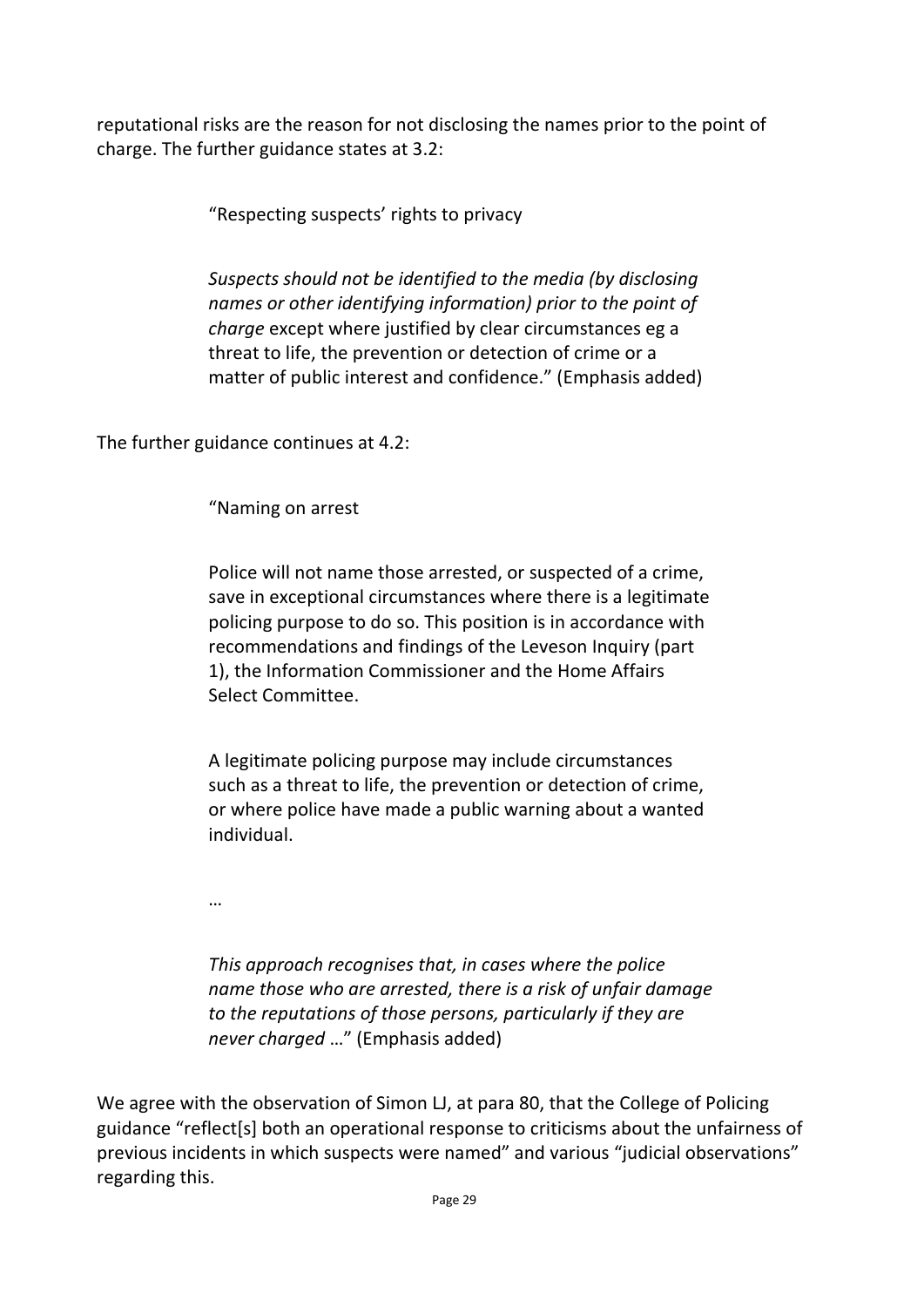85. The same approach has been adopted by the Independent Office for Police Conduct ("IOPC") which oversees the police complaints system in England and Wales. The IOPC carried out an investigation, known as Operation Kentia, into the conduct of Metropolitan Police officers who applied for search warrants for properties connected to the late Lord Bramall, the late Lord Brittan and Harvey Procter as part of the force's Operation Midland investigation into allegations made by Carl Beech. Following that investigation and in its report dated October 2019, the IOPC recommended, at p 31, para 50, that:

> "Naming a suspect before charge is a major step and should only be undertaken in exceptional circumstances and for a clear policing purpose."

86. It is apparent from the Report entitled *Police Bail* dated 20 March 2015 of the House of Commons Home Affairs Committee (Seventeenth Report of Session 2014-15, HC 962, para 7) that the same approach has also been adopted by both the Commissioner of the Metropolitan Police and by the Crown Prosecution Service. The Report went on to recommend this approach stating, at p 13, para 3, that:

> "The police should not release information on a suspect to the media in an informal, unattributed way. If the police do release the name of a suspect it has to be limited to exceptional cases, such as for reasons of public safety."

87. The same approach has been adopted by the Government. In a written ministerial answer dated 24 December 2015, the Minister of State for Home Affairs, Lord Bates, cited the College of Policing's guidance and stated that: "It is the Government's position that, in general, there should be a right to anonymity before the point of charge." On 16 March 2021, the current Parliamentary Under-Secretary of State for Justice, Lord Wolfson of Tredegar QC, reiterated that position, explaining that "there is indeed a difference between pre and post charge. The Government believe that, in principle and in general, there should be a right to anonymity pre charge in respect of all offences."

88. Exactly the same approach was contained in the paper dated 4 March 2013 issued by Treacy LJ and Tugendhat J entitled *Contempt of Court, A Judicial Response to Law Commission Consultation Paper No 209*. They made clear that it reflected the views of the President of the Queen's Bench Division, the Senior Presiding Judge, Leveson and Goldring LJJ and other senior judges. They observed, at para 5: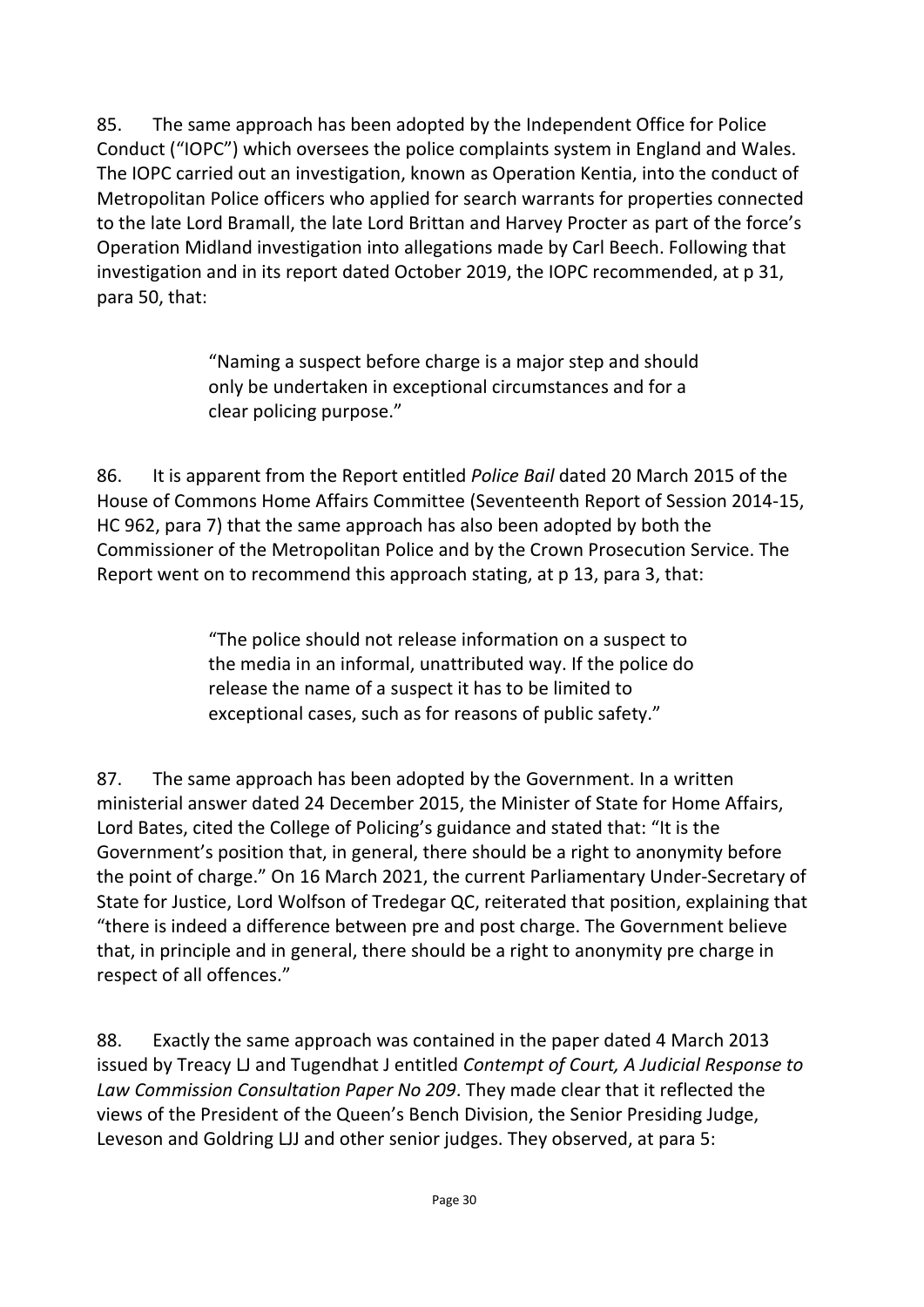"The police arrest many people who are never charged. If there were a policy that the police should consistently publish the fact that a person has been arrested, in many cases that information would attract substantial publicity, causing *irremediable* damage to the person's reputation." (Emphasis added)

They proceeded to endorse the recommendation made by Leveson LJ in para 2.39 of his report.

89. On 31 October 2016 Sir Richard Henriques, a former High Court judge, made a report entitled An Independent Review of the Metropolitan Police Service's handling of non-recent sexual offence investigations alleged against persons of public prominence. Sir Richard said, at para 1.67:

> "I consider it most unlikely that a Government will protect the anonymity of suspects pre-charge. To do so would enrage the popular press whose circulation would suffer. Present arrangements, however, have caused the *most dreadful unhappiness and distress to numerous suspects*, their families, friends and supporters. Those consequences were avoidable by protecting anonymity. Nobody is safe from false accusation and damaging exposure under present arrangements. A reputation built on a lifetime of public service or popular entertainment can be extinguished in an instant. I sincerely believe that statutory protection of anonymity pre-charge is essential in a fair system." (Emphasis added)

90. The private nature of information that a person, prior to charge, is subject to investigation by the police has been considered in several first instance judgments. In each case, the characterisation of such information as private was based on the potential that its publication would ordinarily cause substantial damage to the person's reputation, and other damage.

91. In *Hannon v News Group Newspapers Ltd* [2014] EWHC 1580 (Ch); [2015] EMLR 1 the claimant brought a claim for misuse of private information arising from the defendant's publication of the fact of his arrest. Mann J observed, at para 92, that: "The general practice of the police is, by and large, not to identify those who have been formally arrested …". He cited at paras 93-95 the observations of Sir Brian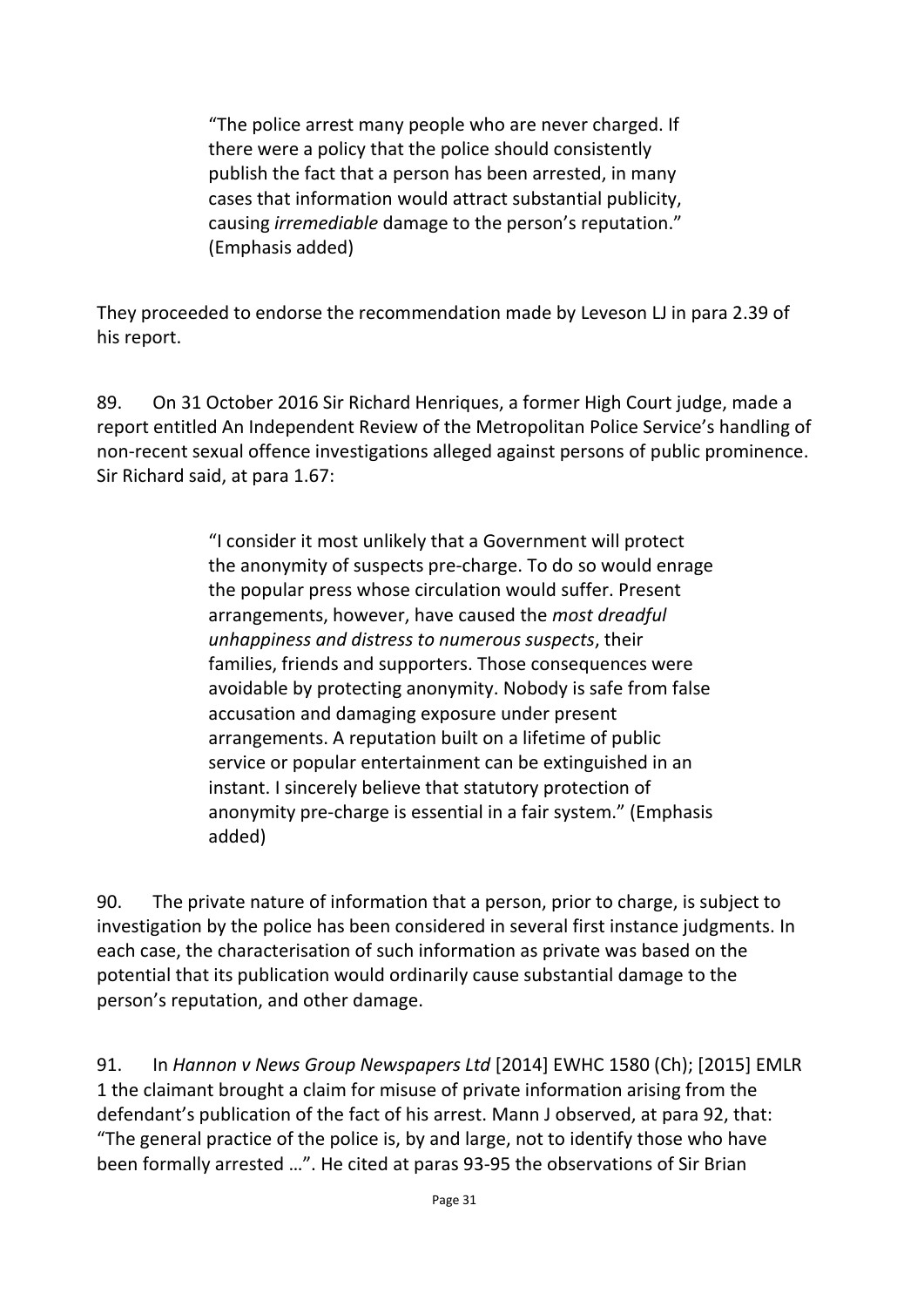Leveson in the Leveson Inquiry Report and the formal consultation response published by Tugendhat J and Treacy LJ, see para 88 above, which supported the proposition that media reports of arrests engage the privacy rights of the arrested individual. On that basis, Mann J refused to strike out the misuse of private information claim.

92. In *PNM v Times Newspapers Ltd* [2014] EWCA Civ 1132; [2015] 1 Cr App R 1 Sharp LJ referred, at para 37, to "a growing recognition that as a matter of public policy the identity of those arrested or suspected of a crime should not be released to the public save in exceptional and clearly defined circumstances".

93. In *Crook v Chief Constable of Essex Police* [2015] EWHC 988 (QB) a police force issued a press release which stated that the claimant was wanted on suspicion of rape. The claimant had not been arrested or charged with any offence. The claimant issued proceedings against the police for damages for breach of confidence, breach of his data protection rights and a violation of article 8. As the judgment records at para 45: "[t]here is no dispute in relation to the claim under article 8 that the information is such that there was a reasonable expectation of privacy." The court went on to hold, at para 65, that the disclosure of the information was not necessary and proportionate to any legitimate aim and had therefore violated article 8.

94. In *ERY v Associated Newspapers Ltd* [2016] EWHC 2760 (QB); [2017] EMLR 9 the claimant was a businessman who had been interviewed by police under caution in respect of his suspected involvement in a financial crime. The defendant publisher conceded that the fact that the businessman had been interviewed under caution would engage his article 8 right and that, on the facts, the defendant's article 10 right was not capable of prevailing over that right; see paras 11 and 52. On the basis of that concession, Nicol J held, at para 65, that the businessman had a reasonable expectation of privacy in the information that he was being investigated by the police.

95. In *Richard v British Broadcasting Corpn* [2018] EWHC 1837 (Ch); [2019] Ch 169 Mann J held at para 248:

> "It seems to me that on the authorities, and as a matter of general principle, a suspect has a reasonable expectation of privacy in relation to a police investigation, and I so rule. As a general rule it is understandable and justifiable (and reasonable) that a suspect would not wish others to know of the investigation because of the stigma attached. … If the presumption of innocence were perfectly understood and given effect to, and if the general public were universally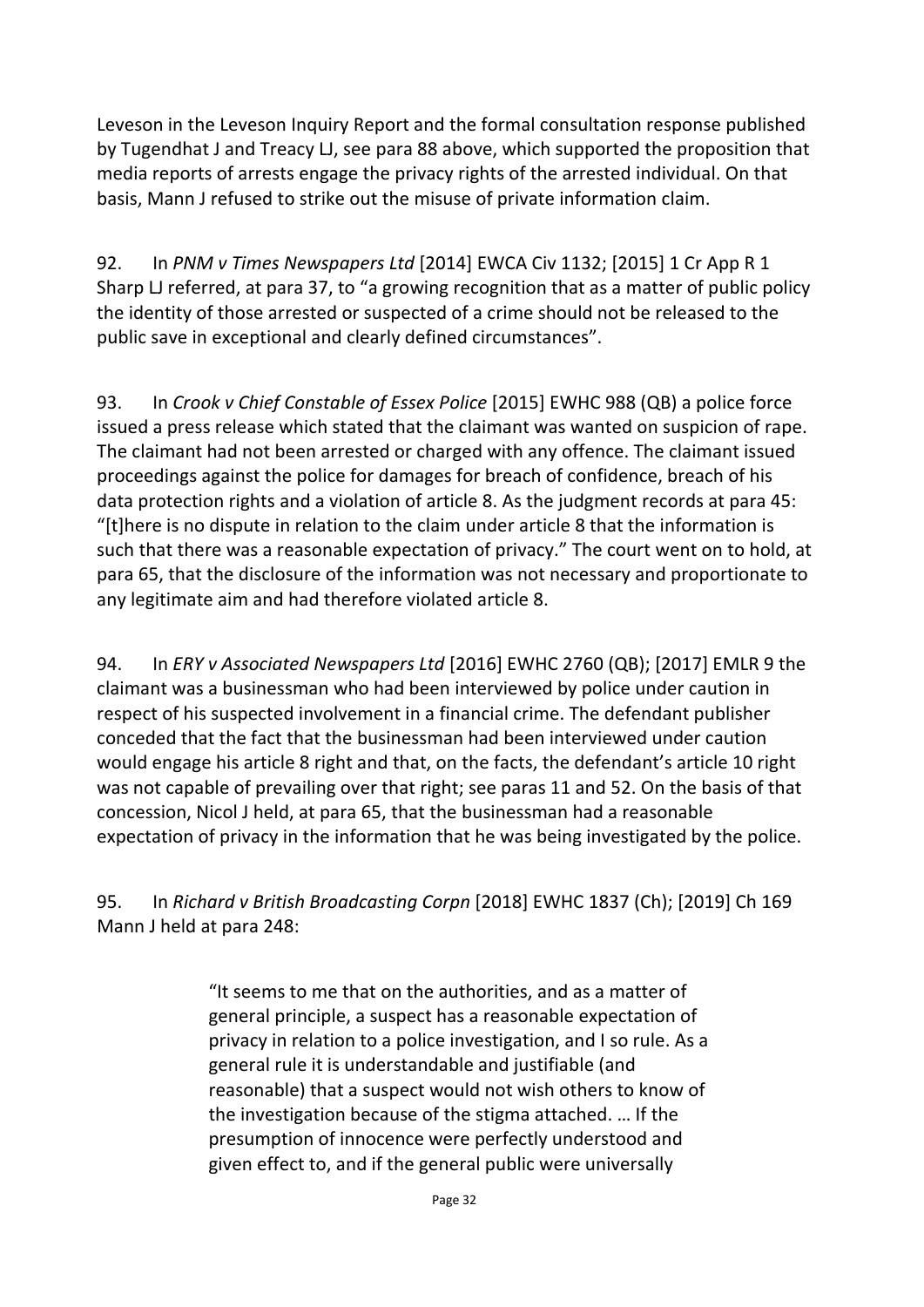capable of adopting a completely open and broad-minded view of the fact of an investigation so that there was no risk of taint either during the investigation or afterwards (assuming no charge) then the position might be different. But neither of those things is true. The fact of an investigation, as a general rule, will of itself carry some stigma, no matter how often one says it should not."

96. In *Khan v Bar Standards Board* [2018] EWHC 2184 (Admin) a barrister had been found to have committed professional misconduct by "speaking publicly of criminal allegations, his knowledge of which derived from his professional involvement, at the pre-charge stage, in a matter where no charges had in the event been brought". He sought to challenge the disciplinary findings on the basis (amongst other things) that they violated his right to free expression under article 10. In rejecting that argument, Warby J cited *Richard* and explained, at para 47, that: "The open justice principle does not extend this far; the starting point in such a case is that the person under criminal investigation has a reasonable expectation of privacy".

97. In *Sicri v* Associated *Newspapers Ltd* Warby J held that an individual who had been arrested as a suspect in connection with the Manchester Arena terrorist attack in 2017, but who was subsequently released without charge, had a reasonable expectation of privacy in relation to information about his arrest. The judge went on to hold that a newspaper's publication of that information constituted a misuse of private information. In reaching this conclusion, Warby J referred to some of the authorities and the Court of Appeal's judgment in the present case and observed, at para 85, that they reflected "a general rule in favour of pre-charge anonymity for suspects". Warby J explained, at para 76, that "[t]he notion that information about official suspicion engages an individual's article 8 rights, because of its reputational impact, appears to me to have been firmly established at the highest level over a decade ago".

98. In *Mosley v Associated Newspapers Ltd* [2020] EWHC 3545 (QB); [2021] 4 WLR 29 Nicklin J explained, at para 57, that: "In the ordinary course, neither the police nor a prosecuting authority will identify suspects in criminal investigations prior to charge, save where justified by clear and exceptional circumstances …". He went on to observe, at para 58, that the law has "achieved a measure of coherence. In general, the fact that someone has been under criminal investigation or suspicion by the police or prosecuting authority will only become public at the point of charge; ie the point at which the process of the court has been engaged".

99. In *R (Rai) v Crown Court at Winchester* [2021] EWHC 339 (Admin); [2021] ACD 70 the Divisional Court (Stuart-Smith LJ and Nicklin J) observed, at para 49, that the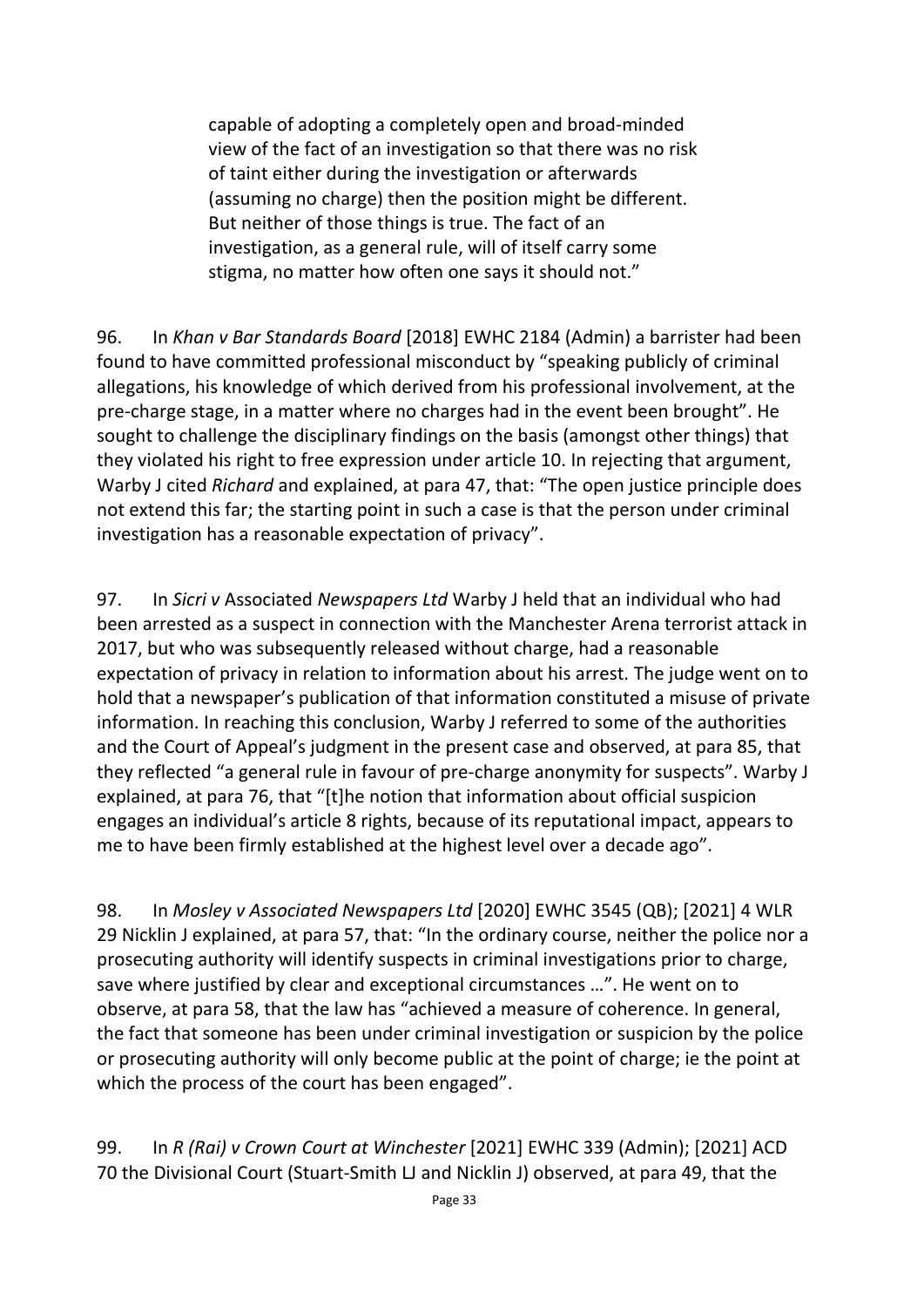judgments in *Richard*, *Sicri* and the present case "are authority for the proposition that, in general, a suspect in a criminal investigation has an expectation of privacy up to the point of charge; not thereafter. At the point of charge, or shortly thereafter, the suspect (now defendant) will appear in a criminal court and the open justice principle will lead to the public identification of the defendant as having been charged with a criminal offence".

## *(v) The presumption of innocence (see para 74(a) above)*

100. Bloomberg submits that the general rule or legitimate starting point adumbrated by the courts below is unsound because it significantly overstates the likelihood of publication of the information causing damage to the claimant's reputation and underestimates the public's ability to observe the legal presumption of innocence.

101. One of the so-called *Murray* factors which is to be taken into account in determining whether there is a reasonable expectation of privacy, is the effect of publication of the information on the claimant. In relation to that factor if the presumption of innocence was perfectly understood and given effect to, so that the general public in their everyday lives, in their social interactions, and in their business and professional relationships applied the legal presumption of innocence, then there would be no stigma and no adverse effect on the claimant. In this way, Bloomberg submits, the impact of the presumption of innocence eliminates, or significantly reduces, the negative effects of publication of information that a person is under criminal investigation. On the other hand, the claimant submits that there are ample grounds for concluding that despite the presumption of innocence, which applies as a matter of law in criminal proceedings, experience suggests that generally the public's reaction to publication of information as to police suspicions is that reputational and other damage ordinarily will be caused to the person even if he or she is entirely innocent.

102. Bloomberg relies on the observations of Lord Rodger of Earlsferry in *In re Guardian News and Media Ltd* [2010] UKSC 1; [2010] 2 AC 697 to support their contention that the presumption of innocence ameliorates the adverse effect of publication of the information. In that case Lord Rodger, speaking of the publication of the names of defendants in advance of criminal trials, observed at para 66:

> "In allowing this, *the law proceeds on the basis* that most members of the public understand that, even when charged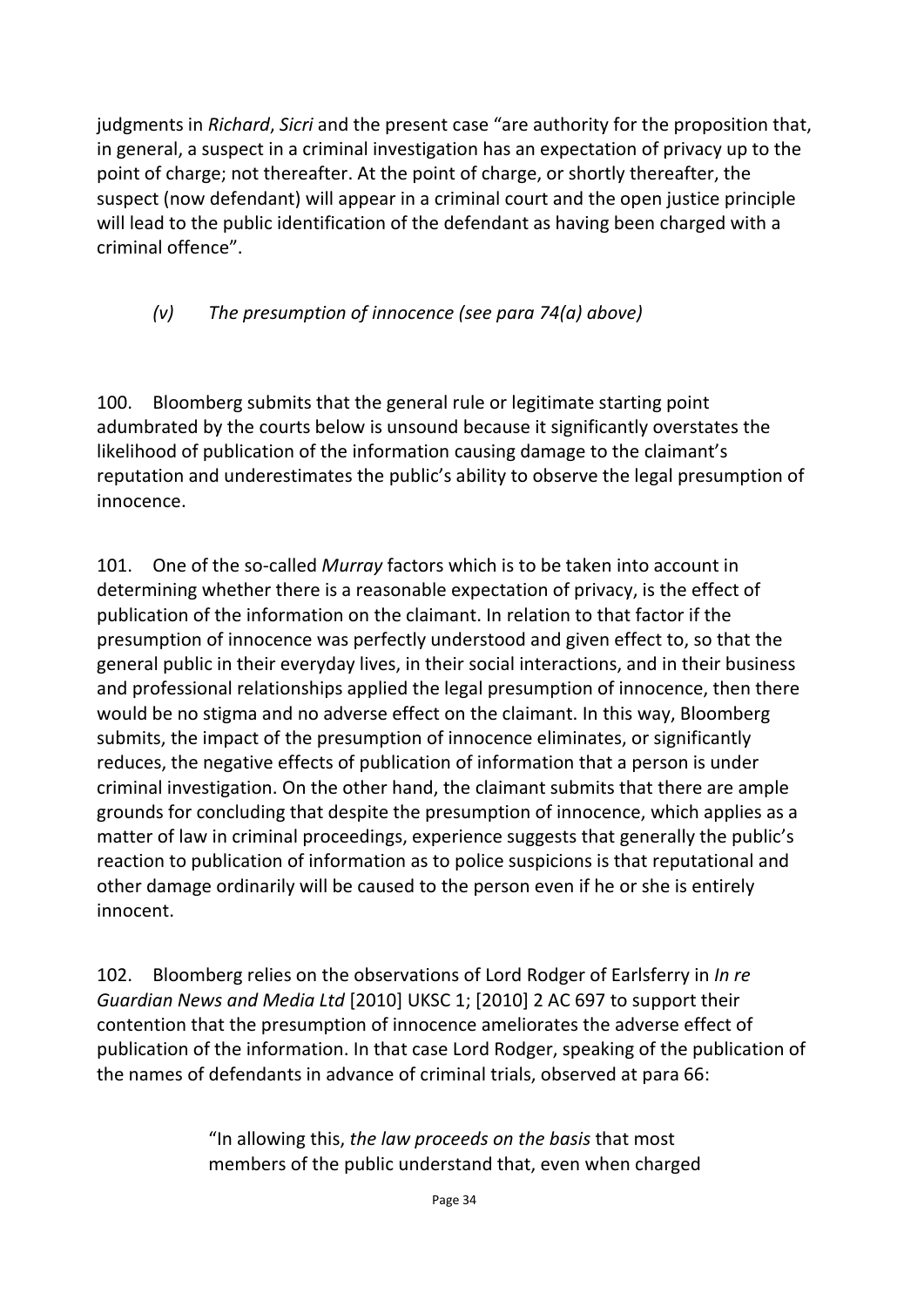with an offence, you are innocent unless and until proved guilty in a court of law. That understanding can be expected to apply, a fortiori, if you are someone whom the prosecuting authorities are not even in a position to charge with an offence and bring to court." (Emphasis added)

103. These observations by Lord Rodger were considered by this court in *Khuja v Times Newspapers Ltd* [2017] UKSC 49; [2019] AC 161. In that case Mr Tariq Khuja had been arrested by the police as someone suspected of being involved in sexual offences against children. He had been released without being charged but at a subsequent criminal trial, in which other individuals were accused of sexual offences against children, a significant part of a complainant's evidence related to her abuse by a man with the same first name as Mr Khuja. *The Times* and the *Oxford Mail* wished to publish information about Mr Khuja derived from those proceedings at trial and Mr Khuja, despite the public nature of the trial, applied for an interim injunction relying on the tort of misuse of private information to prevent publication.

104. The issue in *Khuja* concerned the limit on the permissible reporting of evidence given in public during a criminal trial. That is a different issue than in the present appeal which involves the limit imposed by the law on the ability to report, not criminal trials, but rather police suspicion prior to charge. However, one of the issues that arose in *Khuja* was the adverse effect of publication on the claimant of the information in that case given the public's understanding of the presumption of innocence. The impact of the presumption of innocence on the negative effects of publication of the information in this case also arises in this appeal.

105. The minority in *Khuja*, Lord Kerr of Tonaghmore and Lord Wilson, considered at paras 44 and 45 that given that he held that "the law proceeds on the basis" that the public understand the presumption of innocence, as emphasised at para 102 above, Lord Rodger had articulated a legal presumption and they held, at para 56, that there was no basis for such a presumption. They considered that Tugendhat J and the Court of Appeal had fallen into error by proceeding on the basis of an asserted presumption which had no proper legal foundation. Accordingly, they conducted the balancing exercise again recognising "the risk to [Mr Khuja] that his identification would generate a widespread belief not only that he was guilty of crimes which understandably attract an extreme degree of public outrage but also that he had so far evaded punishment for them." Accordingly, notwithstanding that he was presumed by the law to be innocent there was "the risk of profound harm to the reputational, social, emotional and even physical aspects of his private and family life …". They considered, at para 59, that the scales "descended heavily in favour of [Mr Khuja's] rights under article 8". The minority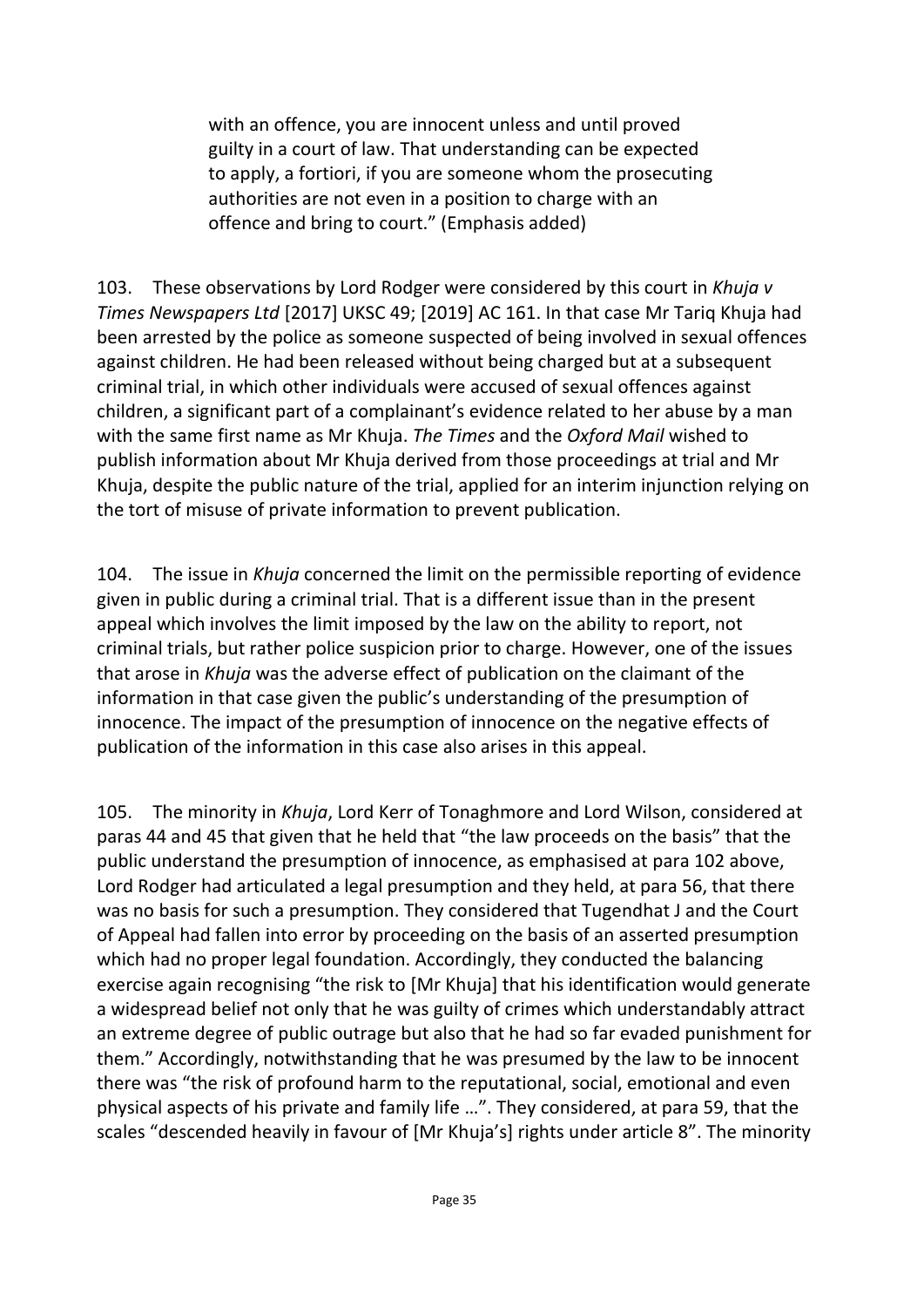would have found in favour of Mr Khuja so as to grant an interim injunction prohibiting publication of the information.

106. Lord Sumption, delivering the majority judgment in *Khuja*, held at para 8, that Lord Rodger's observation could not be treated as a legal presumption. Rather, Lord Sumption stated that "experience suggests that as a general rule the public understand that there is a difference between allegation and proof." He continued that whether they did so would "differ from case to case, depending on, among other things, the gravity of the allegations, the character of the evidence and the extent of the publicity surrounding the trial." Lord Sumption, reading the relevant part of Tugendhat J's judgment as a whole, said, at para 33, that the judge "was doing no more than saying that while some members of the public would equate suspicion with guilt, most would not." Lord Sumption considered, at para 34, that this "conclusion was one that [the judge] was entitled to reach" though he entered the qualification casting doubt on whether this was a realistic reflection of the position, by stating that "Left to myself, I might have been less sanguine than he was about the reaction of the public to the way in which [Mr Khuja] featured in the trial." The majority found that the lower courts had not fallen into error, so there was no need to conduct the balancing exercise again. Accordingly, the appeal was dismissed.

107. It is apparent from both the majority and minority judgments in *Khuja* that the public's understanding of the effect on a person of publication of information that they are under police suspicion of having committed a criminal offence is a question of fact rather than of law. Lord Sumption specifically rejected the proposition that any legal presumption had been applied. He considered that the adverse effect had to be determined on a case-by-case basis.

108. The presumption of innocence is a legal presumption applicable to criminal trials. In that context the presumption weighs heavily in the directions that a jury is given or in the self-directions that a judge sitting alone applies. However, the context here is different. In this context the question is how others, including a person's inner circle, their business or professional associates and the general public, will react to the publication of information that that person is under criminal investigation. All the material which we have set out between paras 80-99 above now admits to only one answer, consistent with judicial experience, namely that the person's reputation will ordinarily be adversely affected causing prejudice to personal enjoyment of the right to respect for private life such as the right to establish and develop relationships with other human beings. Accordingly, we reject the submission that a general rule or starting point is unsound because it significantly overstates the capacity of publication of the information to cause reputational and other damage to the claimant given the public's ability and propensity to observe the presumption of innocence.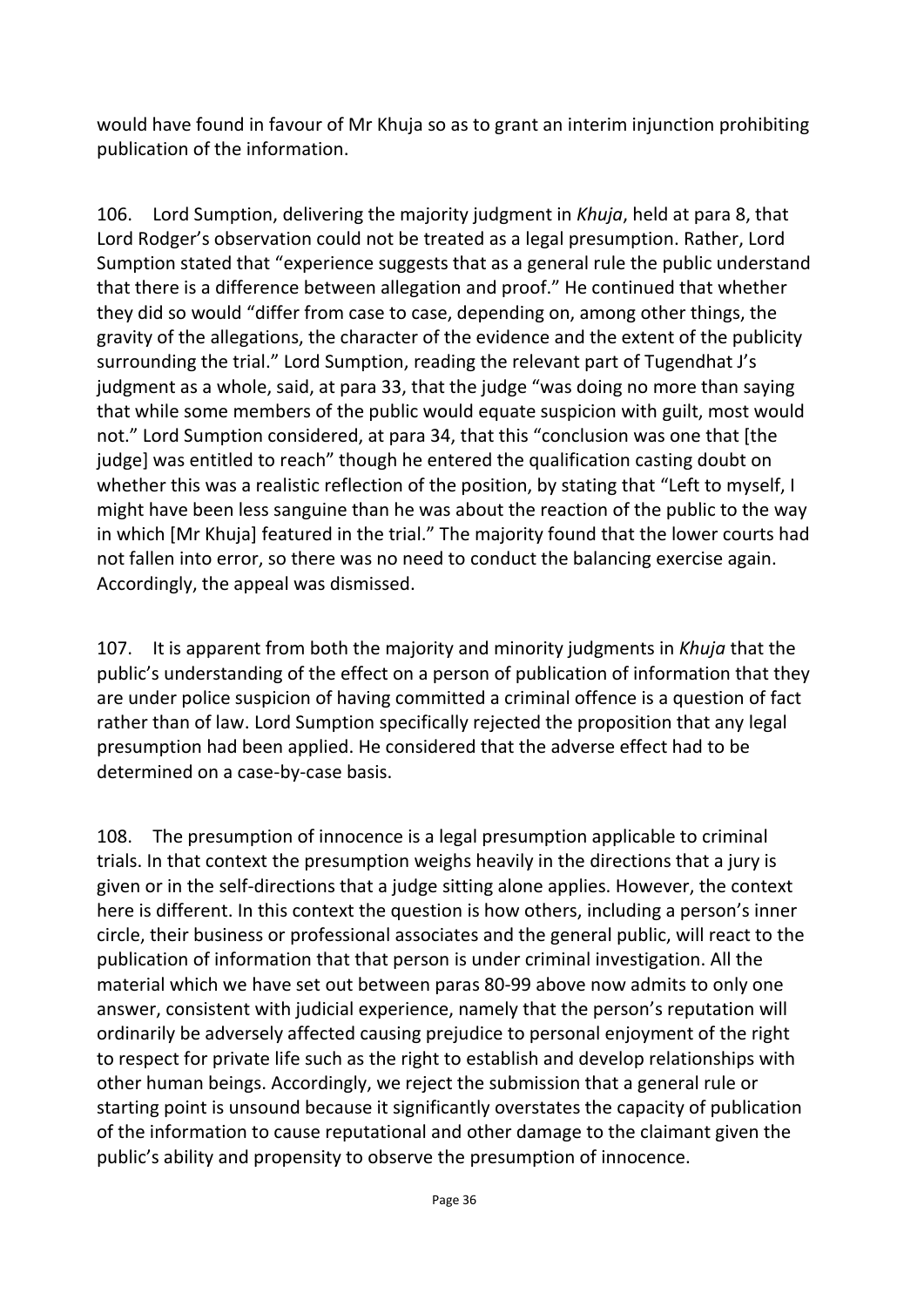109. We would add that in the course of submissions reference was made to expressions such as "there being no smoke without fire" and that "mud sticks". These expressions were then followed by debates as to whether "smoke" represented rumour and "fire" was the equivalent of guilt, or whether fire could be reasonable suspicion of guilt. We consider that such expressions obscure rather than elucidate the essential point, which in the event was accepted by Bloomberg, namely that reputational and other harm will ordinarily be caused to the individual by the publication of such information. The degree of that harm depends on the factual circumstances, but experience shows that it can be profound and irremediable.

## *(vi) The relevance of defamation authorities (see para 74(b) above)*

110. Bloomberg submits that the reasoning of the courts below for upholding a general rule of a reasonable expectation of privacy (namely, the "human characteristic" to equate suspicion or investigation with guilt on the assumption that there is "no smoke without fire") runs contrary to well-established principles in defamation law: see para 74(b) above. Bloomberg argues in accordance with those principles that the ordinary reasonable reader is not unduly suspicious, can be taken to know things that are common knowledge and is capable of distinguishing suspicion from guilt. By contrast, it is argued that the courts below incorrectly applied an unduly suspicious hypothetical reader, who always adopts a bad meaning (who "assumes the worst") where a less serious or non-defamatory meaning is available, and who "overlooks" the "fundamental" and well-known principle of the presumption of innocence. In that respect we were referred to well-known authorities in relation to the tort of defamation.

111. However, the claimant did not bring a claim in defamation. The sole claim was in the tort of misuse of private information which is a separate, distinct and standalone tort. It has different constituent elements and serves a distinct purpose. In the tort of defamation, the falsity of the information at issue is of central importance. However, the purpose of the tort of misuse of private information is not confined to protection of an individual from publication of information which is untrue, rather its purpose is to protect an individual's private life in accordance with article 8 of the ECHR, whether the information is true or false.

112. We consider that it is inappropriate to read across the concept of a hypothetical reader from the tort of defamation into the tort of misuse of private information. As Lord Sumption stated in *Lachaux v Independent Print Ltd* [2019] UKSC 27; [2020] AC 612, para 1: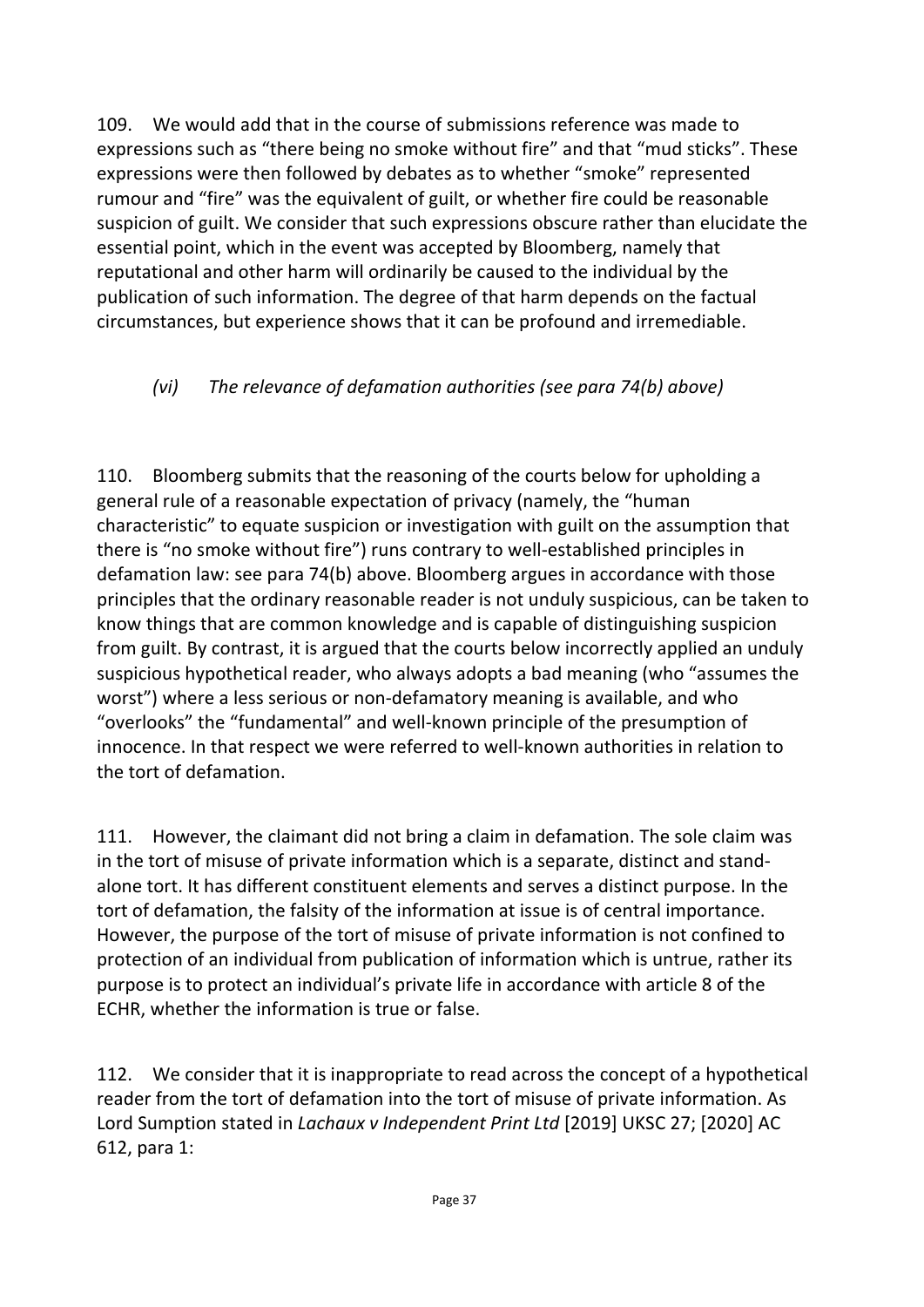"The tort of defamation is an ancient construct of the common law. It has accumulated, over the centuries, a number of formal rules with no analogue in other branches of the law of tort. Most of them originated well before freedom of expression acquired the prominent place in our jurisprudence that it enjoys today."

In the tort of defamation, the meaning of a statement is not that which other people may actually have attached to it, but that which is derived from an objective assessment of the defamatory meaning that the notional ordinary reasonable reader would attach to it. In the tort of misuse of private information, part of the factual enquiry is as to the effect of publication of the information on the claimant. The question becomes how would others perceive the claimant if the information was published? That enquiry does not require the application of an objective assessment of the defamatory meaning that the notional ordinary reasonable reader would attach to the information. The outcome of that enquiry in this case is straightforward as it is accepted by Bloomberg that damage to reputation and other damage will occur because the claimant is suspected by the UKLEB of being a criminal. Bloomberg suggests that the factual enquiry as to how others perceive the claimant should exclude any consideration as to whether others might perceive him as actually guilty of the offence. The tort of misuse of private information is not confined in that way, so the factual enquiry as to how others perceive the claimant can include a range of reactions including that some may perceive the claimant as guilty whilst others may perceive his or her conduct as having given cause for the criminal investigation.

113. We reject Bloomberg's argument at para 74(b) above.

*(vii) Reputational damage (see para 74(c) above)*

114. Bloomberg submits that the courts below incorrectly held that information about an individual being subject to criminal investigation is private *because* it is potentially reputationally damaging. Rather, Bloomberg submits that information is protected because - irrespective of the effect on the claimant's reputation information of that nature belongs to a part of the claimant's life which is of no-one else's concern.

115. We consider that this is an unduly restrictive view of the protection afforded by article 8 of the ECHR. The ECtHR (Grand Chamber) in *Denisov v Ukraine* (Application No 76639/11) (unreported) 25 September 2018, para 95, relying on *S and Marper v United*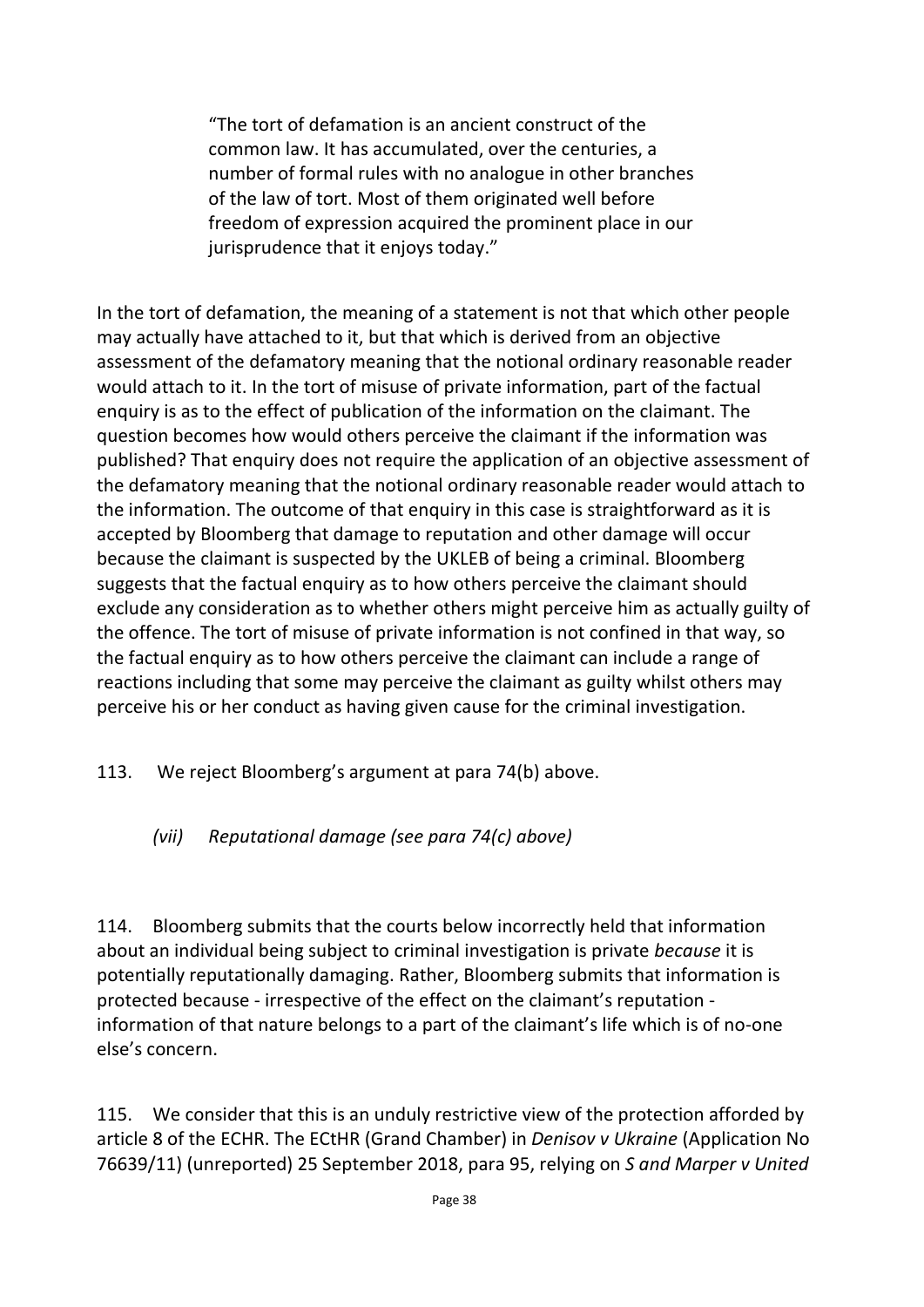*Kingdom* (Application Nos 30562/04 and 30566/04) (2008) 48 EHRR 50, para 66; *Gillberg v Sweden* (Application No 41723/06) (2012) 34 BHRC 247, para 66; and *Bărbulescu v Romania* (Application No 61496/08) (2017) 44 BHRC 17, para 70, stated that:

> "The concept of 'private life' is a broad term not susceptible to exhaustive definition. It covers the physical and psychological integrity of a person. It can therefore embrace multiple aspects of the person's physical and social identity. Article 8 protects in addition a right to personal development, and the right to establish and develop relationships with other human beings and the outside world."

116. The broad term can also include activities of a professional or business nature. We consider that publication of information about an official criminal investigation into a person's business activities can fall within the concept of "private life". At para 100 in *Denisov* the Grand Chamber stated that:

> "… the notion of 'private life', as a broad term, does not exclude in principle activities of a professional or business nature. It is, after all, in the course of their working lives that the majority of people have a significant opportunity to develop relationships with the outside world (see *Niemietz v Germany* (1992) 16 EHRR 97, para 29; [*Volkov v Ukraine* (Application No 21722/11) (2013) 57 EHRR 1, para 165]; and [*Bărbulescu v Romania* (Application No 61496/08), para 71]). Professional life is therefore part of the zone of interaction between a person and others which, even in a public context, may, under certain circumstances, fall within the scope of 'private life' (see [*Martínez v Spain* [GC] (Application No 56030/07) (2014) 60 EHRR 3, para 110])."

117. Bloomberg, whilst accepting that the notion of private life can include activities of a professional or business nature, argues, in reliance on *Fayed v United Kingdom* (Application No 17101/90) (1994) 18 EHRR 393, that the private character of those activities does not extend to businessmen who are actively involved in the affairs of large public companies. We will consider this argument in paras 136 to 141 below.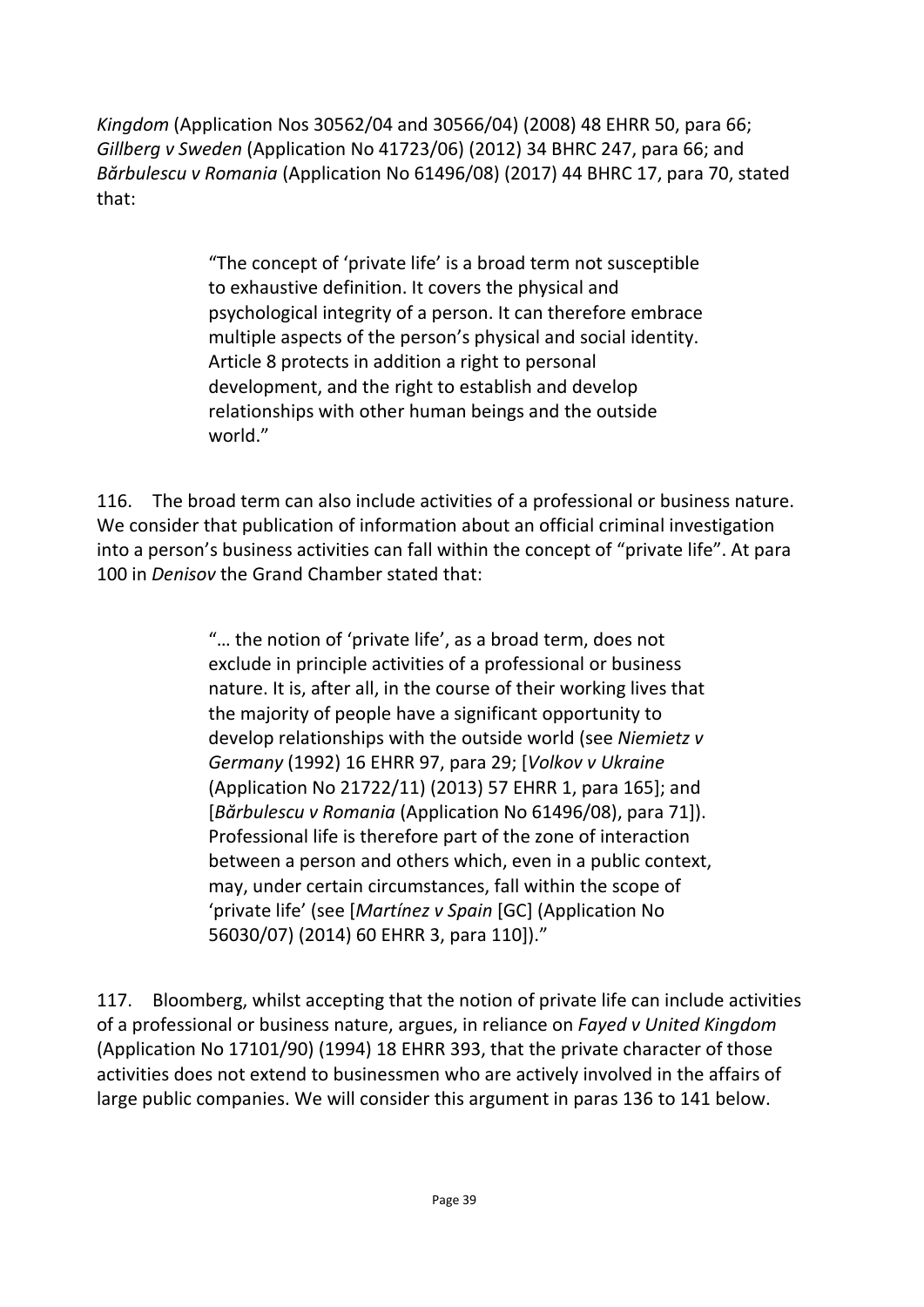118. The Grand Chamber, in *Denisov*, also considered, at para 97, whether the notion of "private life" should cover a right to respect for reputation, which is not expressly mentioned in article 8. The court cited its decision in *Pfeifer v Austria* (Application No 12556/03) (2007) 48 EHRR 8, para 35, for the principle that:

> "a person's reputation, even if that person was criticised in the context of a public debate, formed part of his or her personal identity and psychological integrity and therefore also fell within the scope of his or her 'private life'."

119. The Grand Chamber continued, at para 98, by stating that:

"However, it is important to stress that article 8 cannot be relied on in order to complain of a loss of reputation which is the foreseeable consequence of one's own actions, such as, for example, the commission of a criminal offence (see [*Sidabras and Džiautas v Lithuania* (Application Nos 55480/00 and 59330/00) (2004) 42 EHRR 6, para 49], and [*Axel Springer AG v Germany* [GC] (Application No 39954/08) (2012) 55 EHRR 6, at para 83], 7 February 2012). In [*Gillberg v Sweden* [GC] (Application No 41723/06) (2012) 34 BHRC 247] the Grand Chamber did not limit this rule to reputational damage and expanded it to a wider principle that any personal, social, psychological and economic suffering could be foreseeable consequences of the commission of a criminal offence and could not therefore be relied on in order to complain that a criminal conviction in itself amounted to an interference with the right to respect for 'private life' ... This extended principle should cover not only criminal offences but also other misconduct entailing a measure of legal responsibility with foreseeable negative effects on 'private life'."

120. In *Axel Springer AG v Germany* the ECtHR, at para 83, stated "that the right to protection of reputation is a right which is protected by article 8 of the Convention as part of the right to respect for private life" but continued by stating that "[i]n order for article 8 to come into play, however, an attack on a person's reputation must attain a certain level of seriousness and in a manner causing prejudice to personal enjoyment of the right to respect for private life."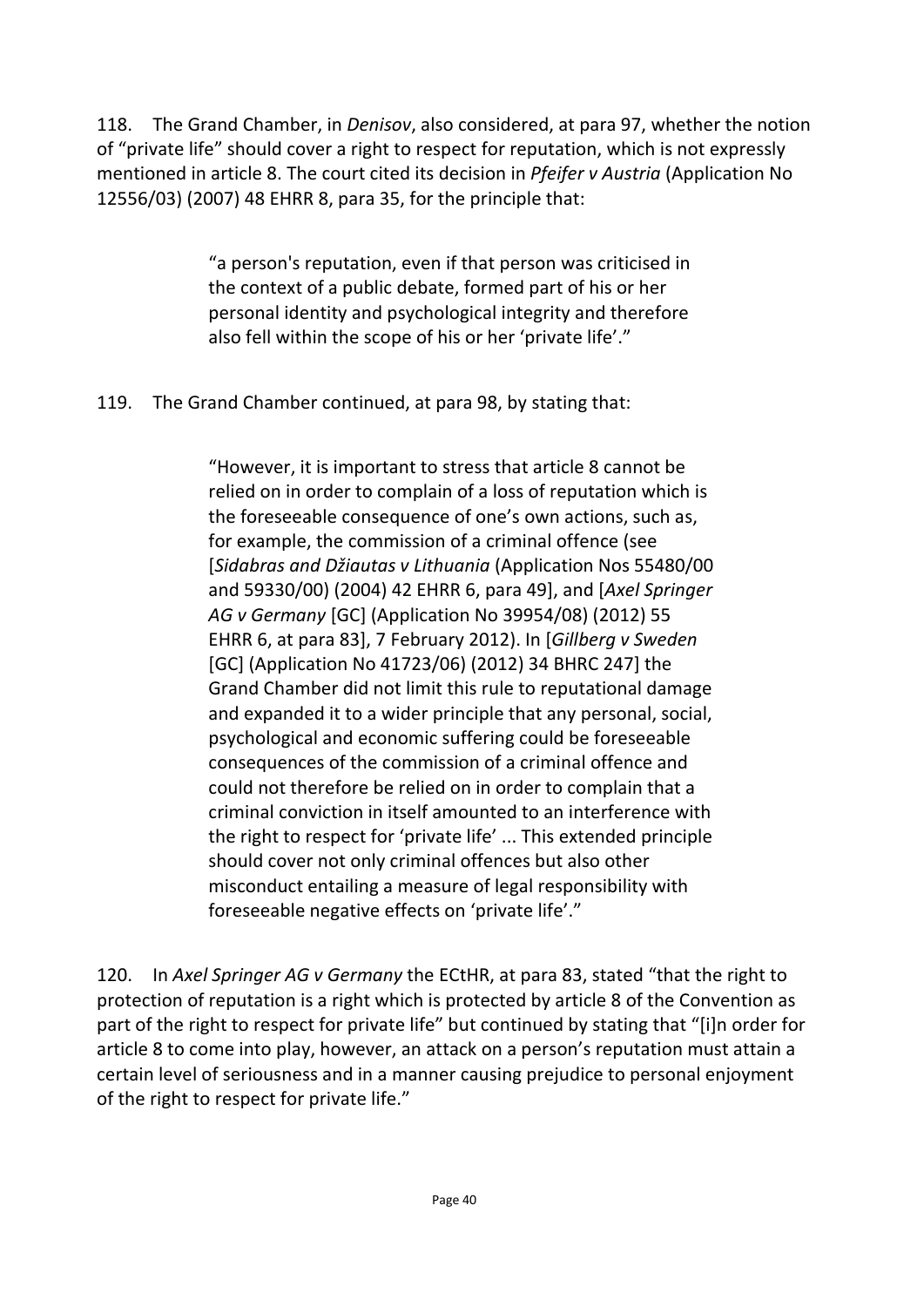121. We consider that the importance of the decisions in *Pfeifer*, *Denisov* and *Axel Springer* in relation to the first ground of appeal is the principle that a person's reputation falls within the scope of his or her "private life" so that article 8 applies provided the attack on reputation attains a certain level of seriousness and causes prejudice to personal enjoyment of the right to respect for private life.

122. We also consider that the qualification, in para 98 of *Denisov*, articulates other circumstances which can be taken into account at stage one in determining whether the claimant has established a reasonable expectation of privacy in the relevant information. So that, for instance, a person actually convicted of a criminal offence as in *Gillberg* (see paras 33 and 64-68), or investigated and found to be a former KGB officer as in *Sidabras and Džiautas v Lithuania* (Application Nos 55480/00 and 59330/00) (2004) 42 EHRR 6 (*Sidabras* (see para 13) and *Džiautas* (see para 19)), cannot complain of the *foreseeable* consequence of a loss of reputation or of any personal, social, psychological and economic suffering as a result. We have emphasised the requirement that the consequence is foreseeable, as for instance, in *Sidabras and Džiautas* the ECtHR found, at para 49, that the applicants "could not have envisaged the consequences that their former KGB employment would entail for them."

123. We consider that the reference in *Denisov* to "other misconduct entailing a measure of legal responsibility" is again another circumstance which can be taken into account at stage one in determining whether objectively there is a reasonable expectation of privacy in the information. However, ordinarily by analogy to the other examples in para 98 of *Denisov*, it is misconduct established after authoritative findings following an official investigation, for instance, such as a finding of medical malpractice following an official investigation by the General Medical Council or a finding in civil proceedings that a person has committed fraud. However, we do not consider that misconduct is confined to a finding at the end of a criminal or other authoritative process. For instance, other circumstances can extend to the example given by the judge, at para 124, of "an armed bank-robber who held hostage a number of customers and employees in a televised three-day siege" whom he considered "could hardly claim a reasonable expectation of privacy when s/he surrendered and was arrested."

124. The principle that a person's reputation falls within the scope of his or her "private life" so that article 8 applies was recognised by Lord Sumption in *Khuja* at para 21 when he stated that:

> "The protection of reputation is the primary function of the law of defamation. But although the ambit of the right of privacy is wider, it provides an alternative means of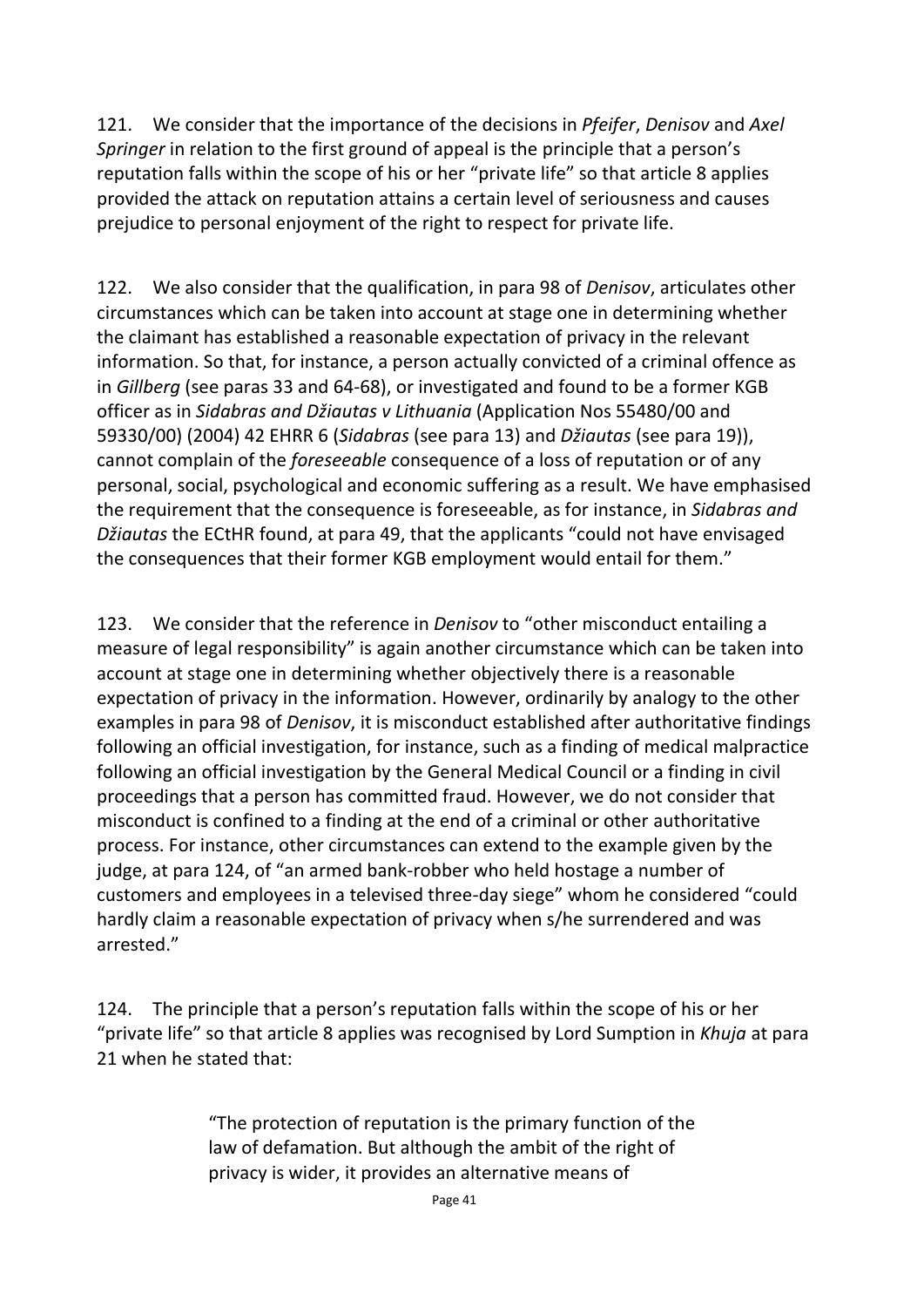protecting reputation which is available even when the matters published are true."

125. We consider that article 8 does encompass a "reputational" dimension which in the United Kingdom is primarily protected by the tort of defamation. However, reputational damage attaining a certain level of seriousness and causing prejudice to personal enjoyment of the right to respect for private life, can also be taken into account in determining whether information is objectively subject to a reasonable expectation of privacy in the tort of misuse of private information. It is included in all the circumstances of the case which should be considered and "the effect on the claimant" is expressly one of the *Murray* factors. On this basis, we reject Bloomberg's argument at para 74(c) above, and we consider that information may be characterised as private because it is reputationally damaging provided it attains a certain level of seriousness and consequentially impacts on the personal enjoyment of the right to respect for private life.

*(viii) Submission that the courts below applied an incorrect legal test (see para* 

*74(d) above)*

126. Bloomberg submits that the courts below failed to apply the correct legal test at stage one which involves consideration of "all the circumstances of the case".

127. The application by the courts below of a general rule or legitimate starting point did not mean that they did not apply the multi-factorial analysis set out in *Murray*. The judge, at para 125, approached the issue under the enumerated headings in that case and Simon LJ considered his approach at paras 70-87. In relation to the *Murray* factor of "[t]he effect of the publication on the claimant" the judge accepted that the publication of the information had a significant adverse impact on the claimant both in terms of loss of autonomy as well as damage to reputation, but found that it was not a case in which the consequences of publication had been devastating or life-changing. The judge considered that the most significant *Murray* factor was "[t]he circumstances in which and the purposes for which the information came into the hands of the publisher." He gave a number of reasons for that conclusion including the preliminary and contingent nature of the investigation.

128. Bloomberg asserts that in applying the multi-factorial analysis the courts below incorrectly confined the *Murray* factor of "the nature of the activity in which the claimant was engaged" to the claimant being the subject of the UKLEB's investigation.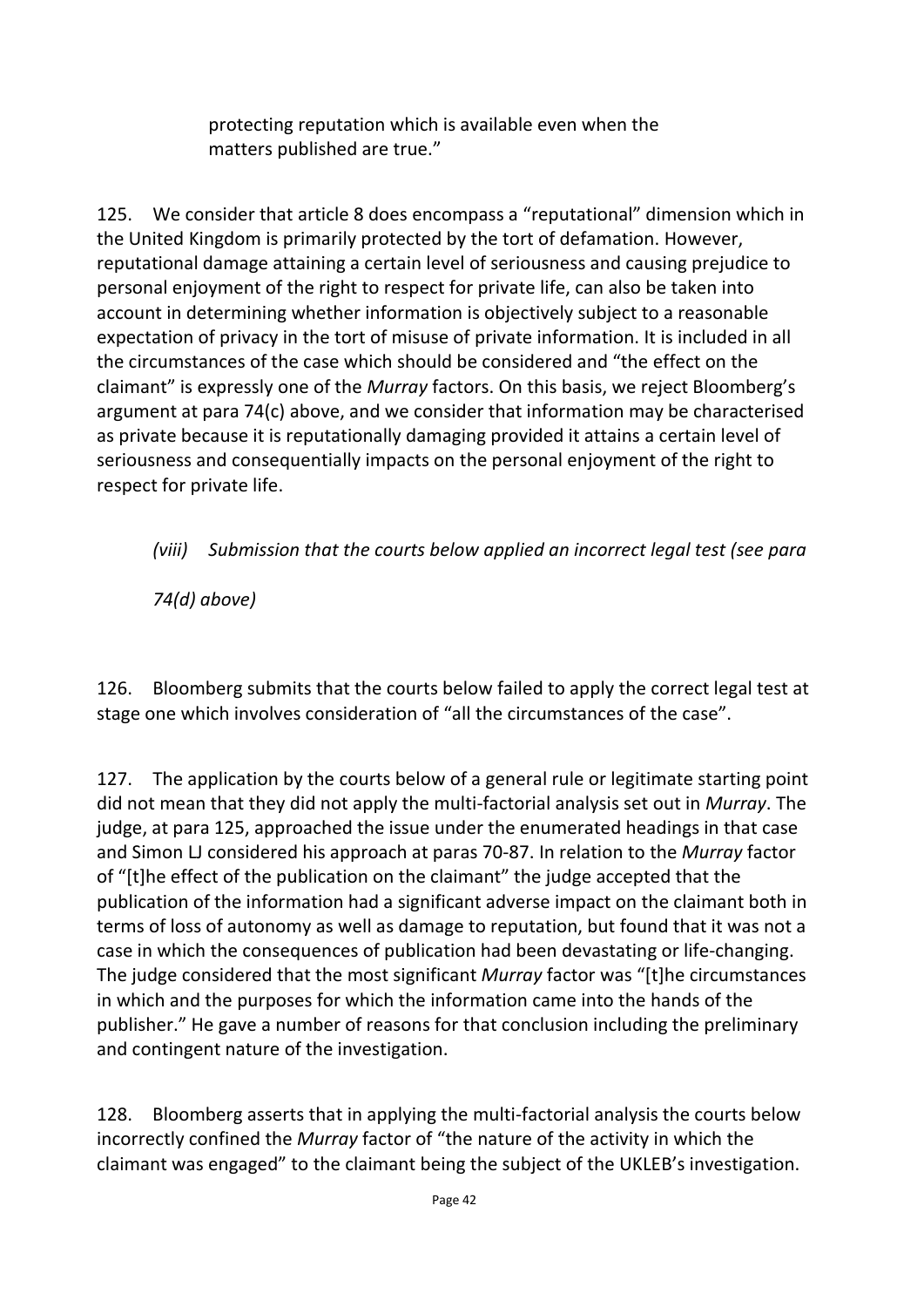Rather, Bloomberg suggests that the activity should have been identified as "alleged corruption in relation to X Ltd's activities in the foreign country." Bloomberg contends that once the activity has been correctly identified, the court should then analyse whether the claimant was engaged in that activity.

129. In a case such as the present, we do not consider that the nature of the activity in which the claimant was engaged is a factor of particular significance. It was of significance on the facts of *Murray*, but, as already stated, the *Murray* factors are not exhaustive and their individual significance, if any, will vary from case to case. This case concerns information relating to a criminal investigation (see paras 19 and 78 above) rather than, as in *Murray*, media intrusion into a person's activities.

130. In *Murray* the claimant, the 19-month-old son of a well-known author, had been photographed without the knowledge or consent of his parents, whilst being pushed by his father in a pushchair in a public street, with his mother walking alongside, on their way to a café. The claimant, through his parents as his litigation friends, claimed damages against a newspaper publisher and a photography agency alleging a breach of his right to respect for his privacy under article 8 of the ECHR in that without his parents' knowledge or consent the agency had taken, retained and supplied, and the newspaper publisher had published, private and confidential information contained in the photograph in respect of which he had a reasonable and legitimate expectation of privacy. The photography agency applied to strike out the claim on the basis that there could be no reasonable expectation of privacy in respect of the simple activity of walking down a street. So, a central question on the strike out application was whether a distinction could be drawn between different types of activities. Patten J held that a distinction could be drawn between a child, or an adult, engaged in family and sporting activities and something as simple as a walk down a street or a visit to the grocers to buy the milk. Patten J considered that the first type of activity was clearly part of a person's private recreation time intended to be enjoyed in the company of family and friends and that, on the test deployed in *Von Hannover v Germany*, publicity of such activities is intrusive and can adversely affect the exercise of such social activities. However, Patten J struck out the claim and gave summary judgment, holding that innocuous conduct in a public place or routine activities such as a simple walk down the street or a visit to the shops did not attract any reasonable expectation of privacy. The Court of Appeal allowed the appeal, holding that Patten J was wrong to strike out the claim on the ground that the claimant had no arguable case that he had a reasonable expectation of privacy. Sir Anthony Clarke MR, delivering the judgment of the Court of Appeal stated at para 55, that the members of the court did not agree "that it is possible to draw a clear distinction in principle between the two kinds of activity." He continued by stating that "… an expedition to a café of the kind which occurred here seems to us to be at least arguably part of each member of the family's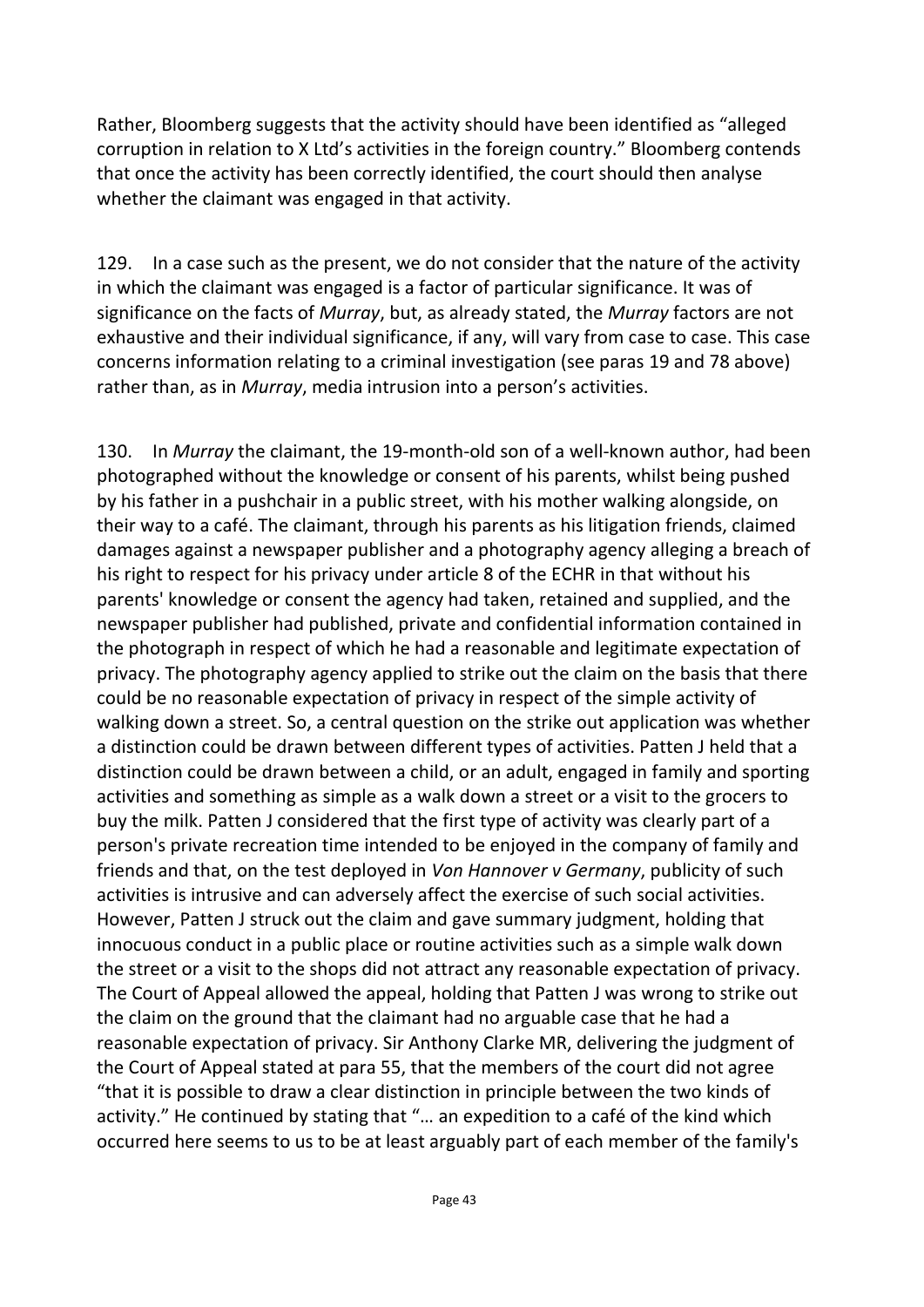recreation time intended to be enjoyed by them and such that publicity of it is intrusive and such as adversely to affect such activities in the future."

131. In *Murray*, the nature of the activity plainly affected the question as to whether there was a reasonable expectation of privacy in the relevant information. However, this case does not turn on identifying the nature of the claimant's activity, but on the private nature of the information about the UKLEB's criminal investigation into his activities. The private nature of that information is not affected by the specifics of the activities being investigated.

132. We are confirmed in that view by the analysis that Bloomberg invites.

133. The judge at para 125(i)(b) considered that the activity in question was being subject to the UKLEB's investigation so that the claimant's reasonable expectation of privacy was over confidential details of the UKLEB investigation, and in particular the UKLEB's conclusions as to the claimant's conduct as demonstrated by the evidence it had obtained. In this way the reasonable expectation of privacy attached to the fruits, not of Bloomberg's own investigation (see para 28 above), but of the UKLEB's ongoing confidential investigation into the claimant and the views the UKLEB had formed in that context as to the claimant's potential culpability.

134. We accept that a criminal investigation is into an underlying suspected criminal activity. However, in so far as it is relevant to consider the second enumerated *Murray*  factor, then in the context of information relating to a criminal investigation, we consider that the courts below were correct to identify the activity as the criminal investigation in circumstances where the information which the claimant seeks to characterise as private are the fruits of that investigation, see paras 19 and 78 above.

135. For all these reasons we reject Bloomberg's case that the courts below materially erred in law in their consideration of the *Murray* factor of "the nature of the activity in which the claimant was engaged".

136. Bloomberg further asserts that in applying the multi-factorial analysis the courts below failed to give adequate consideration to the *Murray* factor of "the attributes of the claimant." Bloomberg argues that this factor ought to have led to a recognition that businessmen actively involved in the affairs of large public companies, such as the claimant, are not in that sector of their lives private individuals but rather that they knowingly lay themselves open to close scrutiny of their acts by the media.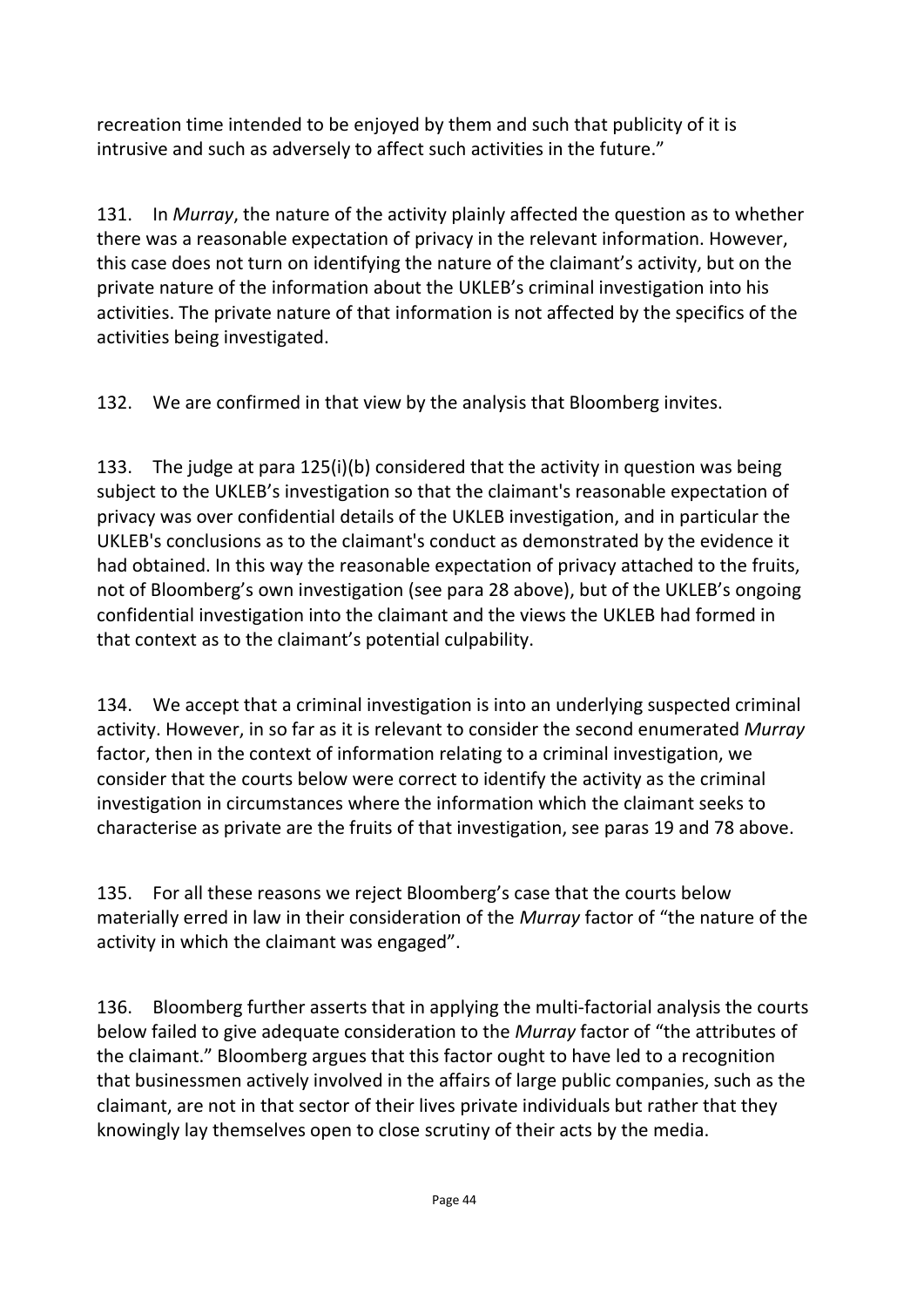137. In *Oberschlick v Austria (No 2)* (Application No 20834/92) (1997) 25 EHRR 357, the ECtHR considered the limitation in article 10(2) of the protection of the reputation of others upon the right to freedom of expression under article 10(1). The ECtHR considered that the limitation of the protection of reputation of politicians was less than would be accorded to a private individual. The court observed, at para 29, that:

> "… the limits of acceptable criticism, they are wider with regard to a politician acting in his public capacity than in relation to a private individual. A politician inevitably and knowingly lays himself open to close scrutiny of his every word and deed by both journalists and the public at large, and he must display a greater degree of tolerance, especially when he himself makes public statements that are susceptible to criticism. He is certainly entitled to have his reputation protected, even when he is not acting in his private capacity, but the requirements of that protection have to be weighed against the interests of open discussion of political issues, since exceptions to freedom of expression must be interpreted narrowly …"

138. Bloomberg asserts that a similar principle applies to businessmen and in this respect, reliance is placed on the decision of the ECtHR in *Fayed v United Kingdom* which concerned an alleged violation of article 6(1) of the ECHR in that the applicants asserted that they had been denied effective access to a court to determine their civil rights to honour and reputation. They had been subject to an inspectors' report which had arrived at provisional conclusions that they had dishonestly misrepresented their origins, their wealth, their business interests and their resources at the time of their takeover of House of Fraser, and that they had lied about these and other topics to the inspectors and produced a set of documents as evidence that they knew to be false. Bloomberg relies on para 75 of the judgment of the ECtHR which "recognise[d] that limitations on access to court may be more extensive when regulation of activities in the public sphere is at stake than in relation to litigation over the conduct of persons acting in their private capacity."

139. Bloomberg asserts that significantly, the ECtHR continued by stating that:

"As to enforcement of the right to a good reputation under domestic law, *the limits of acceptable criticism are wider with regard to businessmen actively involved in the affairs of large public companies than with regard to private individuals*, to paraphrase a principle enunciated by the Court in the context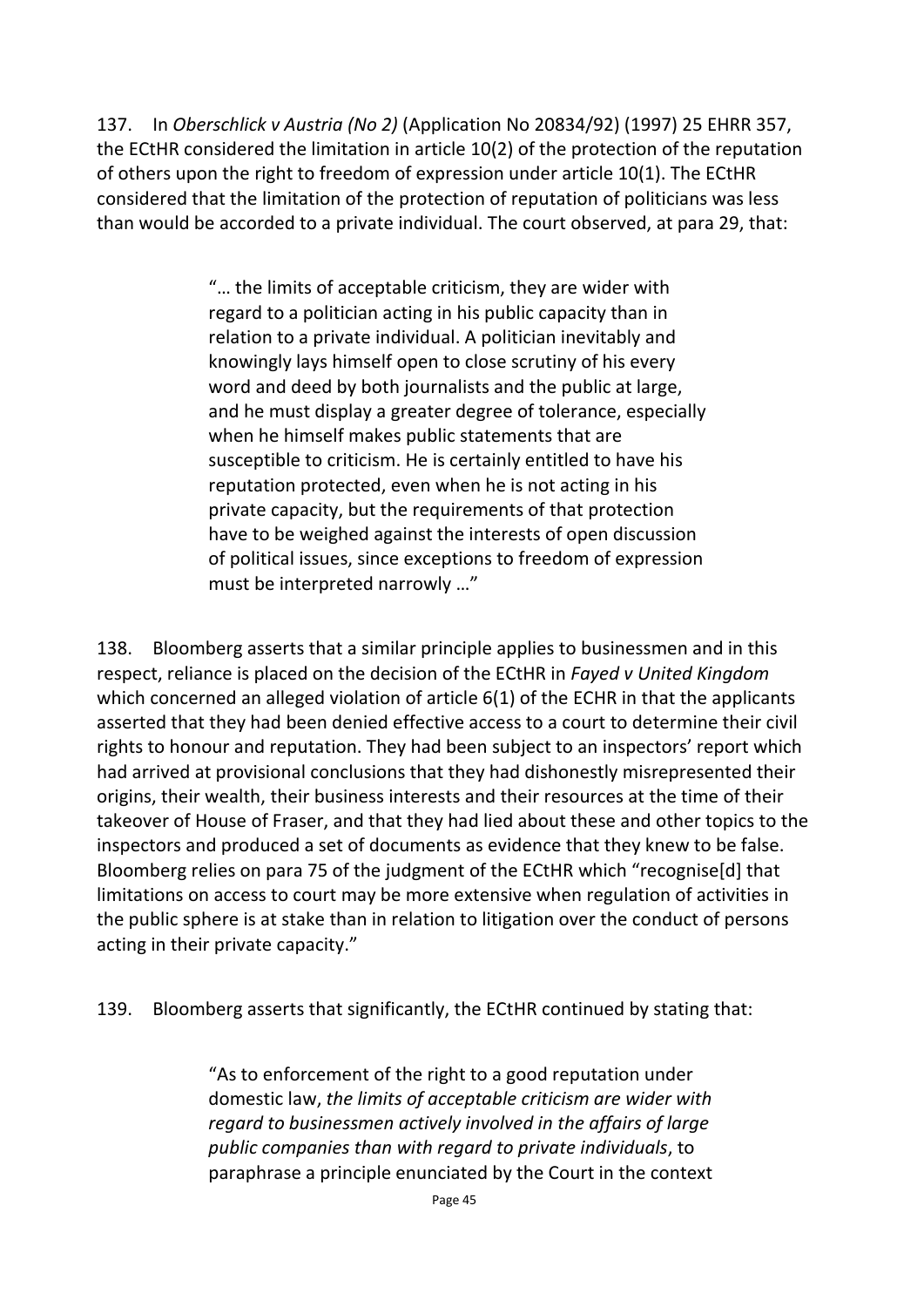of the State's power to restrict freedom of expression in accordance with article 10(2) of the Convention. Persons, such as the applicants, who fall into the former category of businessmen inevitably and knowingly lay themselves open to close scrutiny of their acts, not only by the press but also and above all by bodies representing the public interest." (Emphasis added)

140. We accept that the status of the claimant as a businessman actively involved in the affairs of a large public company means that the limits of acceptable criticism of him are wider than in respect of a private individual. However, that does not mean that there is no limit, nor does it mean that this circumstance is determinative. We consider that it is a relevant consideration at stage one in determining whether the information which has been published or which is to be published can be characterised as private. However, it is only one factor, and consideration of "the attributes of the claimant" must be balanced against the effect of publication of the information on him. The ordinary conclusion in relation to the effect of publication of information that an individual is under criminal investigation is that damage occurs whatever his characteristic or status. Indeed, ordinarily we would anticipate greater damage to a businessperson actively involved in the affairs of a large public company than to a private individual.

141. We consider that the status of the claimant was taken into account by both the judge and by Simon LJ. They noted that the claimant "held a senior position in X Ltd", but "was not a director" and "achieved no particular prominence in his role." The judge was entitled to identify the most significant *Murray* factor as being "[t]he circumstances in which and the purposes for which the information came into the hands of the publisher" and to place less emphasis on the status of the claimant. We reject Bloomberg's argument that the courts below failed to give adequate consideration to the *Murray* factor of "the attributes of the claimant".

142. It is clear that the information contained an attack on the claimant's reputation which attained a level of seriousness sufficient for article 8 of the ECHR to come into play. However, Bloomberg also argued that inadequate consideration was given by the courts below as to whether publication of the information undermined personal integrity as distinct from merely harming reputation. As we have indicated, at para 121 above, for article 8 to come into play the manner of attack on a person's reputation, in addition to attaining a certain level of seriousness, must cause prejudice to personal enjoyment of the right to respect for private life. The judge held at para 155(i) that publication of the information had "negatively impacted [the claimant's] dignity and standing" and "caused [him] significant distress and anger". He held at para 153, that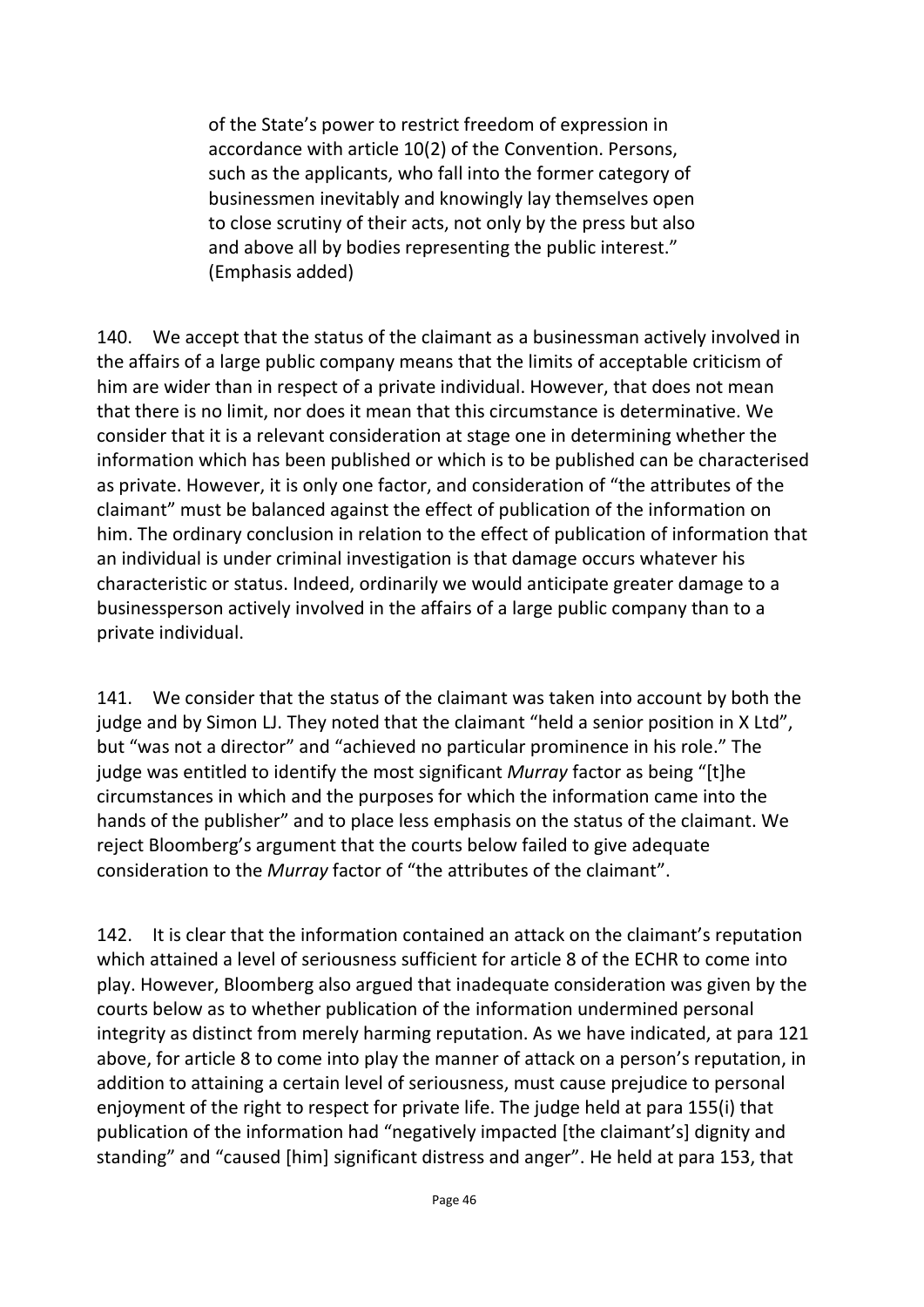publication of the information had a "negative impact on [the claimant's] family life" (including causing distress to his wife), had "greatly affected his mood and his sleeping", caused him "distress and embarrassment" and made him "irritable and angry." The judge observed, at para 125(i) that the claimant's case involved a complaint about "loss of autonomy" as well as being particularly damaging to the claimant as an international businessman, and that "[b]oth are dimensions of the article 8 right". In light of the judge's unchallenged acceptance of the claimant's evidence about the effect of the publication of the information on his dignity, autonomy and family life, and Bloomberg's acceptance of the award of £25,000 damages we reject the argument that there was no prejudice to personal enjoyment of the right to respect for private life caused by the manner of attack on the claimant's reputation.

143. We reject Bloomberg's argument at para 74(d) above.

## *(ix) Does a general rule or a legitimate starting point apply in relation to this*

*category of information?*

144. A determination as to whether there is a reasonable expectation of privacy in the relevant information is a fact-specific enquiry which requires the evaluation of all circumstances in the individual case. Generally, in setting out various factors applicable to that evaluation, including but not limited to the *Murray* factors, it is important to recognise that not all of them will be relevant to every conceivable situation and that the examination of the factors must be open textured without being given any preordained weight. However, in respect of certain categories of information, such as the information in this case, a consideration of all the circumstances and the weight which must be attached to a particular circumstance will generally result in a determination that there is a reasonable expectation of privacy in relation to information within that category. In respect of those categories of information it is appropriate to state that there is a legitimate starting point that there is an expectation of privacy in relation to that information. We prefer the terminology of "a legitimate starting point" to emphasise the fact specific nature of the enquiry and to avoid any suggestion of a legal presumption, as noted above in para 67. We consider that the courts below were correct in articulating such a legitimate starting point to the information in this case. This means that once the claimant has set out and established the circumstances, the court should commence its analysis by applying the starting point.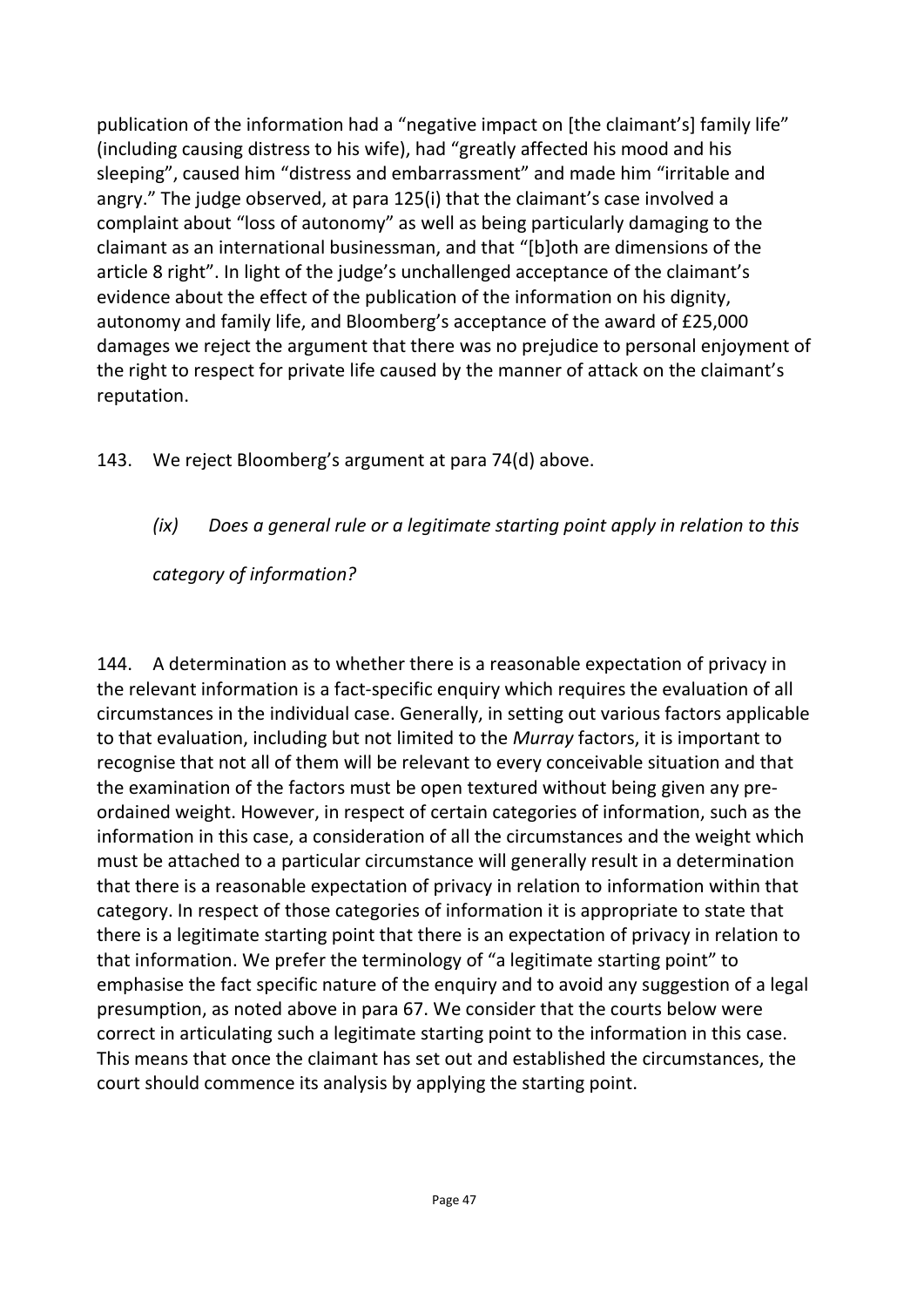*(x) Does the legitimate starting point apply in the present case?*

145. This case clearly falls into the category of information in which the legitimate starting point applies.

*(xi) Conclusion in relation to this ground of appeal*

146. The courts below were correct to hold that, as a legitimate starting point, a person under criminal investigation has, prior to being charged, a reasonable expectation of privacy in respect of information relating to that investigation and that in all the circumstances this is a case in which that applies and there is such an expectation. We would dismiss this ground of appeal.

**7. Issue 2 - Whether the Court of Appeal was wrong to hold that, in a case in** 

**which a claim for breach of confidence was not pursued, the fact that information** 

**published by Bloomberg about a criminal investigation originated from a confidential** 

**law enforcement document rendered the information private and/or undermined** 

**Bloomberg's ability to rely on the public interest in its disclosure.**

147. The short answer to this ground of appeal is that neither the judge nor the Court of Appeal held that the fact that the information originated from a confidential document rendered the information private or meant that Bloomberg could not rely on the public interest in its disclosure.

148. It is correct that the judge treated the confidentiality of the information as being a relevant and important factor at both stage one and stage two but he did not treat it as being determinative. The Court of Appeal rightly held that such an approach was justified and involved no error of law.

149. At stage one, it was common ground that the judge should consider the Murray factors, so far as applicable, and he did so at para 125. Factor (7) is "the circumstances in which and the purposes for which the information came into the hands of the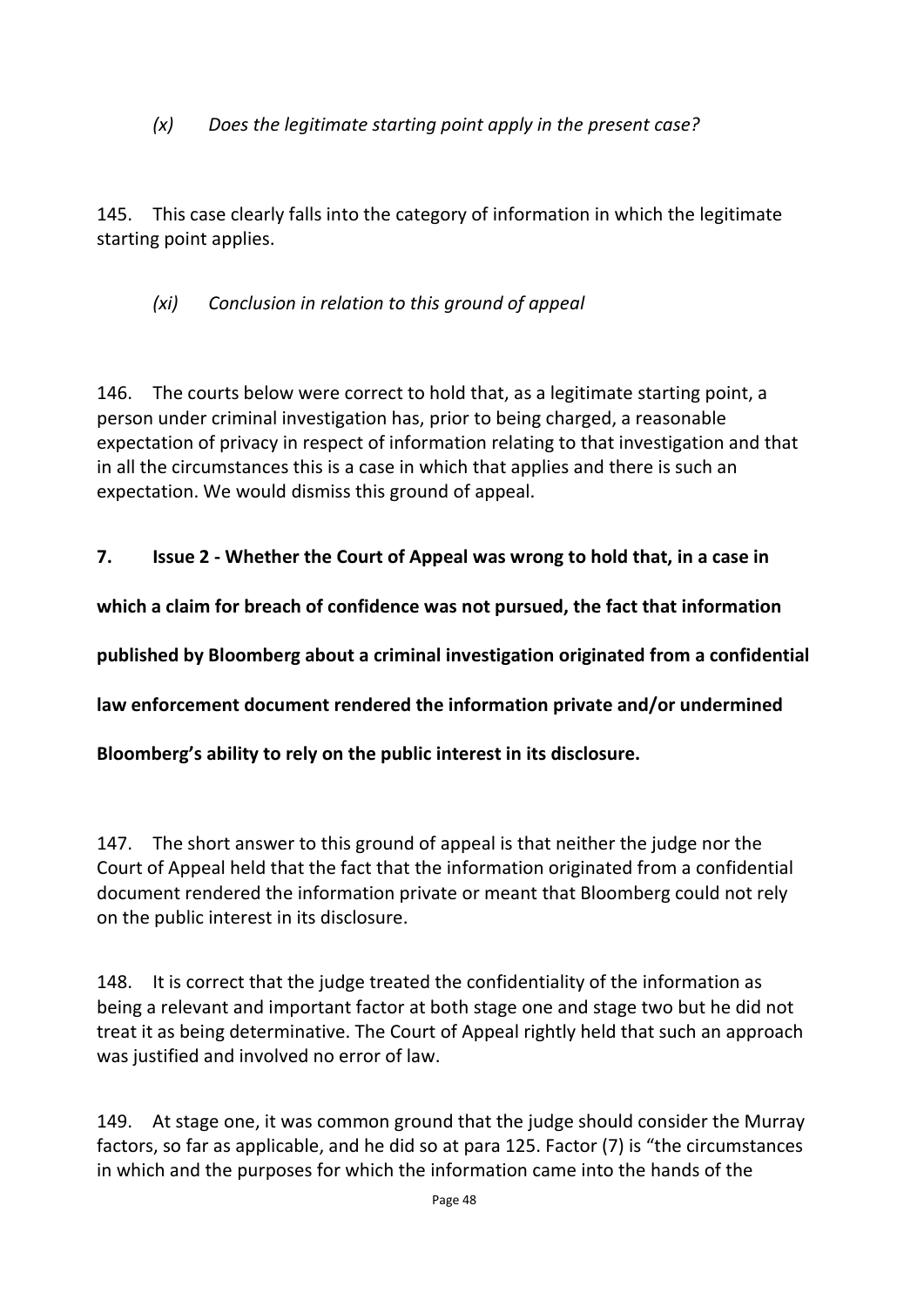publisher". As the Court of Appeal held, the confidentiality of the Letter of Request was clearly a relevant circumstance in relation to factor (7) - see the judgment of Simon LJ at para 92 and that of Underhill LJ at para 148.

150. The recognition that the causes of action for misuse of private information and for breach of confidence are distinct means that there is no necessary overlap between them. Information may be private but not confidential, or confidential but not private. To prove that information is private it is not necessary to show that it is confidential. Often, however, confidentiality and privacy will overlap and confidentiality may well be relevant to whether there is a reasonable expectation of privacy. In particular, if information is confidential that is likely to support the reasonableness of an expectation of privacy.

151. The judge was clearly well aware of the distinction between confidential information and private information and in the paragraph in which he found the "highlevel of confidentiality" that attached to the Letter of Request to be a "very significant factor" when considering whether there was a reasonable expectation of privacy, he specifically made reference to the fact that there was no claim for breach of confidence (para 125(g)).

152. At stage two, the judge was right to place reliance on the public interest in the observance of duties of confidence when carrying out the balancing exercise. As Steyn J stated in *Greystoke v Financial Conduct Authority* [2020] EWHC 1011 (QB), in the context of weighing the competing rights under articles 8 and 10, at para 28:

> "In a case where the information is the subject of a duty of confidence, a significant element to be weighed in the balance is the important public interest in the observance of duties of confidence: see *Brevan Howard Asset Management LLP v Reuters Ltd* [2017] EWCA Civ 950 at paras 62-69."

153. That public interest both weakens the justification for interfering with or restricting the right of privacy and strengthens the justification for interfering with or restricting the right to freedom of expression. It is also relevant to the proportionality of such interference or restriction. The method of obtaining the information is also one of the relevant factors identified in *Axel Springer*.

154. In the present case, there was a general public interest in the observance of the duties of confidence and a specific public interest in maintaining the confidence of the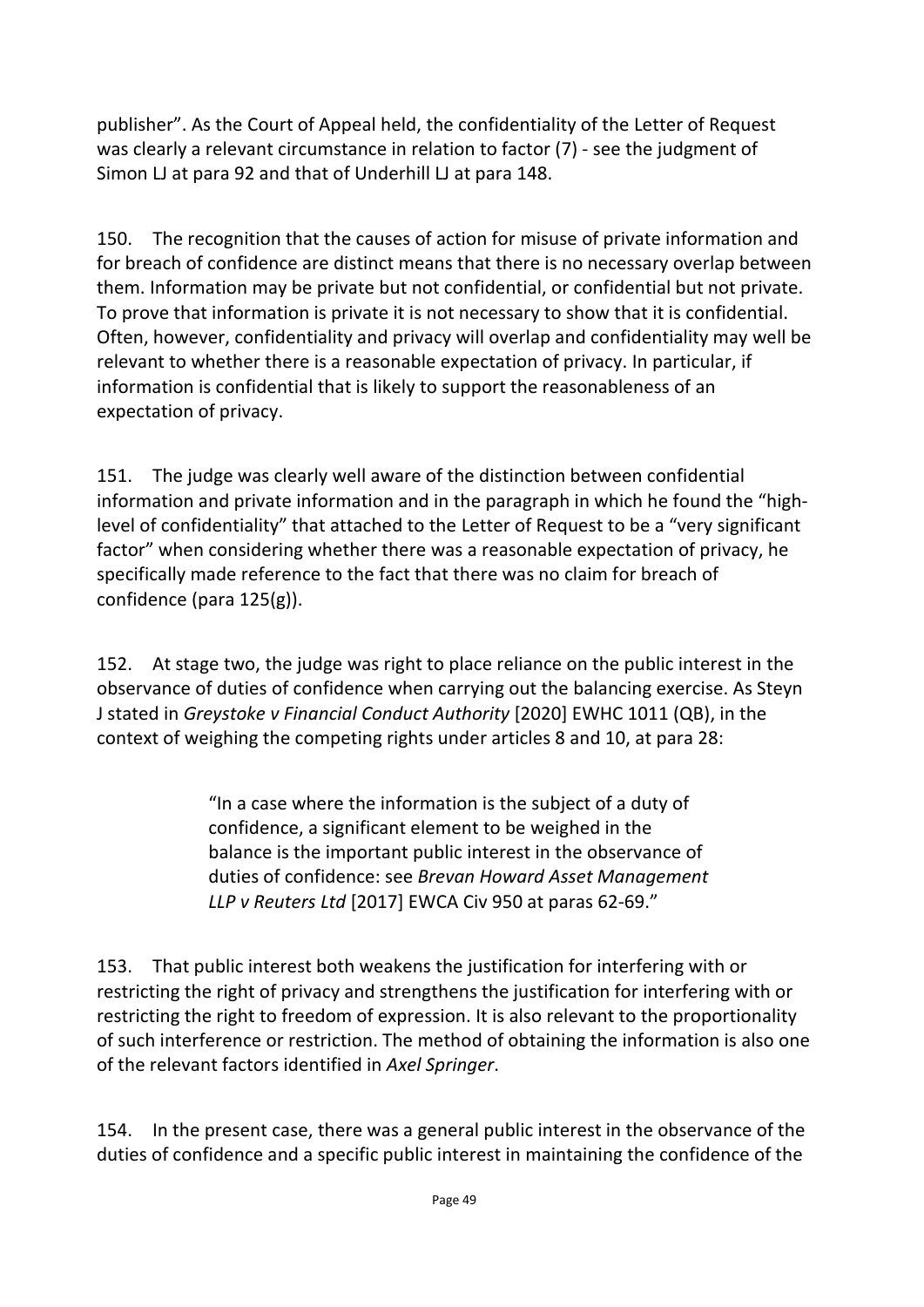Letter of Request so as not to prejudice the criminal investigation. As was stated in the Letter of Request, disclosure of its contents "will pose a material risk of prejudice to a criminal investigation". As a suspect in the investigation, the claimant also had a particular interest in avoiding prejudice to, and maintaining the fairness and integrity of, that investigation.

155. In such circumstances the Court of Appeal was clearly correct in concluding that there was no error of law in the judge's approach. As Simon LJ stated at para 134:

> "Although there was no claim for breach of confidence, there was a substantial and clearly identified public interest in maintaining the confidentiality of the LoR and its Information. The fact that the UKLEB had not advanced a claim in respect of the LoR was material, but so was its attitude to Bloomberg's publication of its contents, as it belatedly emerged. This was a factor to be weighed when balancing the respective article 8 and article 10 interests, and I can see nothing to justify 'appellate intervention', to adopt Lord Mance's phrase in *PJS v News Group* …"

156. Simon LJ was here referring to the judgment of Lord Mance in *PJS v News Group Newspapers Ltd* [2016] UKSC 26; [2016] AC 1081, para 20 in which he stated as follows:

> "The exercise of balancing article 8 and article 10 rights has been described as 'analogous to the exercise of a discretion': *AAA v Associated Newspapers Ltd* [2013] EWCA Civ 554 at [8]). While that is at best only an analogy, the exercise is certainly one which, if undertaken on a correct basis, will not readily attract appellate intervention."